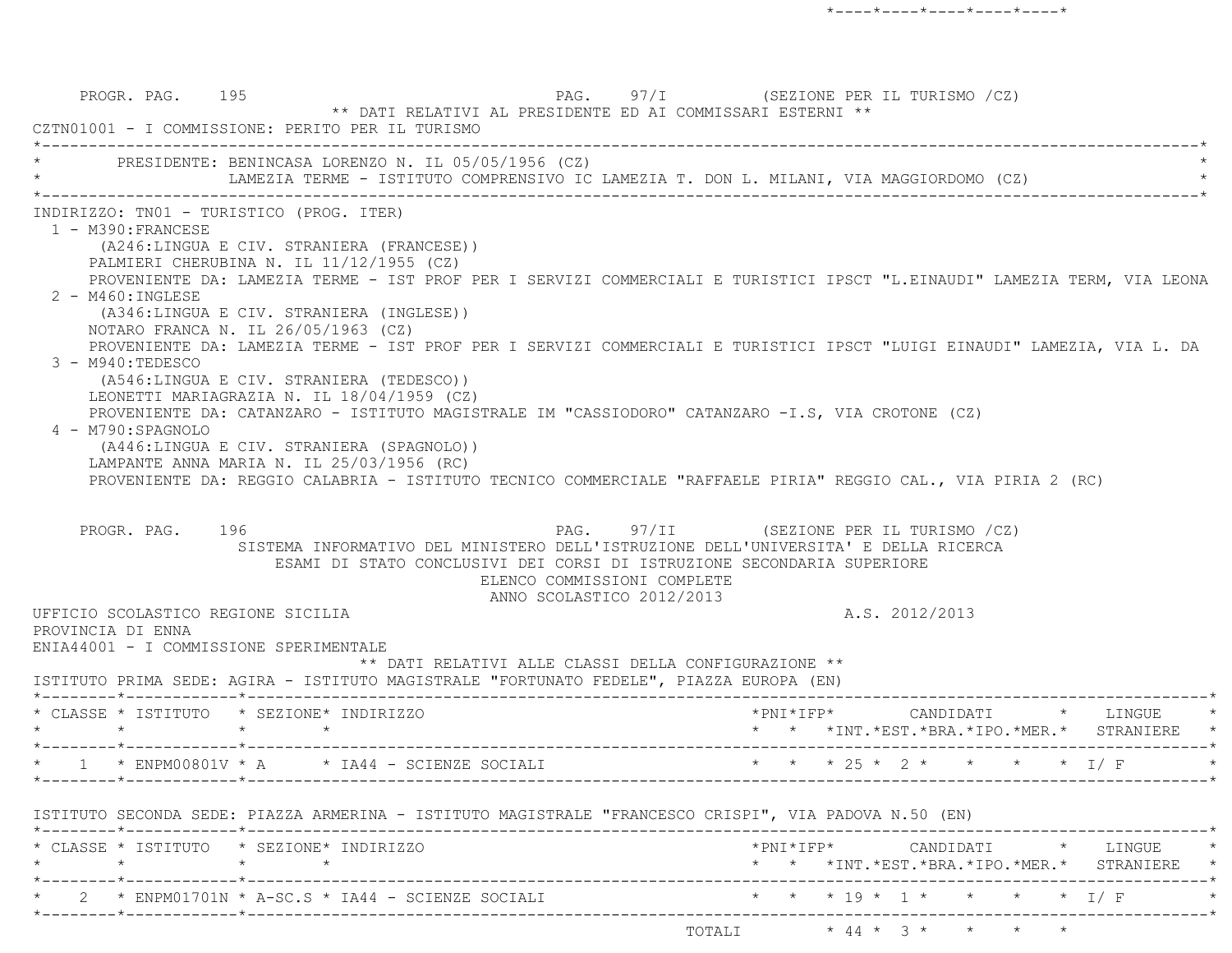PROGR. PAG. 1 PAG. 1/I (SPERIMENTALE /EN) \*\* DATI RELATIVI AL PRESIDENTE ED AI COMMISSARI ESTERNI \*\* ENIA44001 - I COMMISSIONE SPERIMENTALE \*----------------------------------------------------------------------------------------------------------------------------\*PRESIDENTE: FERRO GIUSEPPE N. IL 14/05/1954 (EN) TROINA - SCUOLA ELEMENTARE BORGO (TROINA), VIA GINO ABBATE N.16 (EN) \*----------------------------------------------------------------------------------------------------------------------------\* INDIRIZZO: IA44 - SCIENZE SOCIALI 1 - S029:SCIENZE SOCIALI (A036:FILOSOFIA,PSICOL. E SC.DELL'EDUC) DI MARCO ASSUNTA N. IL 15/08/1949 (CT) PROVENIENTE DA: ENNA - ISTITUTO MAGISTRALE "DANTE ALIGHIERI", VIA VALVERDE 1 (EN) 2 - SL32:MATEMATICA (A047:MATEMATICA; A049:MATEMATICA E FISICA) RIBAUDO GIUSEPPE N. IL 21/04/1954 (ME) PROVENIENTE DA: LEONFORTE - LICEO SCIENTIFICO "ENRICO MEDI", VIA ANTONIO VIVALDI (EN) 3 - SG82:FILOSOFIA (A037:FILOSOFIA E STORIA) BENTIVEGNA MARIA N. IL 02/10/1961 (EN) PROVENIENTE DA: ENNA - LICEO CLASSICO "NAPOLEONE COLAJANNI", VIALE A. DIAZ 90 (EN) PROGR. PAG. 2 2 PAG. 1/II (SPERIMENTALE /EN) UFFICIO SCOLASTICO REGIONE SICILIA AND ALS. 2012/2013 PROVINCIA DI ENNA ENIA44002 - II COMMISSIONE SPERIMENTALE \*\* DATI RELATIVI ALLE CLASSI DELLA CONFIGURAZIONE \*\* ISTITUTO PRIMA SEDE: NICOSIA - LICEO CLASSICO "FRATELLI TESTA", VIALE ITRIA SNC (EN) \*--------\*------------\*-------------------------------------------------------------------------------------------------------\* \* CLASSE \* ISTITUTO \* SEZIONE\* INDIRIZZO \*PNI\*IFP\* CANDIDATI \* LINGUE \* \* \* \* \* \* \* \*INT.\*EST.\*BRA.\*IPO.\*MER.\* STRANIERE \* \*--------\*------------\*-------------------------------------------------------------------------------------------------------\*1 \* ENPC01000N \* C \* IA44 - SCIENZE SOCIALI \* \* \* \* 25 \* 2 \* \* \* \* \* F/ I  $\star$ 2 \* ENPC01000N \* D \* ISFP - SOCIO PSICOPEDAG. (PR. "BROCCA") \* \* \* 13 \* \* \* \* \* \* \* I \*--------\*------------\*-------------------------------------------------------------------------------------------------------\*TOTALI  $* 38 * 2 * * * * * * *$  \*----\*----\*----\*----\*----\*PROGR. PAG. 3 3 2/I (SPERIMENTALE /EN) \*\* DATI RELATIVI AL PRESIDENTE ED AI COMMISSARI ESTERNI \*\* ENIA44002 - II COMMISSIONE SPERIMENTALE\*----------------------------------------------------------------------------------------------------------------------------\*

\* PRESIDENTE: RUSSO GIUSEPPE N. IL 29/06/1947 (EN) \*

PIAZZA ARMERINA - ISTITUTO SUPERIORE GEN. A. CASCINO, VIA PIANO S. IPPOLITO, 3 (EN) \*----------------------------------------------------------------------------------------------------------------------------\*

INDIRIZZO: IA44 - SCIENZE SOCIALI

1 - S029:SCIENZE SOCIALI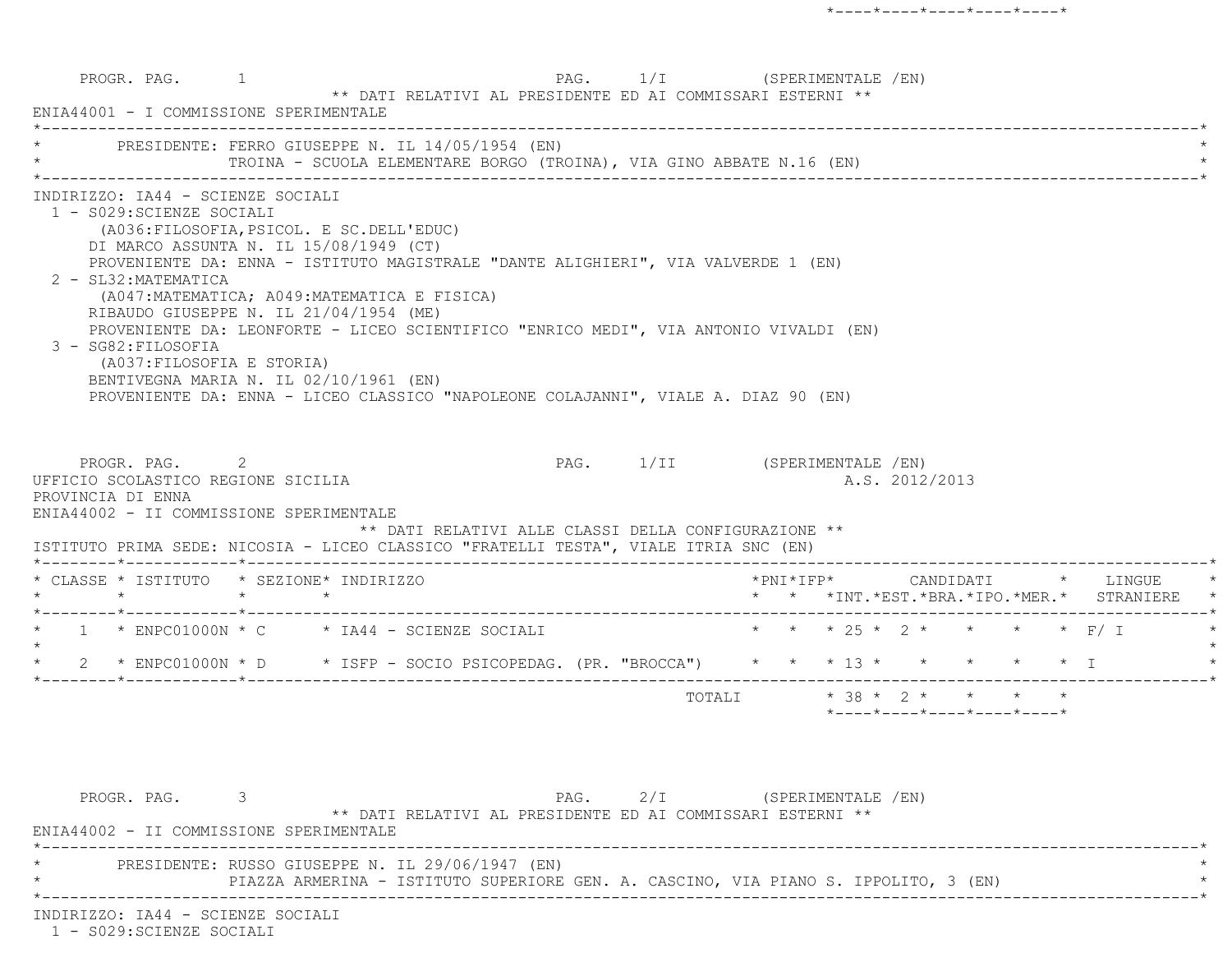(A036:FILOSOFIA,PSICOL. E SC.DELL'EDUC) QUARTARONE ANTONELLA ANNA N. IL 02/08/1958 (EN) PROVENIENTE DA: PIAZZA ARMERINA - ISTITUTO MAGISTRALE "FRANCESCO CRISPI", VIA PADOVA N.50 (EN) 2 - SL32:MATEMATICA (A047:MATEMATICA; A049:MATEMATICA E FISICA) FALCIGLIA MARCELLO N. IL 21/10/1956 (TP) PROVENIENTE DA: PIAZZA ARMERINA - LICEO SCIENTIFICO "VITO ROMANO", VIA PIANO S.IPPOLITO 3 (EN) 3 - SG82:FILOSOFIA (A037:FILOSOFIA E STORIA) MILANO FRANCESCA N. IL 21/12/1965 (EN) PROVENIENTE DA: ENNA - LICEO CLASSICO "NAPOLEONE COLAJANNI", VIALE A. DIAZ 90 (EN) INDIRIZZO: ISFP - SOCIO PSICOPEDAG. (PR. "BROCCA") 1 - M670:PEDAGOGIA (A036:FILOSOFIA,PSICOL. E SC.DELL'EDUC) QUARTARONE ANTONELLA ANNA N. IL 02/08/1958 (EN) PROVENIENTE DA: PIAZZA ARMERINA - ISTITUTO MAGISTRALE "FRANCESCO CRISPI", VIA PADOVA N.50 (EN) 2 - SG82:FILOSOFIA (A037:FILOSOFIA E STORIA) MILANO FRANCESCA N. IL 21/12/1965 (EN) PROVENIENTE DA: ENNA - LICEO CLASSICO "NAPOLEONE COLAJANNI", VIALE A. DIAZ 90 (EN) 3 - SB01:BIOLOGIA (A060:SC.NA.,CH.,GEOG.,MIC. ) PIAZZA FRANCESCA N. IL 25/02/1958 (EN) PROVENIENTE DA: PIAZZA ARMERINA - LICEO CLASSICO "GEN. A. CASCINO", VIA PIANO S. IPPOLITO, 3 (EN) PROGR. PAG. 4 4 PAG. 2/II (SPERIMENTALE /EN) UFFICIO SCOLASTICO REGIONE SICILIA A.S. 2012/2013 PROVINCIA DI ENNA ENIC19001 - I COMMISSIONE SPERIMENTALE \*\* DATI RELATIVI ALLE CLASSI DELLA CONFIGURAZIONE \*\* ISTITUTO PRIMA SEDE: BARRAFRANCA - ISTITUTO MAGISTRALE BARRAFRANCA, VIA PIO LA TORRE, N. 11 (EN) \*--------\*------------\*-------------------------------------------------------------------------------------------------------\* \* CLASSE \* ISTITUTO \* SEZIONE\* INDIRIZZO \*PNI\*IFP\* CANDIDATI \* LINGUE \* \* \* \* \* \* \* \*INT.\*EST.\*BRA.\*IPO.\*MER.\* STRANIERE \* \*--------\*------------\*-------------------------------------------------------------------------------------------------------\*\* 1 \*ENPM00201X \* A \* IC19 - PEDAGOGICO \* \* \* \* \* 10 \* \* \* \* \* \* \* I \* \* \* \* I \*--------\*------------\*-------------------------------------------------------------------------------------------------------\* ISTITUTO SECONDA SEDE: BARRAFRANCA - LICEO SCIENTIFICO "GIOVANNI FALCONE", VIA PIO LA TORRE, N. 11 (EN) \*--------\*------------\*-------------------------------------------------------------------------------------------------------\* \* CLASSE \* ISTITUTO \* SEZIONE\* INDIRIZZO \*PNI\*IFP\* CANDIDATI \* LINGUE \* \* \* \* \* \* \* \*INT.\*EST.\*BRA.\*IPO.\*MER.\* STRANIERE \* \*--------\*------------\*-------------------------------------------------------------------------------------------------------\*\* 2 \* ENPS00201V \* B \* PS00 - SCIENTIFICO \* \* \* \* \* 22 \* \* \* \* \* \* \* T \*--------\*------------\*-------------------------------------------------------------------------------------------------------\*TOTALI  $\star$  32  $\star$   $\star$   $\star$   $\star$   $\star$  \*----\*----\*----\*----\*----\*PROGR. PAG. 5 5 PAG. 3/I (SPERIMENTALE /EN) \*\* DATI RELATIVI AL PRESIDENTE ED AI COMMISSARI ESTERNI \*\* ENIC19001 - I COMMISSIONE SPERIMENTALE \*----------------------------------------------------------------------------------------------------------------------------\*PRESIDENTE: SCAMINACI GIOVANNI N. IL 28/10/1951 (EN)

AGIRA - ISTITUTO SUPERIORE FORTUNATO FEDELE, PIAZZA EUROPA (EN)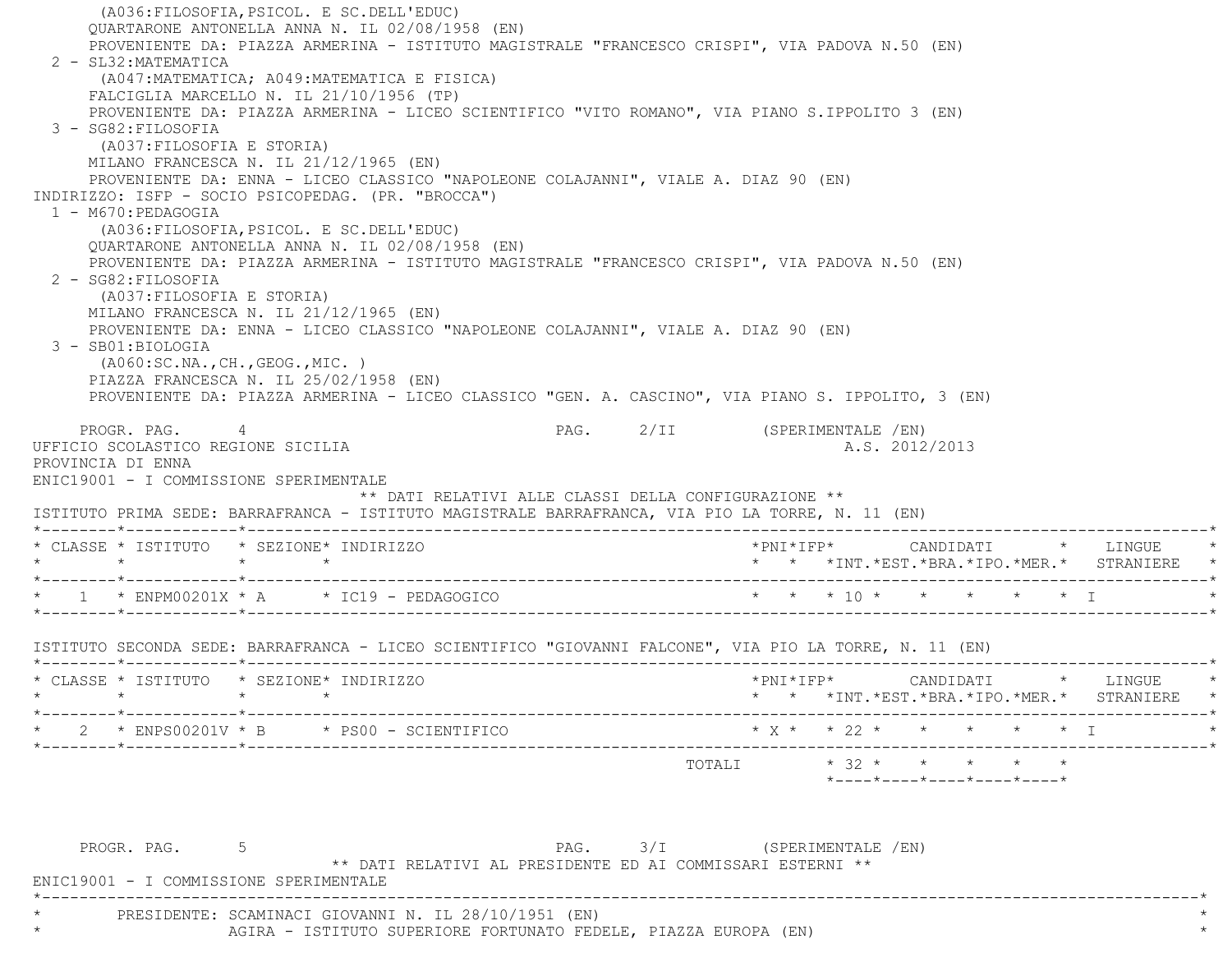\*----------------------------------------------------------------------------------------------------------------------------\* INDIRIZZO: IC19 - PEDAGOGICO 1 - S062:SCIENZE DELLA FORMAZIONE (A036:FILOSOFIA,PSICOL. E SC.DELL'EDUC) DI BELLA GIUSEPPE N. IL 13/03/1955 (CT) PROVENIENTE DA: AGIRA - ISTITUTO MAGISTRALE "FORTUNATO FEDELE", PIAZZA EUROPA (EN) 2 - SL32:MATEMATICA (A049:MATEMATICA E FISICA) SALANITRO VINCENZO N. IL 04/06/1956 (EN) PROVENIENTE DA: LEONFORTE - LICEO CLASSICO "N. VACCALLUZZO", VIA CAPRA,208 (EN) 3 - M460:INGLESE (A346:LINGUA E CIV. STRANIERA (INGLESE) BUTTAFUOCO VINCENZO N. IL 30/10/1975 (CL) PROVENIENTE DA: NICOSIA - IST PROF PER I SERVIZI SOCIALI NICOSIA, VIA IV NOVEMBRE (EN) INDIRIZZO: PS00 - SCIENTIFICO 1 - SL32:MATEMATICA (A049:MATEMATICA E FISICA) SALANITRO VINCENZO N. IL 04/06/1956 (EN) PROVENIENTE DA: LEONFORTE - LICEO CLASSICO "N. VACCALLUZZO", VIA CAPRA,208 (EN) 2 - M770:SCIENZE NATURALI (A060:SC.NA.,CH.,GEOG.,MIC. ) ALEO STEFANO N. IL 04/08/1969 (EN) PROVENIENTE DA: TERMINI IMERESE - IST PROF INDUSTRIA E ARTIGIANATO I.P.I.ARTIGIANATO TERMINI IMER, VIA GARIBALDI N. 24 ( 3 - SG82:FILOSOFIA (A037:FILOSOFIA E STORIA) LO CASCIO AGOSTINA N. IL 21/05/1960 (EN) PROVENIENTE DA: LEONFORTE - LICEO SCIENTIFICO "ENRICO MEDI", VIA ANTONIO VIVALDI (EN) PROGR. PAG. 6 PAG. 3/II (SPERIMENTALE /EN) UFFICIO SCOLASTICO REGIONE SICILIA A.S. 2012/2013 PROVINCIA DI ENNA ENISEX001 - I COMMISSIONE SPERIMENTALE \*\* DATI RELATIVI ALLE CLASSI DELLA CONFIGURAZIONE \*\* ISTITUTO PRIMA SEDE: LEONFORTE - LICEO SCIENTIFICO "ENRICO MEDI", VIA ANTONIO VIVALDI (EN) \*--------\*------------\*-------------------------------------------------------------------------------------------------------\* \* CLASSE \* ISTITUTO \* SEZIONE\* INDIRIZZO \*PNI\*IFP\* CANDIDATI \* LINGUE \* \* \* \* \* \* \* \*INT.\*EST.\*BRA.\*IPO.\*MER.\* STRANIERE \* \*--------\*------------\*-------------------------------------------------------------------------------------------------------\*\* 1 \* ENPS11000N \* L \* ISEX - LINGUISTICO PROGETTO "BROCCA" \* \* \* 18 \* \* \* \* \* \* \* 1/ F/ T \*--------\*------------\*-------------------------------------------------------------------------------------------------------\* ISTITUTO SECONDA SEDE: NICOSIA - LICEO SCIENTIFICO ETTORE MAJORANA, VIALE ITRIA N. 2 (EN) \*--------\*------------\*-------------------------------------------------------------------------------------------------------\* \* CLASSE \* ISTITUTO \* SEZIONE\* INDIRIZZO \*PNI\*IFP\* CANDIDATI \* LINGUE \* \* \* \* \* \* \* \*INT.\*EST.\*BRA.\*IPO.\*MER.\* STRANIERE \* \*--------\*------------\*-------------------------------------------------------------------------------------------------------\*\* 2 \* ENPS06000T \* D \* ISEX - LINGUISTICO PROGETTO "BROCCA" \* \* \* 16 \* \* \* \* \* \* \* 1/ F/ S \*--------\*------------\*-------------------------------------------------------------------------------------------------------\* $\texttt{TOTAL} \qquad \qquad \star \quad 34 \; \star \qquad \star \qquad \star \qquad \star \qquad \star \qquad \star$ \*----\*----\*----\*----\*----\*

PROGR. PAG. 7 7 2000 7 PAG. 4/I (SPERIMENTALE /EN) \*\* DATI RELATIVI AL PRESIDENTE ED AI COMMISSARI ESTERNI \*\*

ENISEX001 - I COMMISSIONE SPERIMENTALE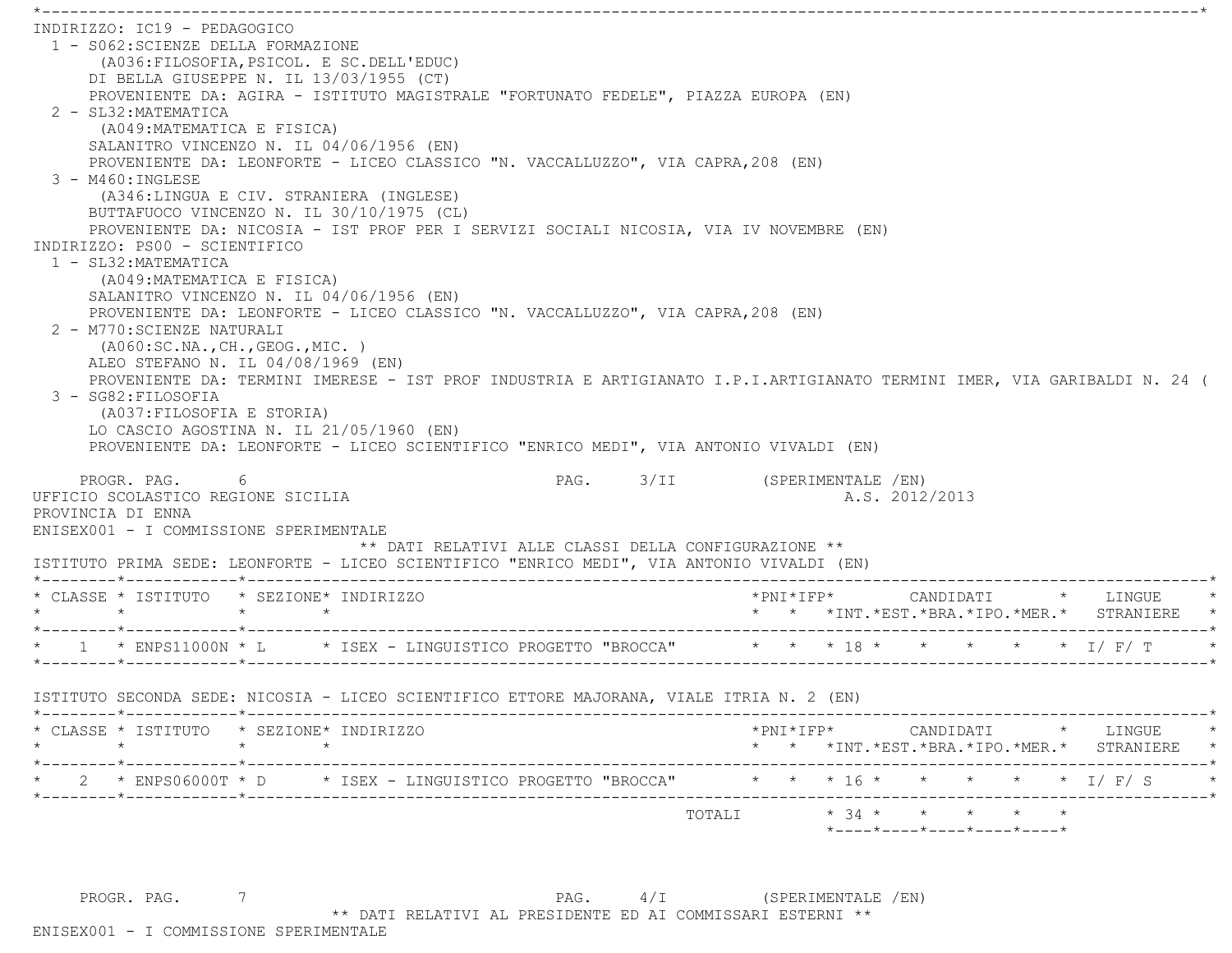\*----------------------------------------------------------------------------------------------------------------------------\*PRESIDENTE: IMPELLIZZERI ROSA N. IL 12/10/1955 (EN) \* VALGUARNERA CAROPEPE - IST PROF PER I SERVIZI COMMERCIALI E TURISTICI "G.MAGNO", VIA DITTAINO N.8 (EN) \* \*----------------------------------------------------------------------------------------------------------------------------\* INDIRIZZO: ISEX - LINGUISTICO PROGETTO "BROCCA" 1 - M390:FRANCESE (A246:LINGUA E CIV. STRANIERA (FRANCESE)) ALBA SALVINA N. IL 25/10/1961 (EN) PROVENIENTE DA: ENNA - ISTITUTO TECNICO COMMERCIALE DUCA D'AOSTA, VIA SALVATORE MAZZA,3/5 (EN) 2 - M460:INGLESE (A346:LINGUA E CIV. STRANIERA (INGLESE)) TUMMINO GIUSEPPA N. IL 16/06/1960 (CL) PROVENIENTE DA: BARRAFRANCA - LICEO SCIENTIFICO "GIOVANNI FALCONE", VIA PIO LA TORRE, N. 11 (EN) 3 - M940:TEDESCO (A546:LINGUA E CIV. STRANIERA (TEDESCO)) ZODA MARIA LAURA N. IL 07/09/1974 (CL) PROVENIENTE DA: CALTANISSETTA - LICEO CLASSICO LICEO LINGUISTICO "RUSSO" (CL) 4 - M790:SPAGNOLO (A446:LINGUA E CIV. STRANIERA (SPAGNOLO)) STURIALE SALVATORE N. IL 21/01/1959 (CT) PROVENIENTE DA: PIAZZA ARMERINA - ISTITUTO TECNICO PER ATTIVITA' SOCIALI (GIA' ITF) "ETTORE MAJORANA", PIAZZA SENATORE M PROGR. PAG. 8 8 8 8 8 8 8 8 9 8 8 9 8 8 9 8 8 9 8 9 8 9 8 9 8 8 9 8 9 8 9 8 9 8 9 8 9 8 9 8 9 8 9 8 9 8 9 8 9 8 9 8 9 8 9 8 9 8 9 8 9 8 9 8 9 8 9 8 9 8 9 8 9 8 9 8 9 8 9 8 9 8 9 8 9 8 9 8 9 8 9 8 9 8 9 8 9 8 9 8 9 8 9 8 9 UFFICIO SCOLASTICO REGIONE SICILIA A.S. 2012/2013 PROVINCIA DI ENNA ENISFP001 - I COMMISSIONE SPERIMENTALE \*\* DATI RELATIVI ALLE CLASSI DELLA CONFIGURAZIONE \*\* ISTITUTO PRIMA SEDE: LEONFORTE - LICEO CLASSICO "N. VACCALLUZZO", VIA CAPRA,208 (EN) \*--------\*------------\*-------------------------------------------------------------------------------------------------------\* \* CLASSE \* ISTITUTO \* SEZIONE\* INDIRIZZO \*PNI\*IFP\* CANDIDATI \* LINGUE \* \* \* \* \* \* \* \*INT.\*EST.\*BRA.\*IPO.\*MER.\* STRANIERE \* \*--------\*------------\*-------------------------------------------------------------------------------------------------------\* $1$  \* ENPC06000P \* A-PED \* ISFP - SOCIO PSICOPEDAG. (PR. "BROCCA") \* \* \* 17 \* \* \* \* \* \* \* T  $\star$ 2 \* ENPC06000P \* B-PED \* ISFP - SOCIO PSICOPEDAG. (PR. "BROCCA") \* \* \* 14 \* \* \* \* \* \* \* \* I \*--------\*------------\*-------------------------------------------------------------------------------------------------------\*TOTALI  $* 31 * * * * * * * *$  \*----\*----\*----\*----\*----\* PROGR. PAG. 9 PAG. 5/I (SPERIMENTALE /EN) \*\* DATI RELATIVI AL PRESIDENTE ED AI COMMISSARI ESTERNI \*\* ENISFP001 - I COMMISSIONE SPERIMENTALE \*----------------------------------------------------------------------------------------------------------------------------\*PRESIDENTE: GUELI MARIA STELLA N. IL 03/10/1971 (EN) CENTURIPE - ISTITUTO COMPRENSIVO F.ANSALDI CENTURIPE, VIA G.LEOPARDI 12 (EN) \*----------------------------------------------------------------------------------------------------------------------------\* INDIRIZZO: ISFP - SOCIO PSICOPEDAG. (PR. "BROCCA") 1 - M670:PEDAGOGIA (A036:FILOSOFIA,PSICOL. E SC.DELL'EDUC) FOTI CARMELO N. IL 01/11/1957 (EN) PROVENIENTE DA: AGIRA - ISTITUTO MAGISTRALE "FORTUNATO FEDELE", PIAZZA EUROPA (EN) 2 - SG82:FILOSOFIA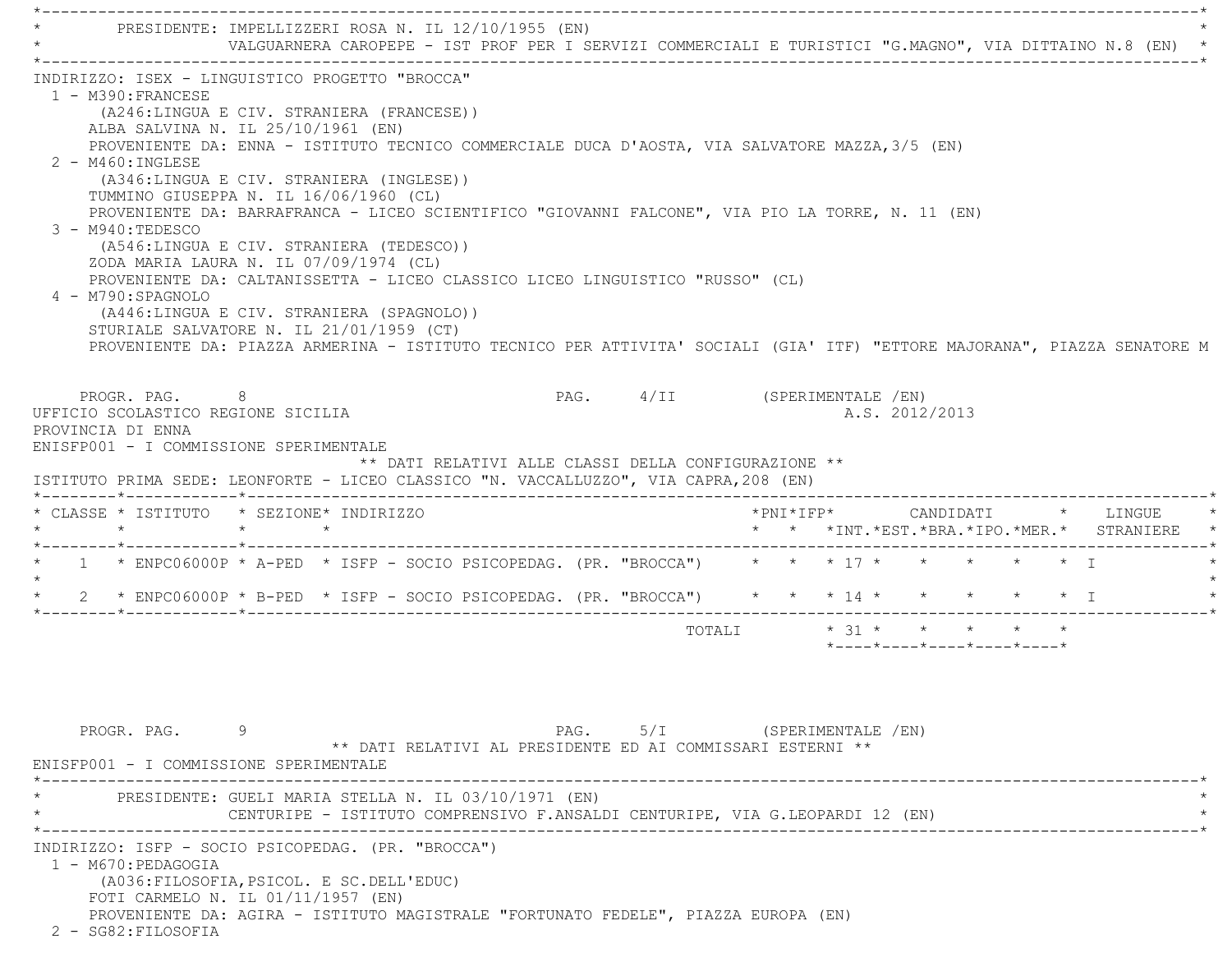(A037:FILOSOFIA E STORIA) DI FRANCO LUIGI MARIA N. IL 13/02/1952 (EN) PROVENIENTE DA: PIAZZA ARMERINA - LICEO SCIENTIFICO "VITO ROMANO", VIA PIANO S.IPPOLITO 3 (EN) 3 - SB01:BIOLOGIA (A060:SC.NA.,CH.,GEOG.,MIC. ) LA SPINA LUCIA N. IL 13/12/1973 (EN) PROVENIENTE DA: AGIRA - ISTITUTO MAGISTRALE "FORTUNATO FEDELE", PIAZZA EUROPA (EN) PROGR. PAG. 10 **PAG.** PAG. 5/II (SPERIMENTALE /EN) UFFICIO SCOLASTICO REGIONE SICILIA A.S. 2012/2013 PROVINCIA DI ENNA ENISFP002 - II COMMISSIONE SPERIMENTALE \*\* DATI RELATIVI ALLE CLASSI DELLA CONFIGURAZIONE \*\* ISTITUTO PRIMA SEDE: ENNA - ISTITUTO MAGISTRALE "DANTE ALIGHIERI", VIA VALVERDE 1 (EN) \*--------\*------------\*-------------------------------------------------------------------------------------------------------\* \* CLASSE \* ISTITUTO \* SEZIONE\* INDIRIZZO \*PNI\*IFP\* CANDIDATI \* LINGUE \* \* \* \* \* \* \* \*INT.\*EST.\*BRA.\*IPO.\*MER.\* STRANIERE \* \*--------\*------------\*-------------------------------------------------------------------------------------------------------\*1 \* ENPM01101P \* A \* ISFP - SOCIO PSICOPEDAG. (PR. "BROCCA") \* \* \* 26 \* \* \* \* \* \* \* I/ F  $\star$ \* 2 \* ENPM01101P \* D \* ISFP - SOCIO PSICOPEDAG. (PR. "BROCCA") \* \* \* 18 \* \* \* 2 \* \* I/ F \*--------\*------------\*-------------------------------------------------------------------------------------------------------\*TOTALI  $* 44 * * * * ? * * * *$  \*----\*----\*----\*----\*----\*PROGR. PAG. 11 1 PAG. 6/I (SPERIMENTALE /EN) \*\* DATI RELATIVI AL PRESIDENTE ED AI COMMISSARI ESTERNI \*\* ENISFP002 - II COMMISSIONE SPERIMENTALE \*----------------------------------------------------------------------------------------------------------------------------\*PRESIDENTE: CANNATA FRANCESCO N. IL 20/05/1954 (EN) \* BARRAFRANCA - IST PROF PER L'AGRICOLTURA E L'AMBIENTE BARRAFRANCA, VIA FERRERI GRAZIA N.232 (EN) \* \*----------------------------------------------------------------------------------------------------------------------------\* INDIRIZZO: ISFP - SOCIO PSICOPEDAG. (PR. "BROCCA") 1 - M670:PEDAGOGIA (A036:FILOSOFIA,PSICOL. E SC.DELL'EDUC) SALAMONE ANGELO FILIPPO N. IL 06/10/1960 (EN) PROVENIENTE DA: NICOSIA - LICEO CLASSICO "FRATELLI TESTA", VIALE ITRIA SNC (EN)

2 - SG82:FILOSOFIA

 (A037:FILOSOFIA E STORIA) CORSO CRISTIANO N. IL 30/03/1968 (EN)

PROVENIENTE DA: PIAZZA ARMERINA - LICEO SCIENTIFICO "VITO ROMANO", VIA PIANO S.IPPOLITO 3 (EN)

3 - SB01:BIOLOGIA

 (A060:SC.NA.,CH.,GEOG.,MIC. ) MUSUMARRA CARMELA N. IL 15/12/1948 (CT) PROVENIENTE DA: PIAZZA ARMERINA - LICEO SCIENTIFICO "VITO ROMANO", VIA PIANO S.IPPOLITO 3 (EN)

PROGR. PAG. 12 12 PAG. 6/II (SPERIMENTALE /EN) UFFICIO SCOLASTICO REGIONE SICILIA A.S. 2012/2013 PROVINCIA DI ENNA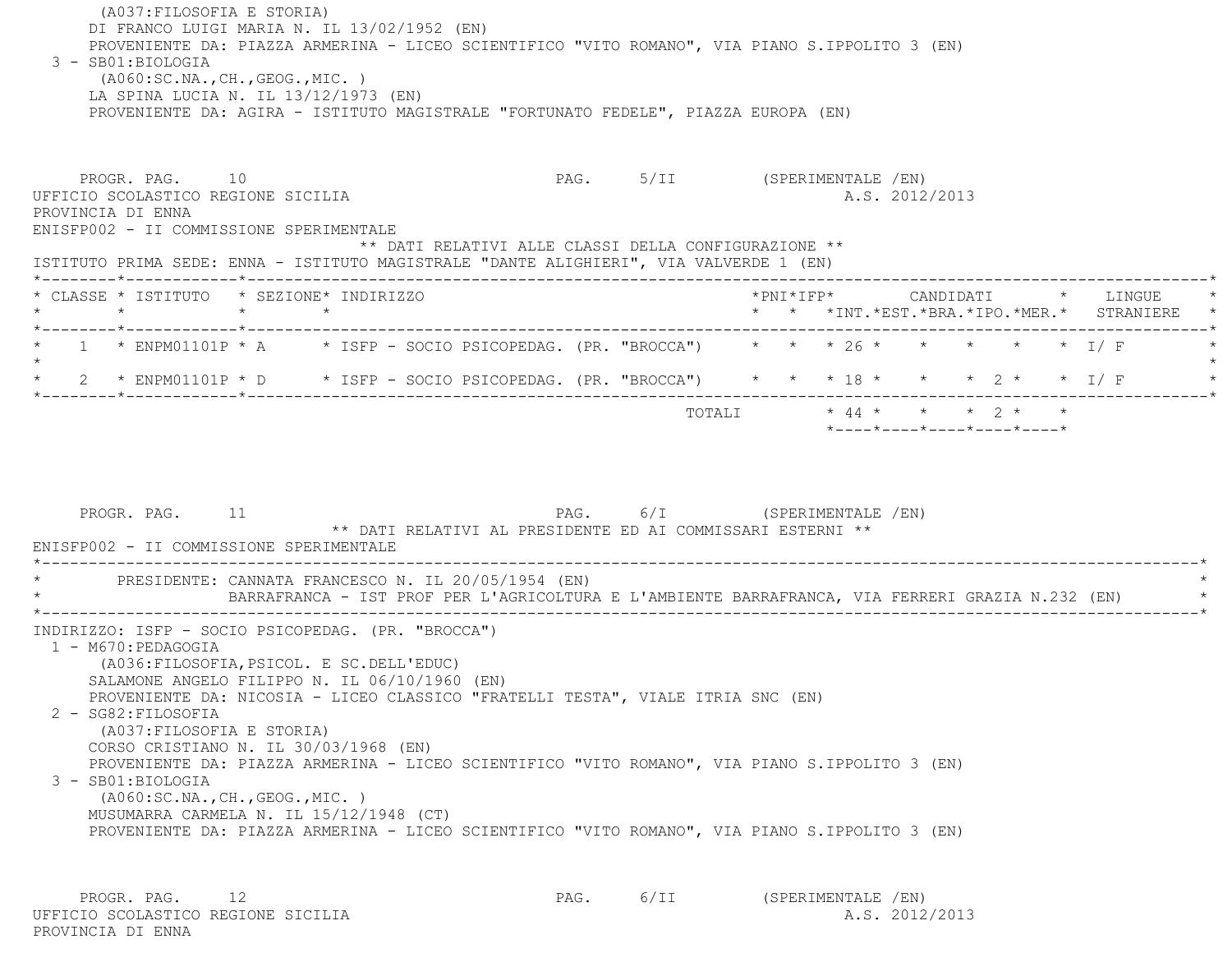| $\star$                                    | * CLASSE * ISTITUTO * SEZIONE* INDIRIZZO                                                                                                       | $\star$ $\star$ |                                                    |  |                                                                                                                                                                     |        |  |                |                                                                                |  | *PNI*IFP* CANDIDATI * LINGUE<br>* * *INT.*EST.*BRA.*IPO.*MER.* STRANIERE                                                                      |
|--------------------------------------------|------------------------------------------------------------------------------------------------------------------------------------------------|-----------------|----------------------------------------------------|--|---------------------------------------------------------------------------------------------------------------------------------------------------------------------|--------|--|----------------|--------------------------------------------------------------------------------|--|-----------------------------------------------------------------------------------------------------------------------------------------------|
|                                            |                                                                                                                                                |                 |                                                    |  | 1 * ENPM01101P * B * ISFP - SOCIO PSICOPEDAG. (PR. "BROCCA") * * * 16 * 3 * * * * * T                                                                               |        |  |                |                                                                                |  |                                                                                                                                               |
|                                            |                                                                                                                                                |                 |                                                    |  | * 2 * ENPM01101P * C * ISFP - SOCIO PSICOPEDAG. (PR. "BROCCA") * * * 28 * * * * * * * I                                                                             |        |  |                |                                                                                |  |                                                                                                                                               |
|                                            |                                                                                                                                                |                 |                                                    |  |                                                                                                                                                                     | TOTALI |  |                | $* 44 * 3 * * * * * * * *$<br>$*$ ---- $*$ ---- $*$ ---- $*$ ---- $*$ ---- $*$ |  |                                                                                                                                               |
|                                            | PROGR. PAG. 13<br>ENISFP003 - III COMMISSIONE SPERIMENTALE                                                                                     |                 |                                                    |  | PAG. 7/I (SPERIMENTALE /EN)<br>** DATI RELATIVI AL PRESIDENTE ED AI COMMISSARI ESTERNI **                                                                           |        |  |                |                                                                                |  |                                                                                                                                               |
|                                            | PRESIDENTE: MONTAPERTO ANNA N. IL 08/10/1952 (EN)                                                                                              |                 |                                                    |  | NICOSIA - IST TEC COMMERCIALE E PER GEOMETRI "ALESSANDRO VOLTA", VIALE VITTORIO VENETO N.59 (EN)                                                                    |        |  |                |                                                                                |  |                                                                                                                                               |
| 1 - M670: PEDAGOGIA<br>2 - SG82: FILOSOFIA | (A036: FILOSOFIA, PSICOL. E SC. DELL'EDUC)<br>SUTERA SILVESTRA N. IL 02/11/1959 (EN)                                                           |                 | INDIRIZZO: ISFP - SOCIO PSICOPEDAG. (PR. "BROCCA") |  | PROVENIENTE DA: BARRAFRANCA - ISTITUTO MAGISTRALE BARRAFRANCA, VIA PIO LA TORRE, N. 11 (EN)                                                                         |        |  |                |                                                                                |  |                                                                                                                                               |
| 3 - SB01:BIOLOGIA                          | (A037:FILOSOFIA E STORIA)<br>CACCAMO VALERIA N. IL 27/12/1974 (EN)<br>( A060:SC.NA., CH., GEOG., MIC. )<br>RIZZO ANTONIO N. IL 28/02/1965 (EN) |                 |                                                    |  | PROVENIENTE DA: LEONFORTE - LICEO SCIENTIFICO "ENRICO MEDI", VIA ANTONIO VIVALDI (EN)<br>PROVENIENTE DA: TROINA - LICEO SCIENTIFICO TROINA, VIA ALDO MORO, 147 (EN) |        |  |                |                                                                                |  |                                                                                                                                               |
| PROVINCIA DI ENNA                          | PROGR. PAG. 14<br>UFFICIO SCOLASTICO REGIONE SICILIA<br>ENISFP004 - IV COMMISSIONE SPERIMENTALE                                                |                 |                                                    |  | PAG. 7/II (SPERIMENTALE /EN)                                                                                                                                        |        |  | A.S. 2012/2013 |                                                                                |  |                                                                                                                                               |
|                                            |                                                                                                                                                |                 |                                                    |  | ** DATI RELATIVI ALLE CLASSI DELLA CONFIGURAZIONE **<br>ISTITUTO PRIMA SEDE: PIAZZA ARMERINA - ISTITUTO MAGISTRALE "FRANCESCO CRISPI", VIA PADOVA N.50 (EN)         |        |  |                |                                                                                |  |                                                                                                                                               |
| $\star$                                    | * CLASSE * ISTITUTO * SEZIONE* INDIRIZZO                                                                                                       | $\star$ $\star$ |                                                    |  |                                                                                                                                                                     |        |  |                |                                                                                |  | $*PNI*IFP* \qquad \qquad \text{CANDIDATI} \qquad \qquad * \qquad \text{LINGUE} \qquad \qquad *$<br>* * *INT.*EST.*BRA.*IPO.*MER.* STRANIERE * |
|                                            |                                                                                                                                                |                 |                                                    |  | 1 * ENPM01701N * A $\rightarrow$ ISFP - SOCIO PSICOPEDAG. (PR. "BROCCA") * * * 22 * 1 * * * * *                                                                     |        |  |                |                                                                                |  |                                                                                                                                               |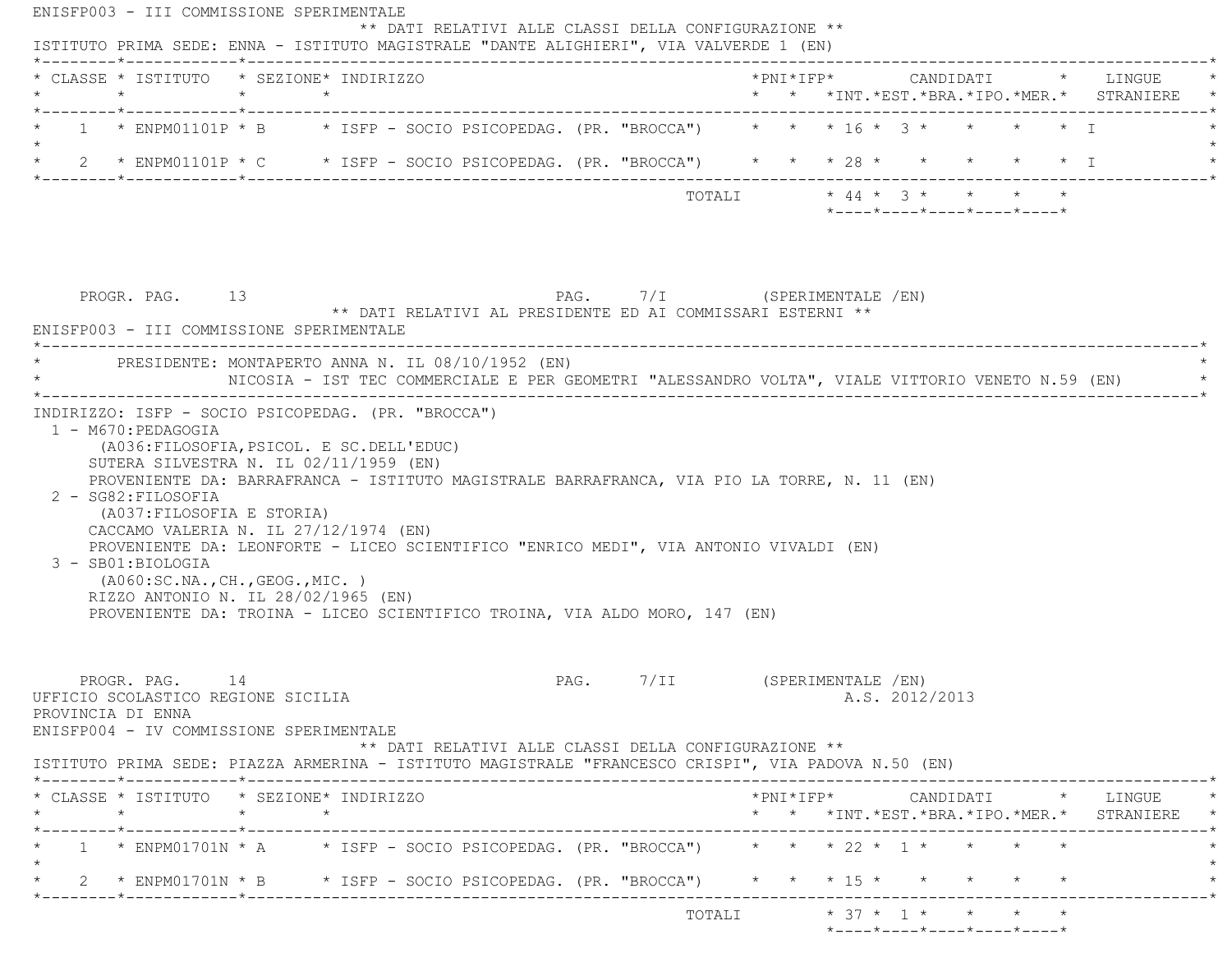PROGR. PAG. 15 200 15 PAG. 8/I (SPERIMENTALE /EN) \*\* DATI RELATIVI AL PRESIDENTE ED AI COMMISSARI ESTERNI \*\* ENISFP004 - IV COMMISSIONE SPERIMENTALE \*----------------------------------------------------------------------------------------------------------------------------\*PRESIDENTE: FISCELLA GIUSEPPE N. IL 15/03/1949 (EN) NICOSIA - ISTITUTO SUPERIORE ALESSANDRO VOLTA, VIALE VITTORIO VENETO 59 (EN) \*----------------------------------------------------------------------------------------------------------------------------\* INDIRIZZO: ISFP - SOCIO PSICOPEDAG. (PR. "BROCCA") 1 - M670:PEDAGOGIA (A036:FILOSOFIA,PSICOL. E SC.DELL'EDUC) D'ANGELO PIZZOLO MARIA ANTONELLA N. IL 09/06/1968 (ME) PROVENIENTE DA: NICOSIA - LICEO CLASSICO "FRATELLI TESTA", VIALE ITRIA SNC (EN) 2 - SG82:FILOSOFIA (A037:FILOSOFIA E STORIA) GAGLIANO LUIGI N. IL 01/01/1952 (EN) PROVENIENTE DA: NICOSIA - LICEO CLASSICO "FRATELLI TESTA", VIALE ITRIA SNC (EN) 3 - SB01:BIOLOGIA (A060:SC.NA.,CH.,GEOG.,MIC. ) PRESTIFILIPPO BASILIO N. IL 20/03/1957 (EN) PROVENIENTE DA: LEONFORTE - LICEO CLASSICO "N. VACCALLUZZO", VIA CAPRA,208 (EN) PROGR. PAG. 16 16 PAG. 8/II (SPERIMENTALE /EN) UFFICIO SCOLASTICO REGIONE SICILIA AND ALS. 2012/2013 PROVINCIA DI ENNA ENISFX001 - I COMMISSIONE SPERIMENTALE \*\* DATI RELATIVI ALLE CLASSI DELLA CONFIGURAZIONE \*\* ISTITUTO PRIMA SEDE: ENNA - L.R. PAR. LICEO LINGUISTICO ABRAMO LINCOLN, CITTADELLA DEGLI STUDI (EN) \*--------\*------------\*-------------------------------------------------------------------------------------------------------\* \* CLASSE \* ISTITUTO \* SEZIONE\* INDIRIZZO \*PNI\*IFP\* CANDIDATI \* LINGUE \* \* \* \* \* \* \* \*INT.\*EST.\*BRA.\*IPO.\*MER.\* STRANIERE \* \*--------\*------------\*-------------------------------------------------------------------------------------------------------\*1 \* ENPL025009 \* MODERN \* ISFX - LINGUISTICO MODERNO (LIC.EU.MNS) \* \* \* 16 \* \* \* \* \* \* \* \* S/ F/ T  $\star$  \* 2 \* ENPL025009 \* ARTIST \* ISJV - ARTISTICO(L.EUR.DIR.MED.NON ST.) \* \* \* 10 \* \* \* \* \* T/ S \* \* \* \* GIURID \* ISEV - GIURIDICO ECONOMICO (LIC.EU.MNS) \* \* \* 12 \* \* \* \* \* F/ T \* \*--------\*------------\*-------------------------------------------------------------------------------------------------------\*TOTALI  $* 38 * * * * * * * * *$  \*----\*----\*----\*----\*----\*PROGR. PAG. 17 17 PAG. 9/I (SPERIMENTALE /EN) \*\* DATI RELATIVI AL PRESIDENTE ED AI COMMISSARI ESTERNI \*\* ENISFX001 - I COMMISSIONE SPERIMENTALE \*----------------------------------------------------------------------------------------------------------------------------\*PRESIDENTE: CONTICELLO CARMELO N. IL 16/11/1949 (EN) \* TROINA - ISTITUTO SUPERIORE ETTORE MAJORANA, VIA ALDO MORO N.147 (EN) \*

\*----------------------------------------------------------------------------------------------------------------------------\*

INDIRIZZO: ISFX - LINGUISTICO MODERNO (LIC.EU.MNS)

1 - M390:FRANCESE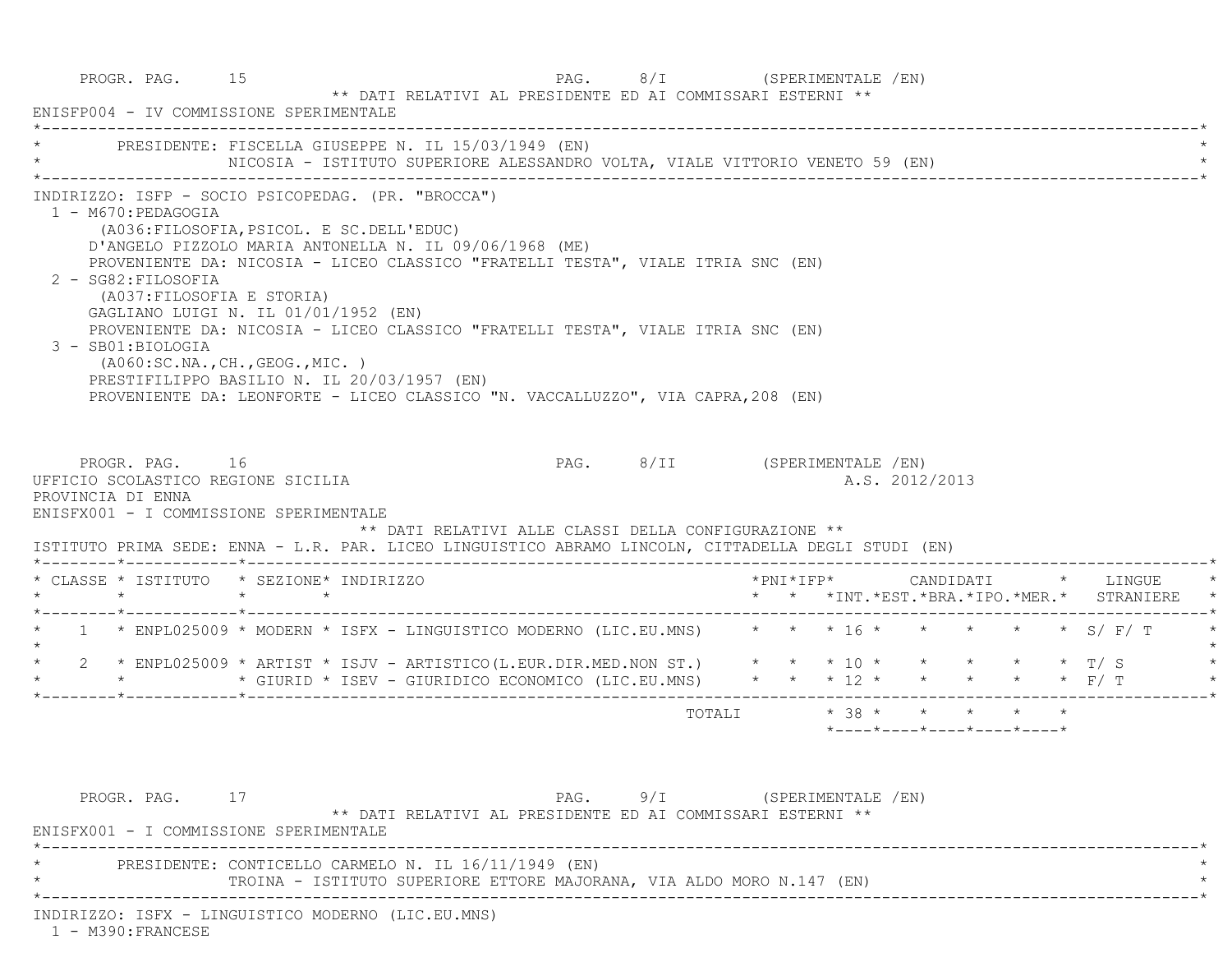(A246:LINGUA E CIV. STRANIERA (FRANCESE)) GAGLIANO CARMELA N. IL 01/11/1968 (EN) PROVENIENTE DA: AGIRA - ISTITUTO MAGISTRALE "FORTUNATO FEDELE", PIAZZA EUROPA (EN) 2 - M790:SPAGNOLO (A446:LINGUA E CIV. STRANIERA (SPAGNOLO)) NICOLETTI VALENTINA N. IL 16/05/1973 (EN) PROVENIENTE DA: CATANIA - LICEO SCIENTIFICO LS BOGGIO LERA, VIA V. EMANUELE 346 (CT) 3 - M940:TEDESCO (A546:LINGUA E CIV. STRANIERA (TEDESCO)) L'ACQUA MARIA RITA N. IL 30/03/1967 (EE) PROVENIENTE DA: LEONFORTE - LICEO SCIENTIFICO "ENRICO MEDI", VIA ANTONIO VIVALDI (EN) INDIRIZZO: ISJV - ARTISTICO(L.EUR.DIR.MED.NON ST.) 1 - M790:SPAGNOLO (A446:LINGUA E CIV. STRANIERA (SPAGNOLO)) NICOLETTI VALENTINA N. IL 16/05/1973 (EN) PROVENIENTE DA: CATANIA - LICEO SCIENTIFICO LS BOGGIO LERA, VIA V. EMANUELE 346 (CT) 2 - M940:TEDESCO (A546:LINGUA E CIV. STRANIERA (TEDESCO)) L'ACQUA MARIA RITA N. IL 30/03/1967 (EE) PROVENIENTE DA: LEONFORTE - LICEO SCIENTIFICO "ENRICO MEDI", VIA ANTONIO VIVALDI (EN) 3 - M215:DISEGNO E STORIA DELL'ARTE (A025:DISEGNO E STORIA DELL'ARTE) LA MENDOLA DAVIDE N. IL 23/04/1956 (AG) PROVENIENTE DA: AGRIGENTO - LICEO SCIENTIFICO LS "LEONARDO", VIALE DELLA VITTORIA (AG) INDIRIZZO: ISEV - GIURIDICO ECONOMICO (LIC.EU.MNS) 1 - M390:FRANCESE (A246:LINGUA E CIV. STRANIERA (FRANCESE)) GAGLIANO CARMELA N. IL 01/11/1968 (EN) PROVENIENTE DA: AGIRA - ISTITUTO MAGISTRALE "FORTUNATO FEDELE", PIAZZA EUROPA (EN) (SEGUONO DATI RELATIVI AI COMMISSARI ESTERNI) PROGR. PAG. 18 18 PAG. 9/II (SPERIMENTALE /EN) \*\* DATI RELATIVI AI COMMISSARI ESTERNI \*\* 2 - M940:TEDESCO (A546:LINGUA E CIV. STRANIERA (TEDESCO)) L'ACQUA MARIA RITA N. IL 30/03/1967 (EE) PROVENIENTE DA: LEONFORTE - LICEO SCIENTIFICO "ENRICO MEDI", VIA ANTONIO VIVALDI (EN) 3 - M156:ISTITUZIONI DI DIRITTO (A019:DISCIPLINE GIURIDICHE ED ECONOMIC. ) PERGOLA ANNA RITA N. IL 18/02/1965 (EN) PROVENIENTE DA: LEONFORTE - LICEO CLASSICO "N. VACCALLUZZO", VIA CAPRA,208 (EN) PROGR. PAG. 19 19 2001 19 PAG. 9/III (SPERIMENTALE /EN) UFFICIO SCOLASTICO REGIONE SICILIA A.S. 2012/2013 PROVINCIA DI ENNA ENPC00001 - I COMMISSIONE: CLASSICO \*\* DATI RELATIVI ALLE CLASSI DELLA CONFIGURAZIONE \*\* ISTITUTO PRIMA SEDE: NICOSIA - LICEO CLASSICO "FRATELLI TESTA", VIALE ITRIA SNC (EN) \*--------\*------------\*-------------------------------------------------------------------------------------------------------\* \* CLASSE \* ISTITUTO \* SEZIONE\* INDIRIZZO \*PNI\*IFP\* CANDIDATI \* LINGUE \* \* \* \* \* \* \* \*INT.\*EST.\*BRA.\*IPO.\*MER.\* STRANIERE \* \*--------\*------------\*-------------------------------------------------------------------------------------------------------\*\* 1 \* ENPC01000N \* A \* PC00 - CLASSICO \* \* \* \* 16 \* \* \* \* \* \* \* \* I  $\star$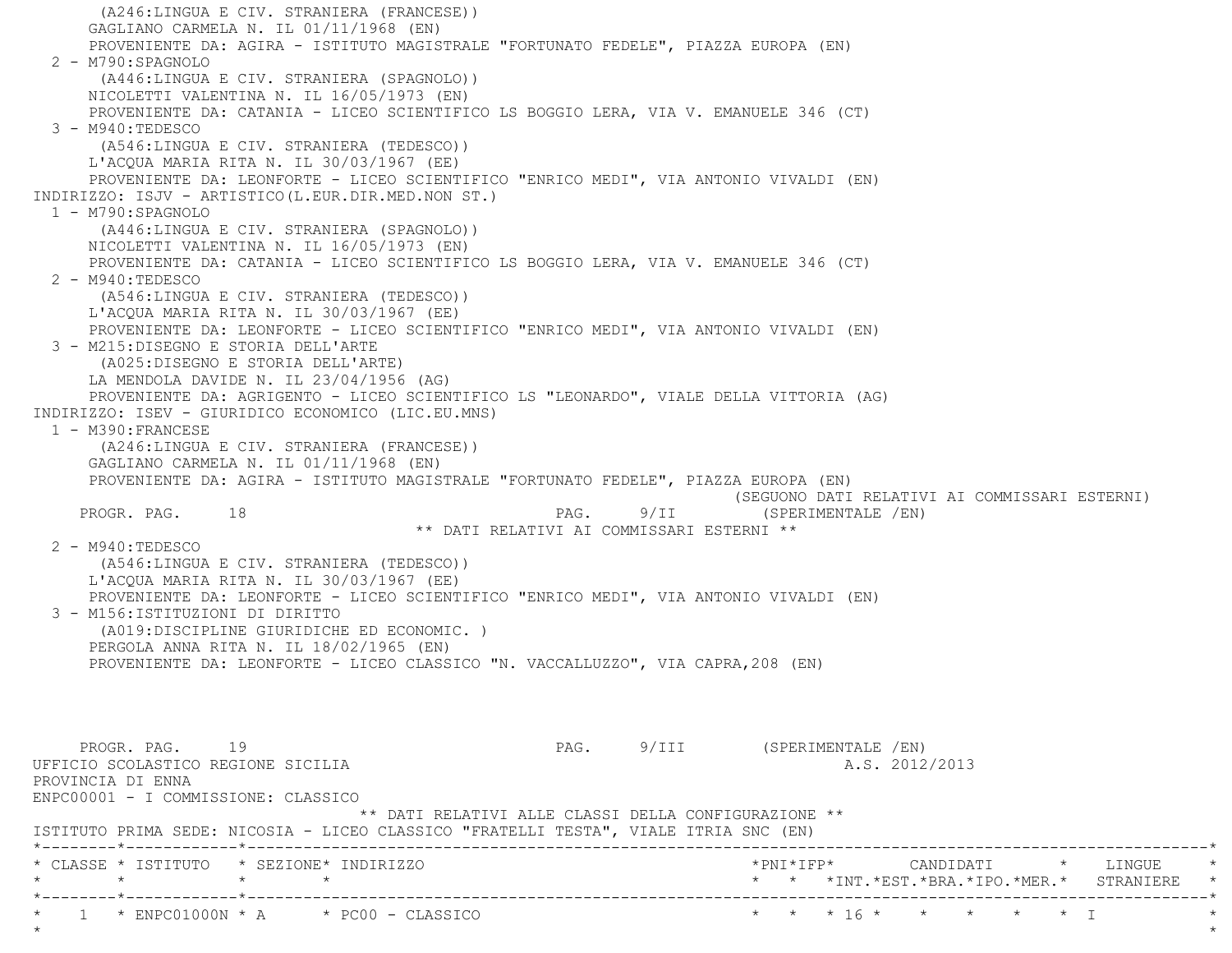|         |                                                                                                                                                                                                                                                                                                                                                                                                                                   |                 |                                                                                        |                           |  |  |                |  | *----*----*----*----*----*                                             |                                                                                          |  |
|---------|-----------------------------------------------------------------------------------------------------------------------------------------------------------------------------------------------------------------------------------------------------------------------------------------------------------------------------------------------------------------------------------------------------------------------------------|-----------------|----------------------------------------------------------------------------------------|---------------------------|--|--|----------------|--|------------------------------------------------------------------------|------------------------------------------------------------------------------------------|--|
|         | PROGR. PAG. 20<br>ENPC00001 - I COMMISSIONE: CLASSICO                                                                                                                                                                                                                                                                                                                                                                             |                 | PAG. 10/I (CLASSICO /EN)<br>** DATI RELATIVI AL PRESIDENTE ED AI COMMISSARI ESTERNI ** |                           |  |  |                |  |                                                                        |                                                                                          |  |
|         | PRESIDENTE: CASCINO GIUSEPPE N. IL 20/08/1948 (EN)                                                                                                                                                                                                                                                                                                                                                                                |                 | PIAZZA ARMERINA - SCUOLA ELEMENTARE CD G. FALCONE, VIA GEN. CIANCIO N.15 (EN)          |                           |  |  |                |  |                                                                        |                                                                                          |  |
|         | $2 - M460$ : INGLESE<br>(A346:LINGUA E CIV. STRANIERA (INGLESE))<br>NAPOLI STEFANIA FRANCESCAN. IL 30/07/1968 (EN)<br>PROVENIENTE DA: BARRAFRANCA - ISTITUTO MAGISTRALE BARRAFRANCA, VIA PIO LA TORRE, N. 11 (EN)<br>3 - M770: SCIENZE NATURALI<br>( A060:SC.NA., CH., GEOG., MIC. )<br>PELLEGRINO ALDO N. IL 04/01/1957 (EN)<br>PROVENIENTE DA: BARRAFRANCA - LICEO SCIENTIFICO "GIOVANNI FALCONE", VIA PIO LA TORRE, N. 11 (EN) |                 |                                                                                        |                           |  |  |                |  |                                                                        |                                                                                          |  |
|         |                                                                                                                                                                                                                                                                                                                                                                                                                                   |                 |                                                                                        |                           |  |  |                |  |                                                                        |                                                                                          |  |
|         | PROGR. PAG. 21<br>UFFICIO SCOLASTICO REGIONE SICILIA<br>PROVINCIA DI ENNA<br>ENPC00002 - II COMMISSIONE: CLASSICO                                                                                                                                                                                                                                                                                                                 |                 |                                                                                        | PAG. 10/II (CLASSICO /EN) |  |  | A.S. 2012/2013 |  |                                                                        |                                                                                          |  |
|         | ISTITUTO PRIMA SEDE: PIAZZA ARMERINA - LICEO CLASSICO "GEN. A. CASCINO", VIA PIANO S. IPPOLITO, 3 (EN)                                                                                                                                                                                                                                                                                                                            |                 | ** DATI RELATIVI ALLE CLASSI DELLA CONFIGURAZIONE **                                   |                           |  |  |                |  |                                                                        |                                                                                          |  |
|         | * CLASSE * ISTITUTO * SEZIONE* INDIRIZZO<br>$\star$ $\star$                                                                                                                                                                                                                                                                                                                                                                       | $\star$ $\star$ |                                                                                        |                           |  |  |                |  |                                                                        | *PNI*IFP*      CANDIDATI     *   LINGUE<br>* * *INT. *EST. *BRA. *IPO. *MER. * STRANIERE |  |
|         | * $1$ * ENPC00101X * A * PC00 - CLASSICO                                                                                                                                                                                                                                                                                                                                                                                          |                 |                                                                                        |                           |  |  |                |  | * * * 21 * * * * * * I                                                 |                                                                                          |  |
|         | 2 * ENPC00101X * B * PC00 - CLASSICO                                                                                                                                                                                                                                                                                                                                                                                              |                 |                                                                                        |                           |  |  |                |  | * * * 17 * * * * * * T                                                 |                                                                                          |  |
| $\star$ |                                                                                                                                                                                                                                                                                                                                                                                                                                   |                 |                                                                                        | TOTALI                    |  |  |                |  | $*$ 38 * * * * * *<br>$*$ ---- $*$ ---- $*$ ---- $*$ ---- $*$ ---- $*$ |                                                                                          |  |
|         |                                                                                                                                                                                                                                                                                                                                                                                                                                   |                 |                                                                                        |                           |  |  |                |  |                                                                        |                                                                                          |  |

\*\* DATI RELATIVI AL PRESIDENTE ED AI COMMISSARI ESTERNI \*\*

\*----------------------------------------------------------------------------------------------------------------------------\*

ENPC00002 - II COMMISSIONE: CLASSICO

\* PRESIDENTE: RUBINO PAOLA N. IL 30/05/1949 (EN) \*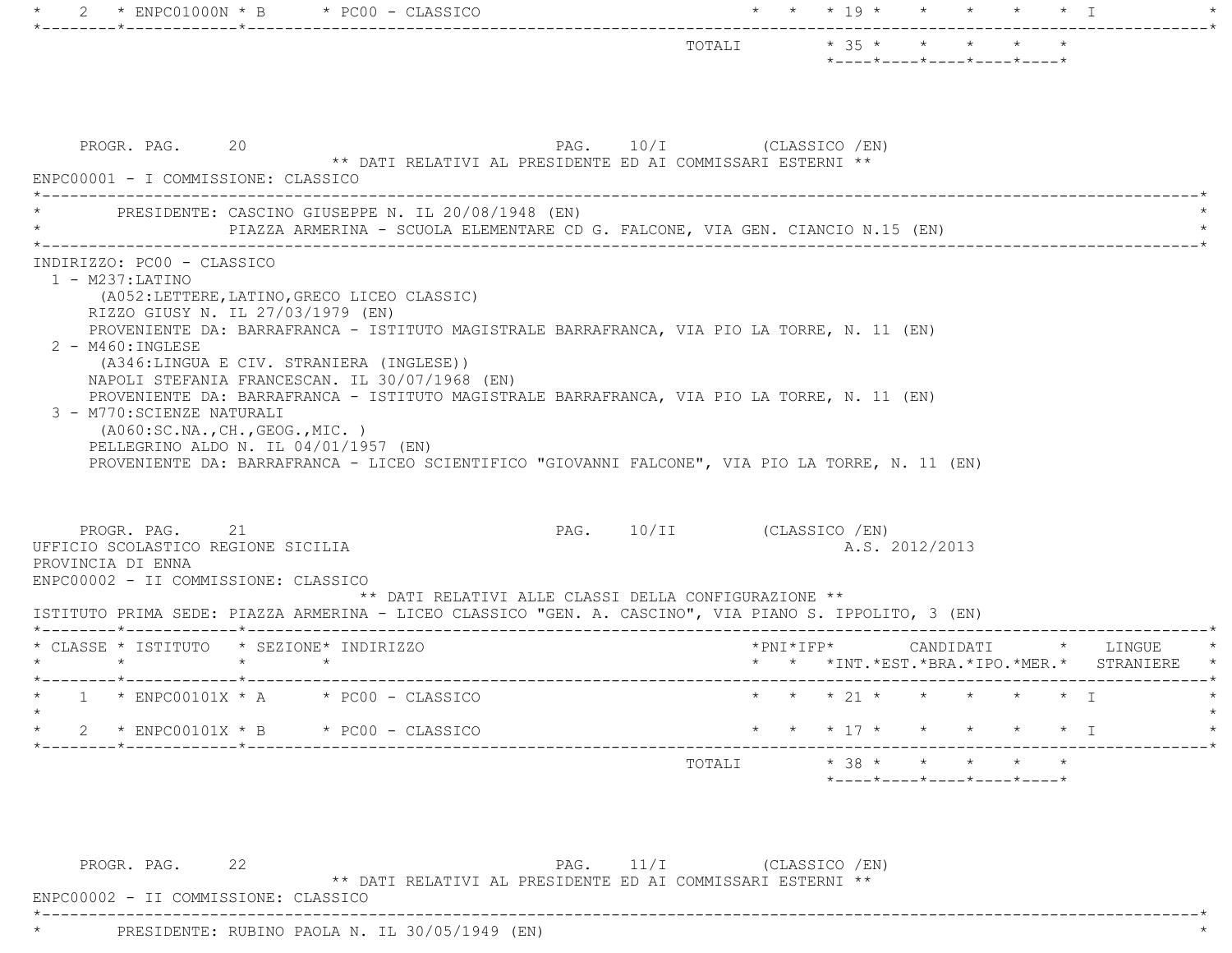|                                            |                                                                                                                                          | ENNA - ISTITUTO SUPERIORE "FEDERICO II", VIA NICOSIA, 2 (EN)                                                                                                                                                                                                                                                                                                                                                                                                 |                           |                                                                                          |                |  |                                                                               |
|--------------------------------------------|------------------------------------------------------------------------------------------------------------------------------------------|--------------------------------------------------------------------------------------------------------------------------------------------------------------------------------------------------------------------------------------------------------------------------------------------------------------------------------------------------------------------------------------------------------------------------------------------------------------|---------------------------|------------------------------------------------------------------------------------------|----------------|--|-------------------------------------------------------------------------------|
| $1 - M237: LATINO$<br>2 - M460: INGLESE    | INDIRIZZO: PC00 - CLASSICO<br>STELLADORO MARIA N. IL 07/09/1964 (EN)<br>3 - M770: SCIENZE NATURALI<br>( A060:SC.NA., CH., GEOG., MIC. )  | (A052:LETTERE, LATINO, GRECO LICEO CLASSIC)<br>PROVENIENTE DA: GIARRE - LICEO CLASSICO LICEO CLASSICO E LICEO SCIENZE, VIA PADRE AMBROGIO, 1 (CT)<br>(A346:LINGUA E CIV. STRANIERA (INGLESE))<br>MUSCOLINO VINCENZO N. IL 09/05/1952 (EN)<br>PROVENIENTE DA: LEONFORTE - LICEO CLASSICO "N. VACCALLUZZO", VIA CAPRA, 208 (EN)<br>MARCANTONIO FRANCO N. IL 27/03/1954 (CT)<br>PROVENIENTE DA: NICOSIA - LICEO CLASSICO "FRATELLI TESTA", VIALE ITRIA SNC (EN) |                           |                                                                                          |                |  |                                                                               |
| PROVINCIA DI ENNA                          | PROGR. PAG. 23<br>UFFICIO SCOLASTICO REGIONE SICILIA<br>ENPC00003 - III COMMISSIONE: CLASSICO                                            | ** DATI RELATIVI ALLE CLASSI DELLA CONFIGURAZIONE **<br>ISTITUTO PRIMA SEDE: LEONFORTE - LICEO CLASSICO "N. VACCALLUZZO", VIA CAPRA, 208 (EN)                                                                                                                                                                                                                                                                                                                | PAG. 11/II (CLASSICO /EN) |                                                                                          | A.S. 2012/2013 |  |                                                                               |
| $\star$                                    | * CLASSE * ISTITUTO * SEZIONE* INDIRIZZO<br>$\star$                                                                                      | $\star$                                                                                                                                                                                                                                                                                                                                                                                                                                                      |                           |                                                                                          |                |  | *PNI*IFP* CANDIDATI * LINGUE<br>* * *INT. *EST. *BRA. *IPO. *MER. * STRANIERE |
|                                            | *--------*------------*-------------                                                                                                     | $1 *$ ENPC06000P $*$ A $*$ PC00 - CLASSICO<br>$2 *$ ENPC06000P * B * PC00 - CLASSICO                                                                                                                                                                                                                                                                                                                                                                         |                           | * * * 20 * * * * * * T<br>* * * 22 * * * * * * I                                         |                |  |                                                                               |
|                                            | 24<br>PROGR. PAG.                                                                                                                        | ** DATI RELATIVI AL PRESIDENTE ED AI COMMISSARI ESTERNI **                                                                                                                                                                                                                                                                                                                                                                                                   | PAG. 12/I (CLASSICO /EN)  | TOTALI * 42 * * * * *<br>$*$ - - - - $*$ - - - - $*$ - - - - $*$ - - - - $*$ - - - - $*$ |                |  |                                                                               |
|                                            | ENPC00003 - III COMMISSIONE: CLASSICO                                                                                                    | PRESIDENTE: AMOROSO ANTONIO ARCANGELO N. IL 12/08/1951 (EN)<br>PIETRAPERZIA - ISTITUTO COMPRENSIVO GUARNACCIAEXMARCONIPIETRAPERZI, VIA MARCONI (EN)                                                                                                                                                                                                                                                                                                          |                           |                                                                                          |                |  |                                                                               |
| $1 - M237: LATINO$<br>$2 - M460$ : INGLESE | INDIRIZZO: PC00 - CLASSICO<br>MILAZZO VALENTINA N. IL 29/09/1967 (RM)<br>3 - M770: SCIENZE NATURALI<br>( A060:SC.NA., CH., GEOG., MIC. ) | (A052:LETTERE, LATINO, GRECO LICEO CLASSIC)<br>BRIGUGLIO FRANCESCA N. IL 10/08/1963 (AG)<br>PROVENIENTE DA: ENNA - LICEO CLASSICO "NAPOLEONE COLAJANNI", VIALE A. DIAZ 90 (EN)<br>(A346:LINGUA E CIV. STRANIERA (INGLESE))<br>PROVENIENTE DA: ENNA - ISTITUTO MAGISTRALE "DANTE ALIGHIERI", VIA VALVERDE 1 (EN)                                                                                                                                              |                           |                                                                                          |                |  |                                                                               |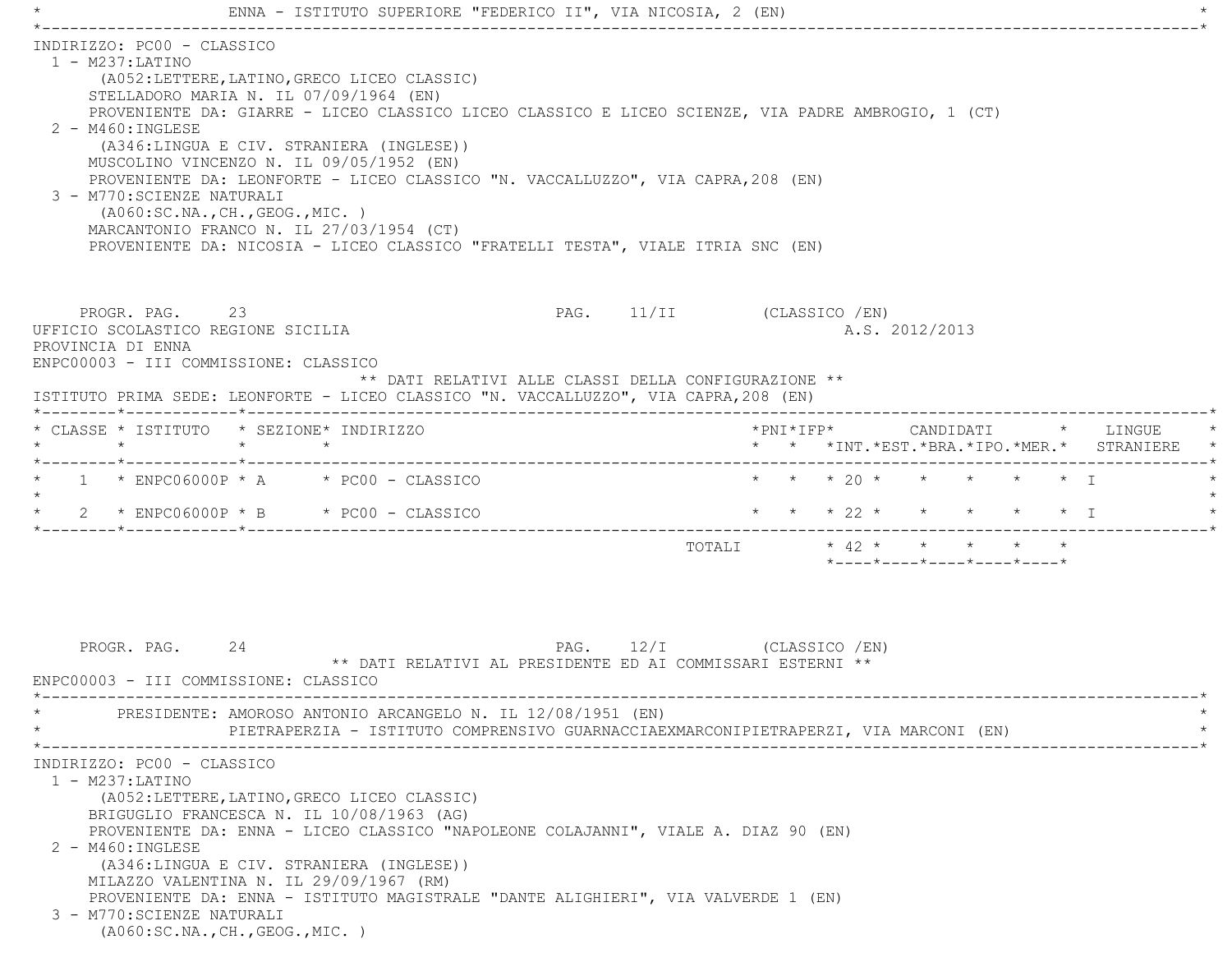PICICUTO ANGELO N. IL 12/10/1963 (EN) PROVENIENTE DA: AIDONE - IST PROF PER L'AGRICOLTURA E L'AMBIENTE AIDONE, VIA RAO 2 (EN) PROGR. PAG. 25 25 PAG. 12/II (CLASSICO /EN) UFFICIO SCOLASTICO REGIONE SICILIA AND ALS. 2012/2013 PROVINCIA DI ENNA ENPC00004 - IV COMMISSIONE: CLASSICO \*\* DATI RELATIVI ALLE CLASSI DELLA CONFIGURAZIONE \*\* ISTITUTO PRIMA SEDE: ENNA - LICEO CLASSICO "NAPOLEONE COLAJANNI", VIALE A. DIAZ 90 (EN) \*--------\*------------\*-------------------------------------------------------------------------------------------------------\* \* CLASSE \* ISTITUTO \* SEZIONE\* INDIRIZZO \*PNI\*IFP\* CANDIDATI \* LINGUE \* \* \* \* \* \* \* \*INT.\*EST.\*BRA.\*IPO.\*MER.\* STRANIERE \* \*--------\*------------\*-------------------------------------------------------------------------------------------------------\*1 \* ENPC01101E \* B \* PC00 - CLASSICO  $\star \star \star \times 20 \star \star \star \star \star \star \star \pm 1$  $\star$  \* 2 \* ENPC01101E \* C \* PC00 - CLASSICO \* \* \* 19 \* \* \* \* \* I \* \*--------\*------------\*-------------------------------------------------------------------------------------------------------\* $\texttt{TOTALI} \qquad \qquad \star \quad \texttt{39} \; \star \qquad \star \qquad \star \qquad \star \qquad \star \qquad \star \qquad \star$  \*----\*----\*----\*----\*----\*PROGR. PAG. 26 26 PAG. 13/I (CLASSICO /EN) \*\* DATI RELATIVI AL PRESIDENTE ED AI COMMISSARI ESTERNI \*\* ENPC00004 - IV COMMISSIONE: CLASSICO \*----------------------------------------------------------------------------------------------------------------------------\*PRESIDENTE: RABITA ADRIANA N. IL 24/08/1947 (EN) PIAZZA ARMERINA - SCUOLA ELEMENTARE "R.CHINNICI" (P.ARMERINA), VIA PETRARCA SNC (EN)  $\star$  INDIRIZZO: PC00 - CLASSICO 1 - M237:LATINO (A052:LETTERE,LATINO,GRECO LICEO CLASSIC) DI PASQUALE MARIA N. IL 20/05/1974 (EN) PROVENIENTE DA: PIAZZA ARMERINA - LICEO CLASSICO "GEN. A. CASCINO", VIA PIANO S. IPPOLITO, 3 (EN) 2 - M460:INGLESE (A346:LINGUA E CIV. STRANIERA (INGLESE)) RICERCA DEBORAH N. IL 18/03/1974 (EN) PROVENIENTE DA: LEONFORTE - LICEO SCIENTIFICO "ENRICO MEDI", VIA ANTONIO VIVALDI (EN) 3 - M770:SCIENZE NATURALI (A060:SC.NA.,CH.,GEOG.,MIC. ) BUSCEMI EMANUELE PIETRO N. IL 14/05/1961 (EN) PROVENIENTE DA: AIDONE - IST PROF PER L'AGRICOLTURA E L'AMBIENTE AIDONE, VIA RAO 2 (EN) PROGR. PAG. 27 27 PAG. 13/II (CLASSICO /EN) UFFICIO SCOLASTICO REGIONE SICILIA A.S. 2012/2013 PROVINCIA DI ENNA ENPC00005 - V COMMISSIONE: CLASSICO \*\* DATI RELATIVI ALLE CLASSI DELLA CONFIGURAZIONE \*\* ISTITUTO PRIMA SEDE: ENNA - LICEO CLASSICO "NAPOLEONE COLAJANNI", VIALE A. DIAZ 90 (EN) \*--------\*------------\*-------------------------------------------------------------------------------------------------------\*\* CLASSE \* ISTITUTO \* SEZIONE\* INDIRIZZO \*PNI\*IFP\* CANDIDATI \* LINGUE \*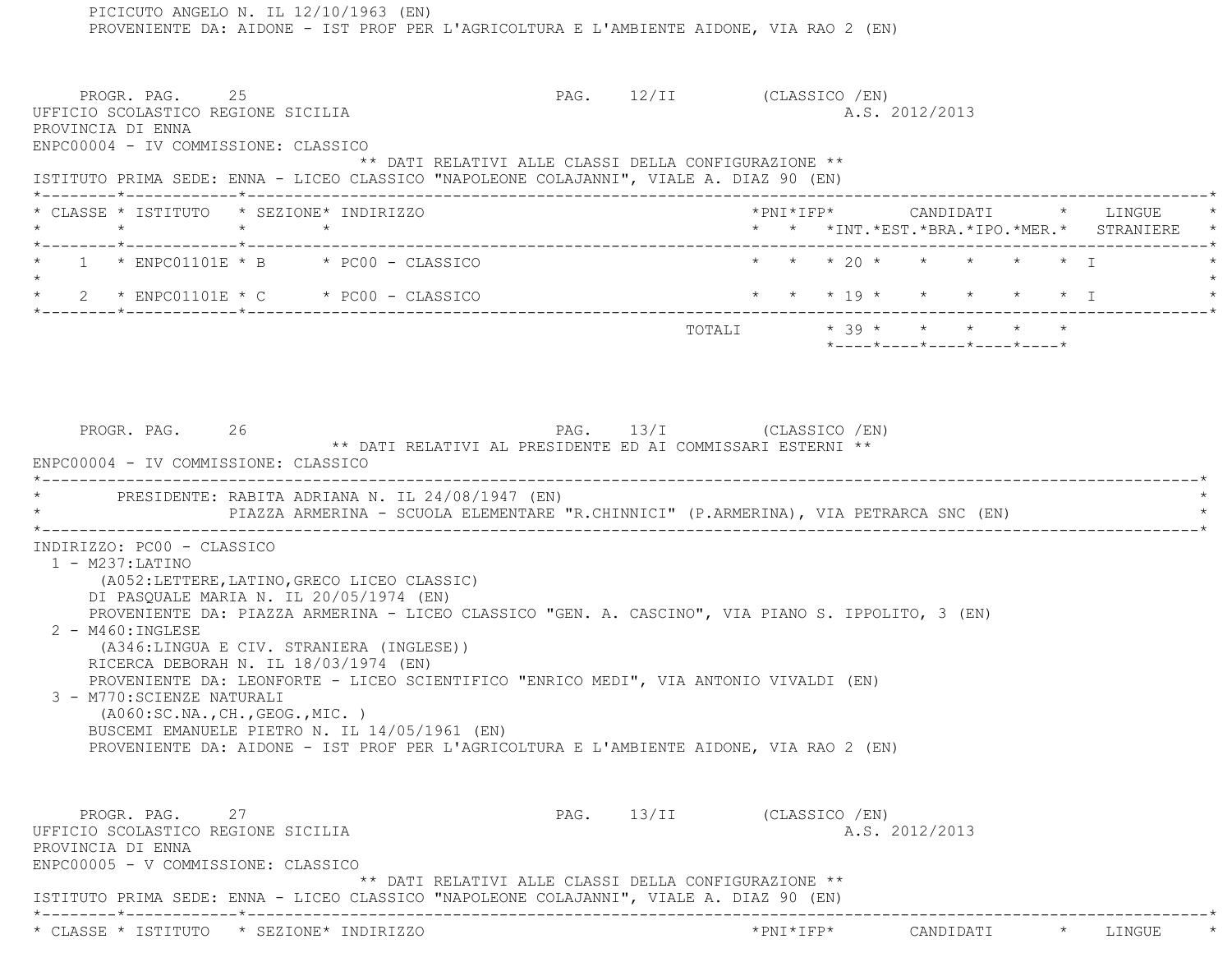|                                                                                                                                                                      |                                                                                                                                                                                                                                                                                                                                                                   |                               |  |                            |  | * * *INT.*EST.*BRA.*IPO.*MER.* STRANIERE                                          |
|----------------------------------------------------------------------------------------------------------------------------------------------------------------------|-------------------------------------------------------------------------------------------------------------------------------------------------------------------------------------------------------------------------------------------------------------------------------------------------------------------------------------------------------------------|-------------------------------|--|----------------------------|--|-----------------------------------------------------------------------------------|
|                                                                                                                                                                      | 1 * ENPC01101E * A * PC00 - CLASSICO                                                                                                                                                                                                                                                                                                                              |                               |  | * * * 14 * * * * * * I     |  |                                                                                   |
|                                                                                                                                                                      |                                                                                                                                                                                                                                                                                                                                                                   |                               |  | *----*----*----*----*----* |  |                                                                                   |
| PROGR. PAG. 28                                                                                                                                                       | $\texttt{PAG.}$ 14/I (CLASSICO /EN)<br>** DATI RELATIVI AL PRESIDENTE ED AI COMMISSARI ESTERNI **<br>ENPC00005 - V COMMISSIONE: CLASSICO                                                                                                                                                                                                                          |                               |  |                            |  |                                                                                   |
|                                                                                                                                                                      | PRESIDENTE: SPECIALE MICHELE ANTONIO N. IL 19/11/1948 (EN)<br>PIAZZA ARMERINA - ISTITUTO SUPERIORE "ETTORE MAJORANA", PIAZZA SENATORE MARESCALCHI, 2 (EN)                                                                                                                                                                                                         |                               |  |                            |  |                                                                                   |
| 3 - M770: SCIENZE NATURALI                                                                                                                                           | (A346:LINGUA E CIV. STRANIERA (INGLESE))<br>GENOVESE ROSA MARIA N. IL 26/02/1955 (EN)<br>PROVENIENTE DA: CATANIA - LICEO SCIENTIFICO LS BOGGIO LERA, VIA V. EMANUELE 346 (CT)<br>( A060:SC.NA., CH., GEOG., MIC. )<br>PERILLO FRANCESCA N. IL 31/01/1958 (EN)<br>PROVENIENTE DA: BARRAFRANCA - LICEO SCIENTIFICO "GIOVANNI FALCONE", VIA PIO LA TORRE, N. 11 (EN) |                               |  |                            |  |                                                                                   |
| PROGR. PAG. 29                                                                                                                                                       | ENPL01001 - I COMMISSIONE: LINGUISTICO                                                                                                                                                                                                                                                                                                                            | PAG. 14/II (CLASSICO / EN)    |  | A.S. 2012/2013             |  |                                                                                   |
|                                                                                                                                                                      | ** DATI RELATIVI ALLE CLASSI DELLA CONFIGURAZIONE **<br>ISTITUTO PRIMA SEDE: ENNA - L.R. PAR. LICEO LINGUISTICO ABRAMO LINCOLN, CITTADELLA DEGLI STUDI (EN)                                                                                                                                                                                                       |                               |  |                            |  |                                                                                   |
|                                                                                                                                                                      | * CLASSE * ISTITUTO * SEZIONE* INDIRIZZO                                                                                                                                                                                                                                                                                                                          |                               |  |                            |  | * * *INT. *EST. *BRA. *IPO. *MER. * STRANIERE                                     |
| $\star$                                                                                                                                                              | $1 *$ ENPL025009 * A-F.S. * PL01 - LINGUISTICO CON 3 LINGUE<br>* A-F.T. * PL01 - LINGUISTICO CON 3 LINGUE                                                                                                                                                                                                                                                         | * * * 3 * * * * * * I/ F/ T * |  |                            |  |                                                                                   |
|                                                                                                                                                                      |                                                                                                                                                                                                                                                                                                                                                                   |                               |  |                            |  |                                                                                   |
| UFFICIO SCOLASTICO REGIONE SICILIA<br>PROVINCIA DI ENNA<br>$\star \qquad \qquad \star \qquad \qquad \star \qquad \qquad \star$<br>$\star$ $\star$<br>$\star$ $\star$ | ISTITUTO SECONDA SEDE: AGIRA - L.R. PAR. LICEO LINGUISTICO M.L.KING, VIA SCALETTA, 6 (EN)<br>* CLASSE * ISTITUTO * SEZIONE* INDIRIZZO<br>$\star$                                                                                                                                                                                                                  |                               |  |                            |  | * * * 12 * * * * * * I/ F/ S *<br>* * *INT. *EST. *BRA. *IPO. *MER. * STRANIERE * |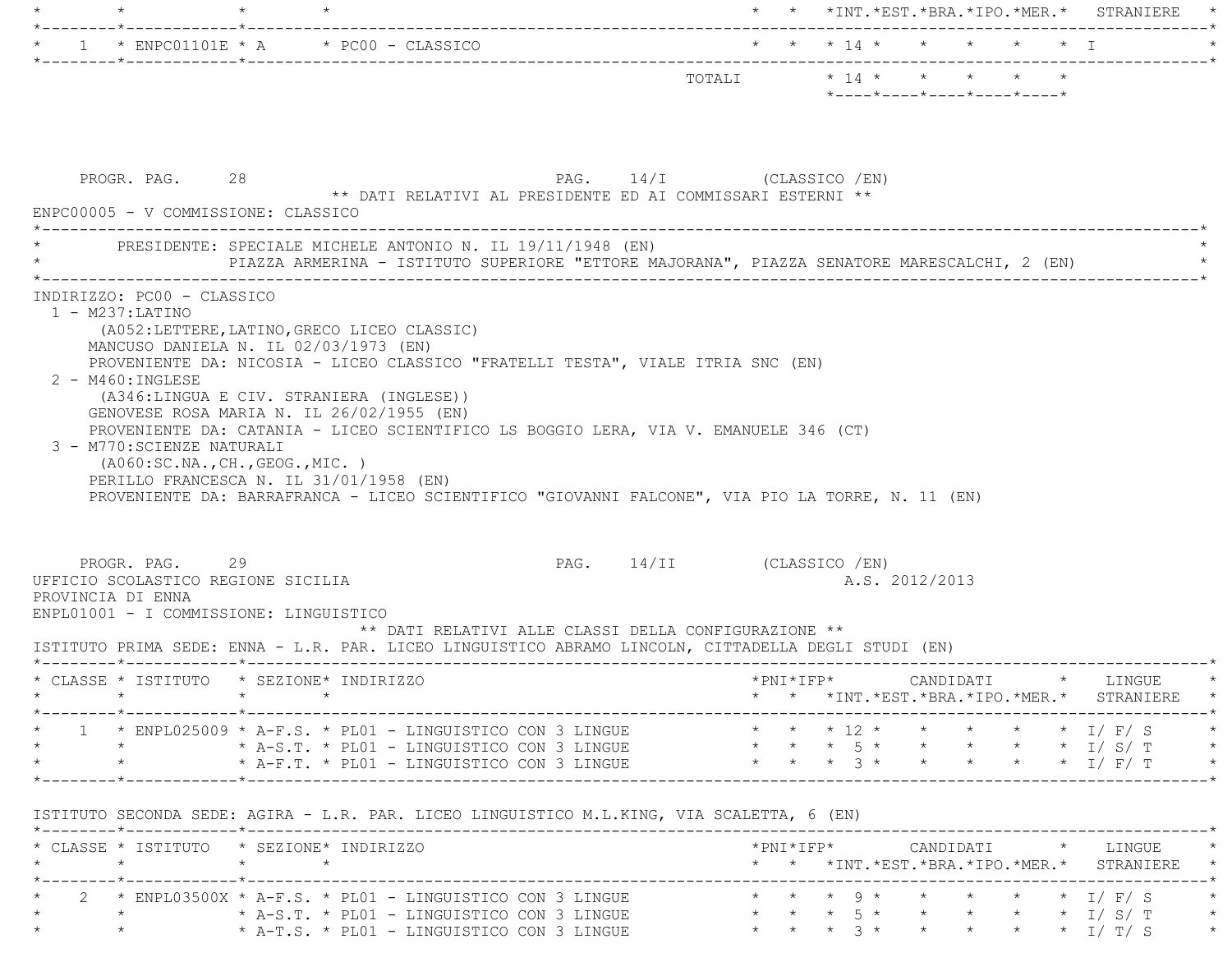|                                                                                                                                                                                                                                                                                                                                                                                                                                                                                                                                                                                                                                                                                                                                                                                                                                                                                            |                              | TOTALI $* 37 * * * * * *$                                                     | $*$ ---- $*$ ---- $*$ ---- $*$ ---- $*$                                      |  |
|--------------------------------------------------------------------------------------------------------------------------------------------------------------------------------------------------------------------------------------------------------------------------------------------------------------------------------------------------------------------------------------------------------------------------------------------------------------------------------------------------------------------------------------------------------------------------------------------------------------------------------------------------------------------------------------------------------------------------------------------------------------------------------------------------------------------------------------------------------------------------------------------|------------------------------|-------------------------------------------------------------------------------|------------------------------------------------------------------------------|--|
| PROGR. PAG. 30<br>PAG. 15/I (LINGUISTICO / EN)<br>** DATI RELATIVI AL PRESIDENTE ED AI COMMISSARI ESTERNI **<br>ENPL01001 - I COMMISSIONE: LINGUISTICO                                                                                                                                                                                                                                                                                                                                                                                                                                                                                                                                                                                                                                                                                                                                     |                              |                                                                               |                                                                              |  |
| PRESIDENTE: PATERNICO' MIRIAM N. IL 13/07/1970 (EN)<br>PIAZZA ARMERINA - LICEO CLASSICO "GEN. A. CASCINO", VIA PIANO S. IPPOLITO, 3 (EN)                                                                                                                                                                                                                                                                                                                                                                                                                                                                                                                                                                                                                                                                                                                                                   |                              |                                                                               |                                                                              |  |
| 1 - M390: FRANCESE<br>(A246:LINGUA E CIV. STRANIERA (FRANCESE))<br>RUNDO RITA MARIA ROSA N. IL 03/02/1962 (EN)<br>PROVENIENTE DA: TROINA - IST TEC COMMERCIALE E PER GEOMETRI "ETTORE MAJORANA", VIA ALDO MORO N.147 (EN)<br>2 - M460: INGLESE<br>(A346:LINGUA E CIV. STRANIERA (INGLESE))<br>CARERI LINA MARIA N. IL 16/05/1958 (EN)<br>PROVENIENTE DA: PIAZZA ARMERINA - ISTITUTO MAGISTRALE "FRANCESCO CRISPI", VIA PADOVA N.50 (EN)<br>3 - M790: SPAGNOLO<br>(A446:LINGUA E CIV. STRANIERA (SPAGNOLO))<br>GUAGLIARDO MARIA GABRIELLA N. IL 25/02/1966 (EN)<br>PROVENIENTE DA: LEONFORTE - LICEO SCIENTIFICO "ENRICO MEDI", VIA ANTONIO VIVALDI (EN)<br>4 - M940:TEDESCO<br>(A546:LINGUA E CIV. STRANIERA (TEDESCO))<br>MANUELLA LUANA CARMEN N. IL 16/01/1967 (MI)<br>PROVENIENTE DA: PIAZZA ARMERINA - LICEO SCIENTIFICO "VITO ROMANO", VIA PIANO S.IPPOLITO 3 (EN)<br>PROGR. PAG. 31 | PAG. 15/II (LINGUISTICO /EN) |                                                                               |                                                                              |  |
| UFFICIO SCOLASTICO REGIONE SICILIA<br>PROVINCIA DI ENNA<br>ENPS00001 - I COMMISSIONE: SCIENTIFICO<br>** DATI RELATIVI ALLE CLASSI DELLA CONFIGURAZIONE **<br>ISTITUTO PRIMA SEDE: ENNA - LICEO SCIENTIFICO LS PIETRO FARINATO, VIALE DIAZ, 61 (EN)                                                                                                                                                                                                                                                                                                                                                                                                                                                                                                                                                                                                                                         |                              |                                                                               | A.S. 2012/2013                                                               |  |
| * CLASSE * ISTITUTO * SEZIONE* INDIRIZZO<br>$\star$<br>$\star$ $\star$                                                                                                                                                                                                                                                                                                                                                                                                                                                                                                                                                                                                                                                                                                                                                                                                                     |                              | *PNI*IFP* CANDIDATI * LINGUE<br>* * *INT. *EST. *BRA. *IPO. *MER. * STRANIERE |                                                                              |  |
| $\star$ 1 $\star$ ENPS01000R $\star$ A $\star$ PS00 - SCIENTIFICO                                                                                                                                                                                                                                                                                                                                                                                                                                                                                                                                                                                                                                                                                                                                                                                                                          | * $X$ * * 20 * * * * * * I   |                                                                               |                                                                              |  |
| $2 \times$ ENPS01000R $*$ B $*$ PS00 - SCIENTIFICO                                                                                                                                                                                                                                                                                                                                                                                                                                                                                                                                                                                                                                                                                                                                                                                                                                         |                              |                                                                               |                                                                              |  |
|                                                                                                                                                                                                                                                                                                                                                                                                                                                                                                                                                                                                                                                                                                                                                                                                                                                                                            |                              |                                                                               |                                                                              |  |
|                                                                                                                                                                                                                                                                                                                                                                                                                                                                                                                                                                                                                                                                                                                                                                                                                                                                                            | TOTALI                       |                                                                               | $* 37 * * * * * * * * *$<br>$*$ ---- $*$ ---- $*$ ---- $*$ ---- $*$ ---- $*$ |  |

\*\* DATI RELATIVI AL PRESIDENTE ED AI COMMISSARI ESTERNI \*\*

 ENPS00001 - I COMMISSIONE: SCIENTIFICO \*----------------------------------------------------------------------------------------------------------------------------\*

\* PRESIDENTE: COSTANZO ANTONINO N. IL 13/06/1948 (EN) \*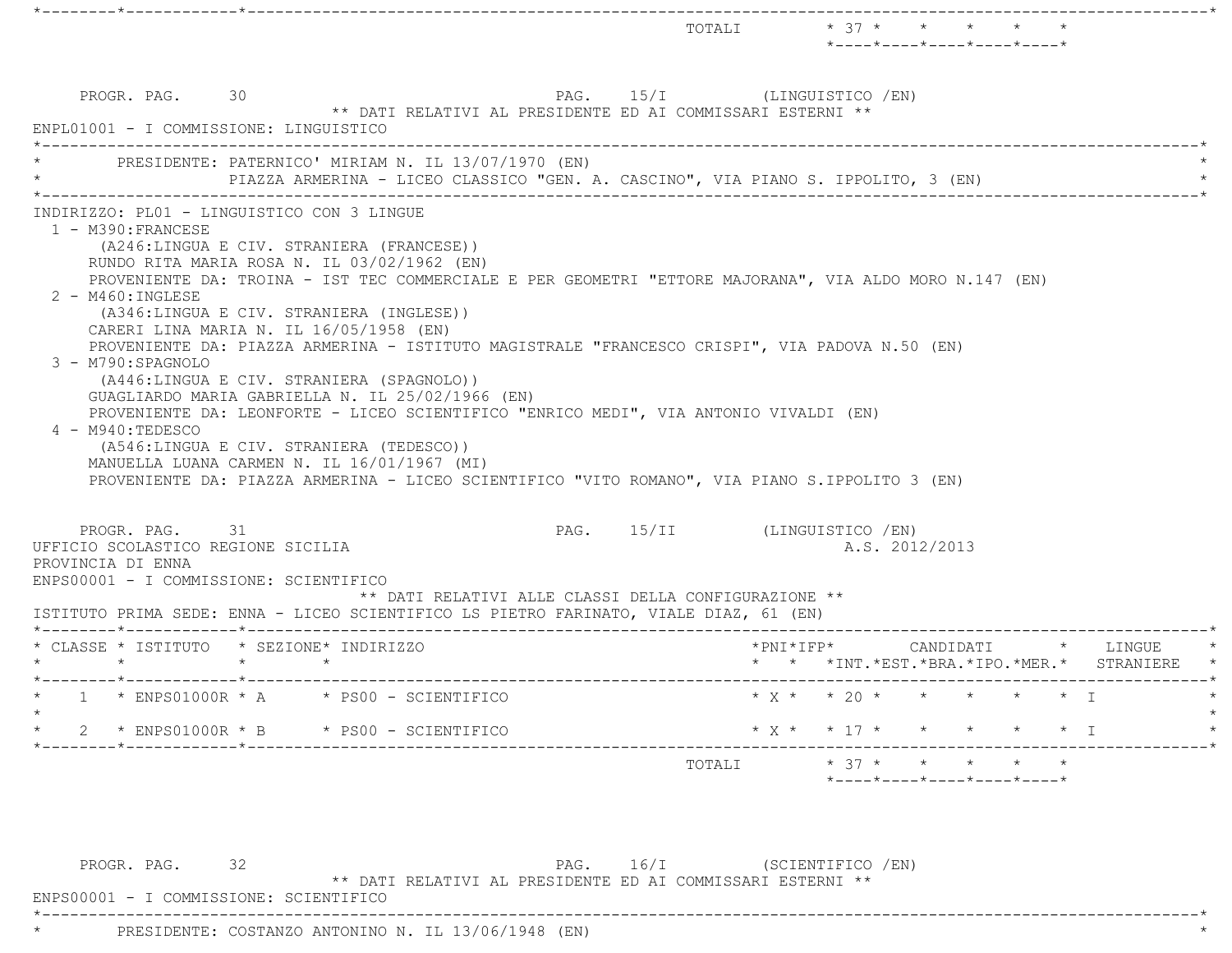|                                             |                                                                                                                                                                                                       | AIDONE - IST PROF PER L'AGRICOLTURA E L'AMBIENTE AIDONE, VIA RAO 2 (EN)                                                                                                                                                                                                                                                                                                            |                              |        |                                                                                                               |                |  |                                                                               |  |
|---------------------------------------------|-------------------------------------------------------------------------------------------------------------------------------------------------------------------------------------------------------|------------------------------------------------------------------------------------------------------------------------------------------------------------------------------------------------------------------------------------------------------------------------------------------------------------------------------------------------------------------------------------|------------------------------|--------|---------------------------------------------------------------------------------------------------------------|----------------|--|-------------------------------------------------------------------------------|--|
| 1 - SL32: MATEMATICA<br>3 - SG82: FILOSOFIA | INDIRIZZO: PS00 - SCIENTIFICO<br>(A049: MATEMATICA E FISICA)<br>2 - M770: SCIENZE NATURALI<br>( A060:SC.NA., CH., GEOG., MIC. )<br>(A037: FILOSOFIA E STORIA)<br>FIORE ANTONINO N. IL 18/07/1951 (EN) | ALVANO LIBORIO MARIA N. IL 11/12/1968 (EN)<br>PROVENIENTE DA: TROINA - LICEO SCIENTIFICO TROINA, VIA ALDO MORO, 147 (EN)<br>INVENINATO DI NASO RICCARDO N. IL 06/05/1974 (EN)<br>PROVENIENTE DA: GAGLIANO CASTELFERRATO - IST PROF PER I SERVIZI SOCIALI GAGLIANO CASTELFERRATO, VIA LO GIUDICE (EN)<br>PROVENIENTE DA: TROINA - LICEO SCIENTIFICO TROINA, VIA ALDO MORO, 147 (EN) |                              |        |                                                                                                               |                |  |                                                                               |  |
| PROVINCIA DI ENNA                           | PROGR. PAG. 33<br>UFFICIO SCOLASTICO REGIONE SICILIA<br>ENPS00002 - II COMMISSIONE: SCIENTIFICO                                                                                                       | ** DATI RELATIVI ALLE CLASSI DELLA CONFIGURAZIONE **<br>ISTITUTO PRIMA SEDE: ENNA - LICEO SCIENTIFICO LS PIETRO FARINATO, VIALE DIAZ, 61 (EN)                                                                                                                                                                                                                                      | PAG. 16/II (SCIENTIFICO /EN) |        |                                                                                                               | A.S. 2012/2013 |  |                                                                               |  |
| $\star$                                     | * CLASSE * ISTITUTO * SEZIONE* INDIRIZZO<br>$\star$                                                                                                                                                   | $\star$                                                                                                                                                                                                                                                                                                                                                                            |                              |        |                                                                                                               |                |  | *PNI*IFP* CANDIDATI * LINGUE<br>* * *INT. *EST. *BRA. *IPO. *MER. * STRANIERE |  |
|                                             | *--------*------------*--------------                                                                                                                                                                 | $1 *$ ENPS01000R * D * PS00 - SCIENTIFICO                                                                                                                                                                                                                                                                                                                                          |                              |        | $* x * * 23 * * * * * * * T$                                                                                  |                |  |                                                                               |  |
|                                             |                                                                                                                                                                                                       | 2 * ENPS01000R * E * PS00 - SCIENTIFICO                                                                                                                                                                                                                                                                                                                                            |                              |        | * $X$ * * 24 * * * * * * I                                                                                    |                |  |                                                                               |  |
|                                             |                                                                                                                                                                                                       |                                                                                                                                                                                                                                                                                                                                                                                    |                              | TOTALI | $\star$ 47 $\star$ $\star$ $\star$ $\star$<br>$*$ - - - - $*$ - - - - $*$ - - - - $*$ - - - - $*$ - - - - $*$ |                |  |                                                                               |  |
|                                             | 34<br>PROGR. PAG.<br>ENPS00002 - II COMMISSIONE: SCIENTIFICO                                                                                                                                          | ** DATI RELATIVI AL PRESIDENTE ED AI COMMISSARI ESTERNI **<br>PRESIDENTE: DIMARCO PAOLA N. IL 16/01/1958 (EN)<br>PIAZZA ARMERINA - LICEO SCIENTIFICO "VITO ROMANO", VIA PIANO S.IPPOLITO 3 (EN)                                                                                                                                                                                    | PAG. 17/I (SCIENTIFICO /EN)  |        |                                                                                                               |                |  |                                                                               |  |
| 1 - SL32: MATEMATICA<br>3 - SG82: FILOSOFIA | INDIRIZZO: PS00 - SCIENTIFICO<br>(A049: MATEMATICA E FISICA)<br>2 - M770: SCIENZE NATURALI<br>( A060:SC.NA., CH., GEOG., MIC. )<br>(A037: FILOSOFIA E STORIA)                                         | ZODDA GIOVANNI MARIA N. IL 09/07/1964 (EN)<br>PROVENIENTE DA: LEONFORTE - LICEO SCIENTIFICO "ENRICO MEDI", VIA ANTONIO VIVALDI (EN)<br>ARANZULLA MARIA GRAZIA N. IL 30/05/1957 (CT)<br>PROVENIENTE DA: PIAZZA ARMERINA - IST TEC COMMERCIALE E PER GEOMETRI "LEONARDO DA VINCI", VIA VITTORIO ALFIERI N.6 (EN)                                                                     |                              |        |                                                                                                               |                |  |                                                                               |  |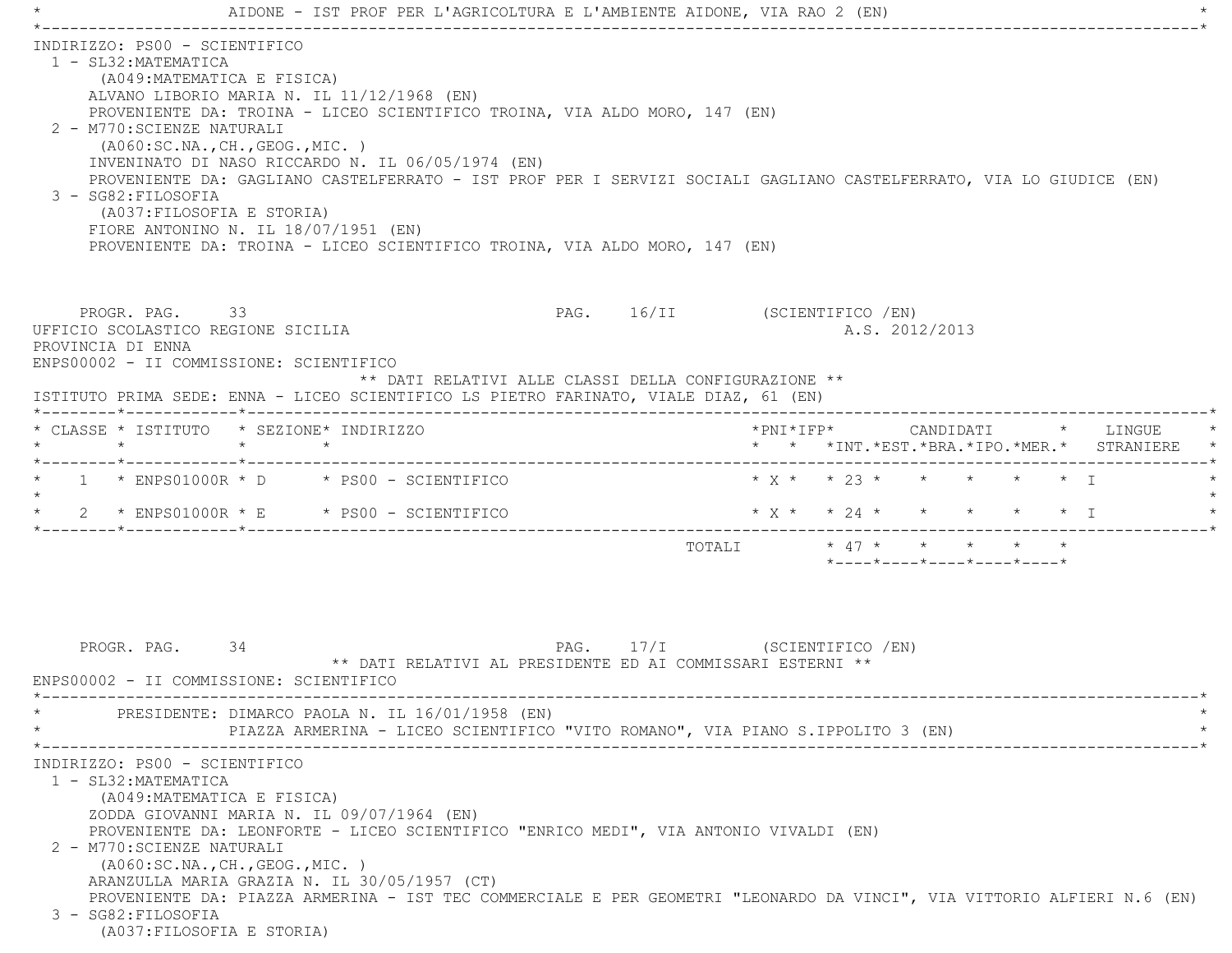MICELI MARCO GIUSEPPE N. IL 09/01/1972 (CT) PROVENIENTE DA: TROINA - LICEO SCIENTIFICO TROINA, VIA ALDO MORO, 147 (EN) PROGR. PAG. 35 35 PAG. 17/II (SCIENTIFICO /EN) UFFICIO SCOLASTICO REGIONE SICILIA A.S. 2012/2013 PROVINCIA DI ENNA ENPS00003 - III COMMISSIONE: SCIENTIFICO \*\* DATI RELATIVI ALLE CLASSI DELLA CONFIGURAZIONE \*\* ISTITUTO PRIMA SEDE: PIAZZA ARMERINA - LICEO SCIENTIFICO "VITO ROMANO", VIA PIANO S.IPPOLITO 3 (EN) \*--------\*------------\*-------------------------------------------------------------------------------------------------------\* \* CLASSE \* ISTITUTO \* SEZIONE\* INDIRIZZO \*PNI\*IFP\* CANDIDATI \* LINGUE \* \* \* \* \* \* \* \*INT.\*EST.\*BRA.\*IPO.\*MER.\* STRANIERE \* \*--------\*------------\*-------------------------------------------------------------------------------------------------------\* $1 \times$  ENPS001013 \* A  $\rightarrow$  PS00 - SCIENTIFICO  $\rightarrow$  X \*  $\rightarrow$  24 \* \* \* \* \* \* I  $\star$  \* 2 \* ENPS001013 \* B \* PS00 - SCIENTIFICO \* \* \* 26 \* \* \* \* \* I/ T \* \*--------\*------------\*-------------------------------------------------------------------------------------------------------\*TOTALI  $* 50 * * * * * * * *$  \*----\*----\*----\*----\*----\*PROGR. PAG. 36 36 PAG. 18/I (SCIENTIFICO /EN) \*\* DATI RELATIVI AL PRESIDENTE ED AI COMMISSARI ESTERNI \*\* ENPS00003 - III COMMISSIONE: SCIENTIFICO \*----------------------------------------------------------------------------------------------------------------------------\*PRESIDENTE: BEVILACQUA GIUSEPPE N. IL 10/08/1952 (EN) VITTORIA - ISTITUTO MAGISTRALE GIUSEPPE MAZZINI, VIA CURTATONE S.N. (RG) \*----------------------------------------------------------------------------------------------------------------------------\* INDIRIZZO: PS00 - SCIENTIFICO 1 - SL32:MATEMATICA (A049:MATEMATICA E FISICA) TUDISCO ROSA N. IL 27/07/1973 (CT) PROVENIENTE DA: ENNA - LICEO SCIENTIFICO LS PIETRO FARINATO, VIALE DIAZ, 61 (EN) 2 - M770:SCIENZE NATURALI (A060:SC.NA.,CH.,GEOG.,MIC. ) LA GRECA MARIA N. IL 13/01/1958 (EN) PROVENIENTE DA: NICOSIA - LICEO CLASSICO "FRATELLI TESTA", VIALE ITRIA SNC (EN) 3 - SG82:FILOSOFIA (A037:FILOSOFIA E STORIA) SCIUTO ROSARIA N. IL 08/08/1953 (EN) PROVENIENTE DA: LEONFORTE - LICEO CLASSICO "N. VACCALLUZZO", VIA CAPRA,208 (EN) PROGR. PAG. 37 37 PAG. 18/II (SCIENTIFICO /EN) UFFICIO SCOLASTICO REGIONE SICILIA A.S. 2012/2013 PROVINCIA DI ENNA ENPS00004 - IV COMMISSIONE: SCIENTIFICO \*\* DATI RELATIVI ALLE CLASSI DELLA CONFIGURAZIONE \*\* ISTITUTO PRIMA SEDE: LEONFORTE - LICEO SCIENTIFICO "ENRICO MEDI", VIA ANTONIO VIVALDI (EN) \*--------\*------------\*-------------------------------------------------------------------------------------------------------\*

\* CLASSE \* ISTITUTO \* SEZIONE\* INDIRIZZO \*PNI\*IFP\* CANDIDATI \* LINGUE \*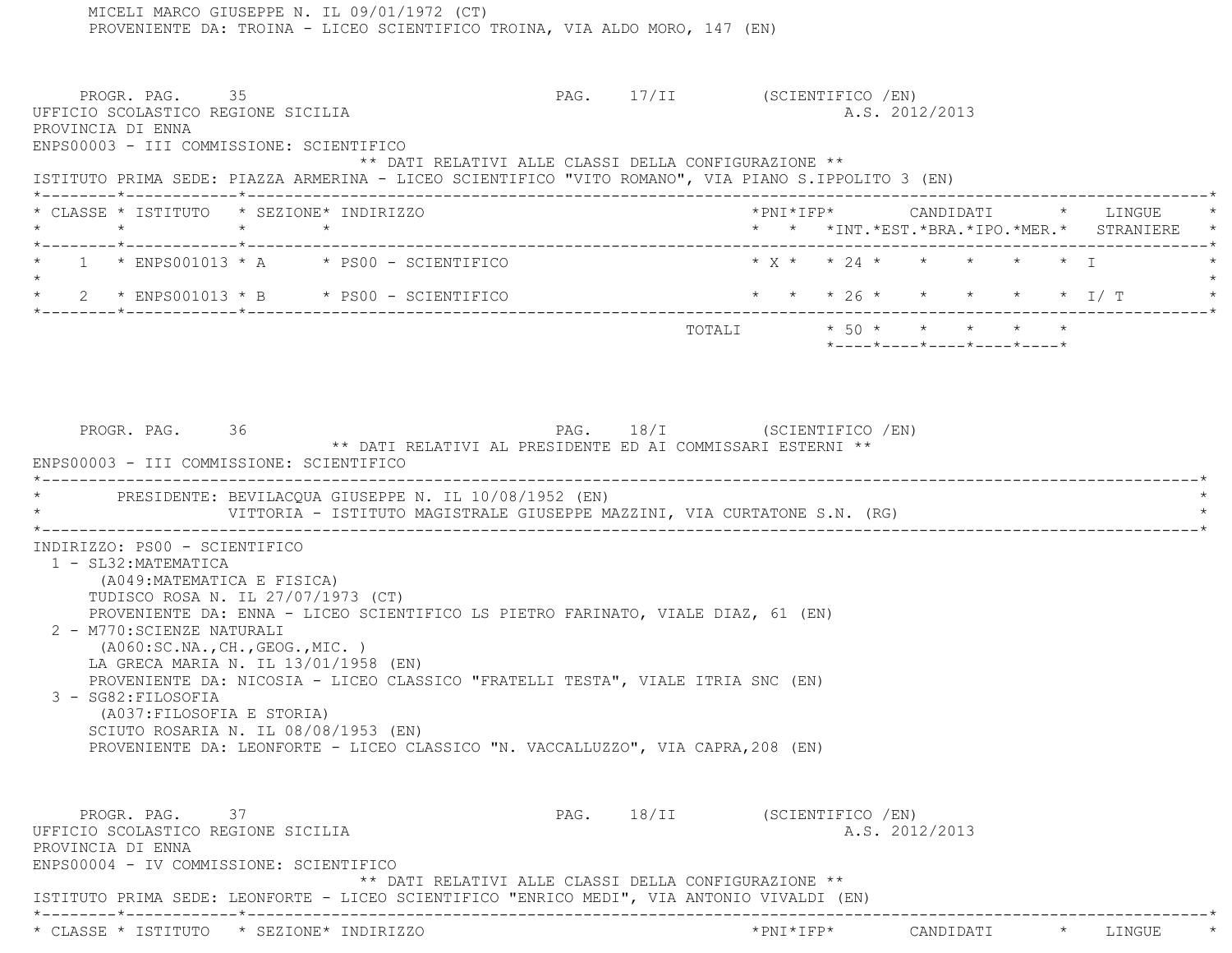| $\star$                                                                                                              |                                                                                                                                                                                                                                                                                                                                                                                                                          |                                                                                       |                              |                                                                 |  |                           | * * *INT.*EST.*BRA.*IPO.*MER.* STRANIERE                                                                                                                              |
|----------------------------------------------------------------------------------------------------------------------|--------------------------------------------------------------------------------------------------------------------------------------------------------------------------------------------------------------------------------------------------------------------------------------------------------------------------------------------------------------------------------------------------------------------------|---------------------------------------------------------------------------------------|------------------------------|-----------------------------------------------------------------|--|---------------------------|-----------------------------------------------------------------------------------------------------------------------------------------------------------------------|
|                                                                                                                      | $1 *$ ENPS11000N * A $*$ PS00 - SCIENTIFICO                                                                                                                                                                                                                                                                                                                                                                              |                                                                                       | $* x * * 25 * * * * * * * T$ |                                                                 |  |                           |                                                                                                                                                                       |
| $\mathbf{2}$                                                                                                         | $*$ ENPS11000N $*$ C $*$ PS00 - SCIENTIFICO                                                                                                                                                                                                                                                                                                                                                                              |                                                                                       | $*$ X $*$ $*$ 22 $*$         |                                                                 |  | $\star$ $\star$ $\star$ T |                                                                                                                                                                       |
|                                                                                                                      |                                                                                                                                                                                                                                                                                                                                                                                                                          |                                                                                       | TOTALI * 47 * * * * * *      | $*$ - - - - $*$ - - - - $*$ - - - - $*$ - - - - $*$ - - - - $*$ |  |                           |                                                                                                                                                                       |
| PROGR. PAG. 38<br>ENPS00004 - IV COMMISSIONE: SCIENTIFICO                                                            | PAG. 19/I (SCIENTIFICO /EN)<br>** DATI RELATIVI AL PRESIDENTE ED AI COMMISSARI ESTERNI **                                                                                                                                                                                                                                                                                                                                |                                                                                       |                              |                                                                 |  |                           |                                                                                                                                                                       |
|                                                                                                                      | * PRESIDENTE: RAINIERI AGATA N. IL 24/01/1956 (EN)<br>CATENANUOVA - ISTITUTO COMPRENSIVO E.FERMI, VIA LIBERTA' (EN)                                                                                                                                                                                                                                                                                                      |                                                                                       |                              |                                                                 |  |                           |                                                                                                                                                                       |
| 2 - M770: SCIENZE NATURALI<br>( A060:SC.NA., CH., GEOG., MIC. )<br>3 - SG82: FILOSOFIA<br>(A037: FILOSOFIA E STORIA) | PROVENIENTE DA: CENTURIPE - IST PROF PER I SERVIZI ALBERGHIERI E RISTORAZIONE CENTURIPE, VIA DANTE N. 2 (EN)<br>GIUNTA SALVATORE N. IL 27/04/1963 (EE)<br>PROVENIENTE DA: PIAZZA ARMERINA - IST PROF INDUSTRIA E ARTIGIANATO "G.B. GIULIANO", VIA CARDUCCI N. 13 (EN)<br>BONINCONTRO SALVATORE N. IL 26/08/1965 (CT)<br>PROVENIENTE DA: BARRAFRANCA - LICEO SCIENTIFICO "GIOVANNI FALCONE", VIA PIO LA TORRE, N. 11 (EN) |                                                                                       |                              |                                                                 |  |                           |                                                                                                                                                                       |
| PROGR. PAG. 39<br>UFFICIO SCOLASTICO REGIONE SICILIA<br>PROVINCIA DI ENNA<br>ENPS00005 - V COMMISSIONE: SCIENTIFICO  | ISTITUTO PRIMA SEDE: LEONFORTE - LICEO SCIENTIFICO "ENRICO MEDI", VIA ANTONIO VIVALDI (EN)                                                                                                                                                                                                                                                                                                                               | PAG. 19/II (SCIENTIFICO / EN)<br>** DATI RELATIVI ALLE CLASSI DELLA CONFIGURAZIONE ** |                              | A.S. 2012/2013                                                  |  |                           |                                                                                                                                                                       |
| * CLASSE * ISTITUTO * SEZIONE* INDIRIZZO                                                                             |                                                                                                                                                                                                                                                                                                                                                                                                                          |                                                                                       |                              |                                                                 |  |                           |                                                                                                                                                                       |
|                                                                                                                      |                                                                                                                                                                                                                                                                                                                                                                                                                          |                                                                                       |                              |                                                                 |  |                           |                                                                                                                                                                       |
|                                                                                                                      | $1 *$ ENPS11000N $*$ B $*$ PS00 - SCIENTIFICO                                                                                                                                                                                                                                                                                                                                                                            |                                                                                       |                              | * * * 21 * * * * * * I                                          |  |                           | $\text{\tt *PNI*IFP*} \qquad \qquad \text{CANDIDATI} \qquad \text{\tt *} \qquad \text{LINGUE} \qquad \text{\tt *}$<br>* * *INT. *EST. *BRA. *IPO. *MER. * STRANIERE * |
|                                                                                                                      | 2 * ENPS11000N * D * PS00 - SCIENTIFICO                                                                                                                                                                                                                                                                                                                                                                                  |                                                                                       |                              | * * * 28 * * * * * * I                                          |  |                           |                                                                                                                                                                       |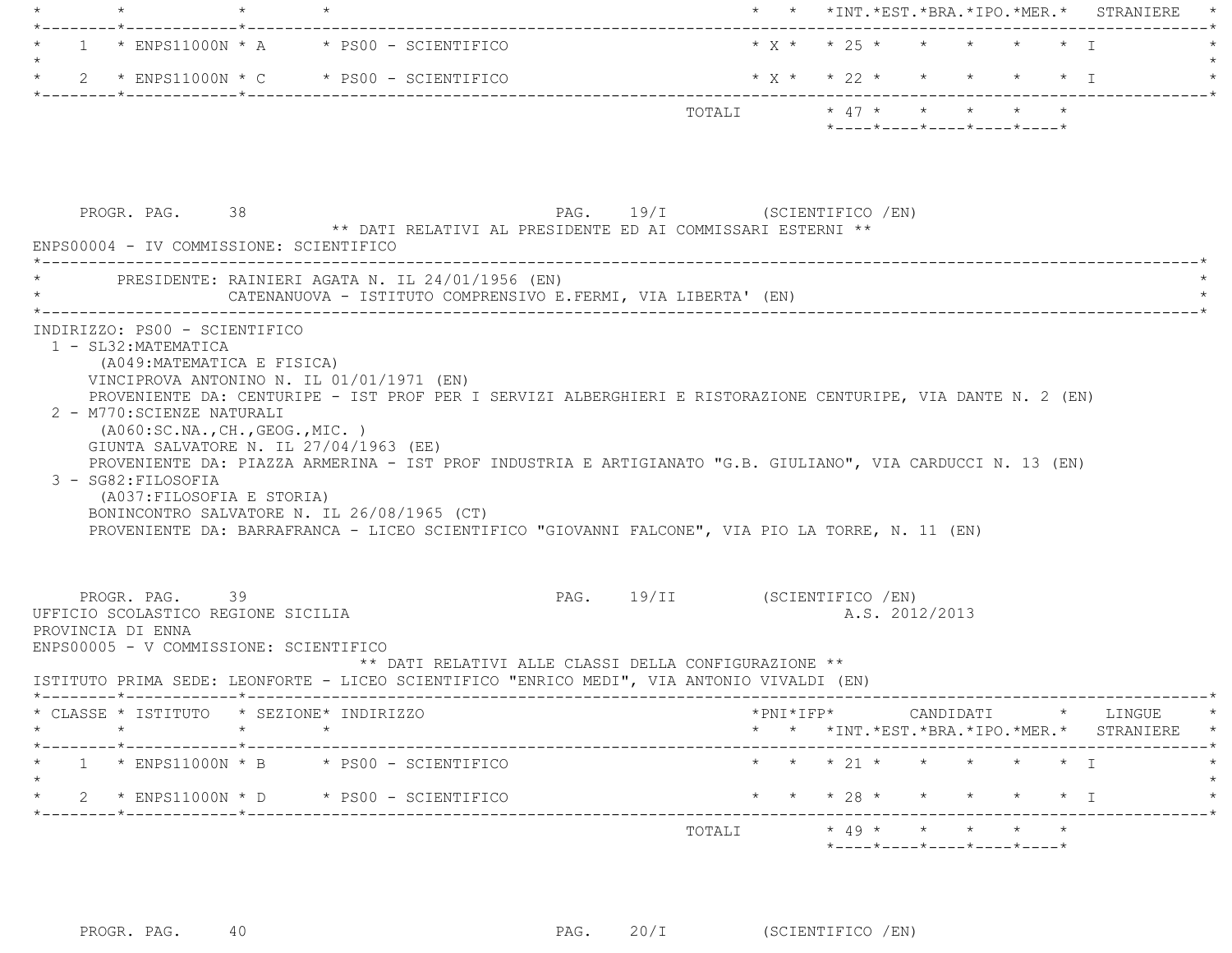\*\* DATI RELATIVI AL PRESIDENTE ED AI COMMISSARI ESTERNI \*\* ENPS00005 - V COMMISSIONE: SCIENTIFICO \*----------------------------------------------------------------------------------------------------------------------------\*PRESIDENTE: MANCUSO ANNA MARIA N. IL 26/02/1957 (EN) \* PIAZZA ARMERINA - ISTITUTO TECNICO INDUSTRIALE "ETTORE MAJORANA", PIAZZA SENATORE MARESCALCHI, 2 (EN) \* \*----------------------------------------------------------------------------------------------------------------------------\* INDIRIZZO: PS00 - SCIENTIFICO 1 - SL32:MATEMATICA (A049:MATEMATICA E FISICA) PIAZZA FILIPPO N. IL 17/06/1955 (EN) PROVENIENTE DA: BARRAFRANCA - LICEO SCIENTIFICO "GIOVANNI FALCONE", VIA PIO LA TORRE, N. 11 (EN) 2 - M770:SCIENZE NATURALI (A060:SC.NA.,CH.,GEOG.,MIC. ) OLLA' GIOVANNA N. IL 12/08/1955 (EN) PROVENIENTE DA: ENNA - IST PROF INDUSTRIA E ARTIGIANATO "FEDERICO II", VIA NICOSIA, 2 (EN) 3 - SG82:FILOSOFIA (A037:FILOSOFIA E STORIA) CIMINO ROSALINDA N. IL 15/09/1964 (EN) PROVENIENTE DA: PIAZZA ARMERINA - LICEO CLASSICO "GEN. A. CASCINO", VIA PIANO S. IPPOLITO, 3 (EN) PROGR. PAG. 41 All and PAG. 20/II (SCIENTIFICO /EN) UFFICIO SCOLASTICO REGIONE SICILIA A.S. 2012/2013 PROVINCIA DI ENNA ENPS00006 - VI COMMISSIONE: SCIENTIFICO \*\* DATI RELATIVI ALLE CLASSI DELLA CONFIGURAZIONE \*\* ISTITUTO PRIMA SEDE: NICOSIA - LICEO SCIENTIFICO ETTORE MAJORANA, VIALE ITRIA N. 2 (EN) \*--------\*------------\*-------------------------------------------------------------------------------------------------------\* \* CLASSE \* ISTITUTO \* SEZIONE\* INDIRIZZO \*PNI\*IFP\* CANDIDATI \* LINGUE \* \* \* \* \* \* \* \*INT.\*EST.\*BRA.\*IPO.\*MER.\* STRANIERE \* \*--------\*------------\*-------------------------------------------------------------------------------------------------------\*1 \* ENPS06000T \* A \* PS00 - SCIENTIFICO \* \* \* \* 25 \* \* \* \* \* \* \* T  $\star$  \* 2 \* ENPS06000T \* B \* PS00 - SCIENTIFICO \* \* \* 27 \* \* \* \* \* I \* \*--------\*------------\*-------------------------------------------------------------------------------------------------------\*TOTALI  $\star$  52  $\star$   $\star$   $\star$   $\star$   $\star$  \*----\*----\*----\*----\*----\*PROGR. PAG. 42 21/I (SCIENTIFICO /EN) \*\* DATI RELATIVI AL PRESIDENTE ED AI COMMISSARI ESTERNI \*\* ENPS00006 - VI COMMISSIONE: SCIENTIFICO \*----------------------------------------------------------------------------------------------------------------------------\* \* PRESIDENTE: DI GANGI LIDIA CAROLA N. IL 18/05/1966 (EN) \* PIAZZA ARMERINA - ISTITUTO SUPERIORE LEONARDO DA VINCI, VIA VITTORIO ALFIERI N.6 (EN) \*----------------------------------------------------------------------------------------------------------------------------\* INDIRIZZO: PS00 - SCIENTIFICO 1 - SL32:MATEMATICA (A049:MATEMATICA E FISICA) REALI PIERGAETANO N. IL 02/11/1952 (AN) PROVENIENTE DA: BARRAFRANCA - LICEO SCIENTIFICO "GIOVANNI FALCONE", VIA PIO LA TORRE, N. 11 (EN) 2 - M770:SCIENZE NATURALI (A060:SC.NA.,CH.,GEOG.,MIC. )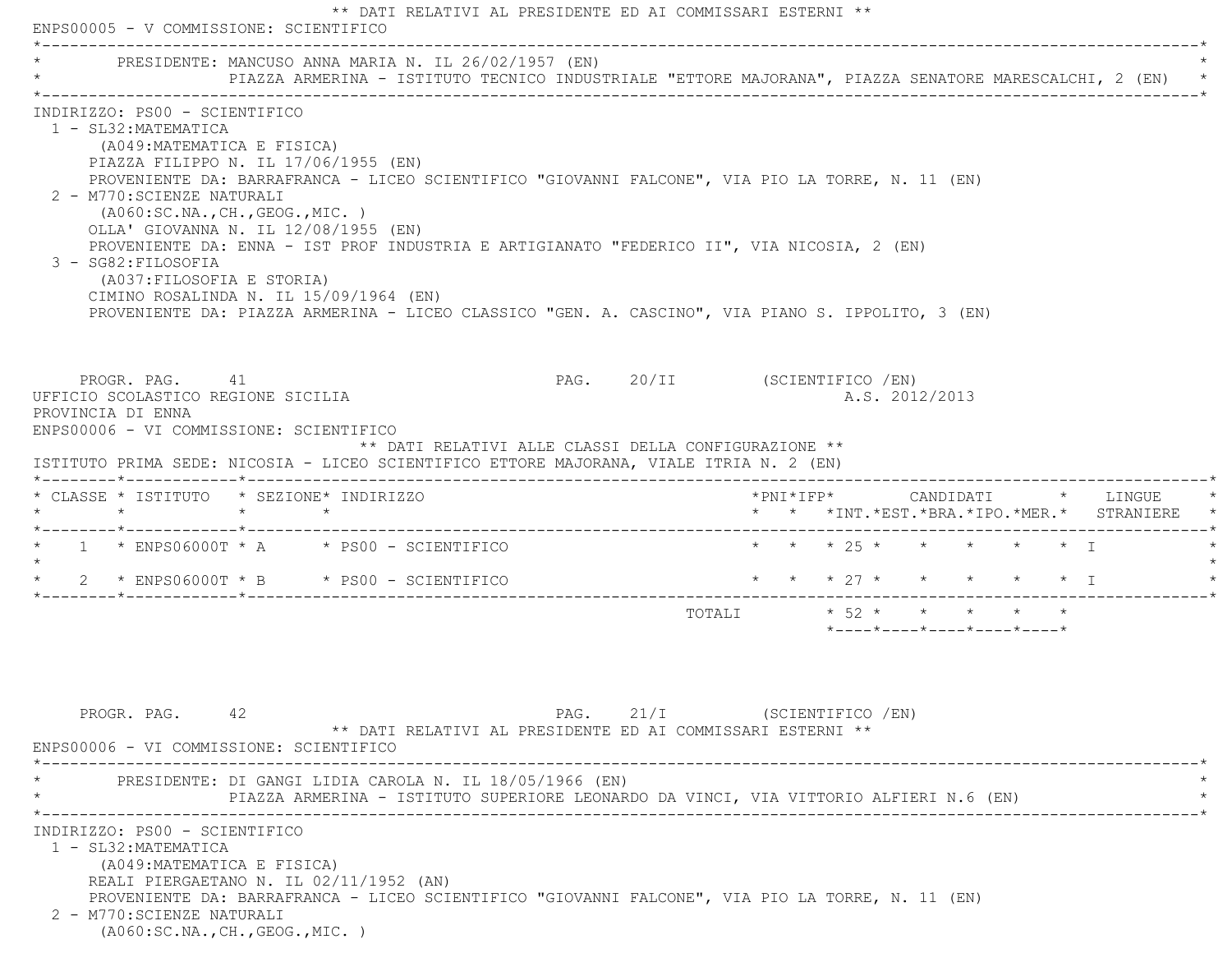MINACAPILLI GIUSEPPE N. IL 08/10/1960 (EN) PROVENIENTE DA: GELA - ISTITUTO MAGISTRALE DANTE ALIGHIERI, VIALE EUROPA, 119 (CL) 3 - SG82:FILOSOFIA (A037:FILOSOFIA E STORIA) SALAFRICA LIDIA N. IL 28/06/1954 (CT) PROVENIENTE DA: PIAZZA ARMERINA - LICEO CLASSICO "GEN. A. CASCINO", VIA PIANO S. IPPOLITO, 3 (EN) PROGR. PAG. 43 ARC 21/II (SCIENTIFICO /EN) UFFICIO SCOLASTICO REGIONE SICILIA A.S. 2012/2013 PROVINCIA DI ENNA ENPS00007 - VII COMMISSIONE: SCIENTIFICO \*\* DATI RELATIVI ALLE CLASSI DELLA CONFIGURAZIONE \*\* ISTITUTO PRIMA SEDE: BARRAFRANCA - LICEO SCIENTIFICO "GIOVANNI FALCONE", VIA PIO LA TORRE, N. 11 (EN) \*--------\*------------\*-------------------------------------------------------------------------------------------------------\* \* CLASSE \* ISTITUTO \* SEZIONE\* INDIRIZZO \*PNI\*IFP\* CANDIDATI \* LINGUE \* \* \* \* \* \* \* \*INT.\*EST.\*BRA.\*IPO.\*MER.\* STRANIERE \* \*--------\*------------\*-------------------------------------------------------------------------------------------------------\*1 \* ENPS00201V \* A \* PS00 - SCIENTIFICO \* \* \* \* 19 \* \* \* \* \* \* \* \* I  $\star$ \* 2 \* ENPS00201V \* C \* PS00 - SCIENTIFICO \* \* \* \* \* 20 \* \* \* \* \* \* \* I \*--------\*------------\*-------------------------------------------------------------------------------------------------------\*TOTALI  $* 39 * * * * * * * * * *$  \*----\*----\*----\*----\*----\*PROGR. PAG. 44 PAG. 22/I (SCIENTIFICO /EN) \*\* DATI RELATIVI AL PRESIDENTE ED AI COMMISSARI ESTERNI \*\* ENPS00007 - VII COMMISSIONE: SCIENTIFICO \*----------------------------------------------------------------------------------------------------------------------------\*PRESIDENTE: LENTINI MICHELE N. IL 10/07/1950 (EN) LEONFORTE - SCUOLA PRIMO GRADO DANTE ALIGHIERI, VIA RESISTENZA N.1 (EN) \*----------------------------------------------------------------------------------------------------------------------------\* INDIRIZZO: PS00 - SCIENTIFICO 1 - SL32:MATEMATICA (A049:MATEMATICA E FISICA) MARINO GIUSEPPE AUGUSTO MN. IL 04/09/1968 (EN) PROVENIENTE DA: ENNA - ISTITUTO MAGISTRALE "DANTE ALIGHIERI", VIA VALVERDE 1 (EN) 2 - M770:SCIENZE NATURALI (A060:SC.NA.,CH.,GEOG.,MIC. ) DEMARCO PIETRO N. IL 19/06/1961 (BA) PROVENIENTE DA: NICOSIA - LICEO SCIENTIFICO ETTORE MAJORANA, VIALE ITRIA N. 2 (EN) 3 - SG82:FILOSOFIA (A037:FILOSOFIA E STORIA) PINTUS RENZO N. IL 26/04/1951 (CA) PROVENIENTE DA: ENNA - LICEO SCIENTIFICO LS PIETRO FARINATO, VIALE DIAZ, 61 (EN) PROGR. PAG. 45 45 PAG. 22/II (SCIENTIFICO /EN) UFFICIO SCOLASTICO REGIONE SICILIA A.S. 2012/2013 PROVINCIA DI ENNA

ENPS00008 - VIII COMMISSIONE: SCIENTIFICO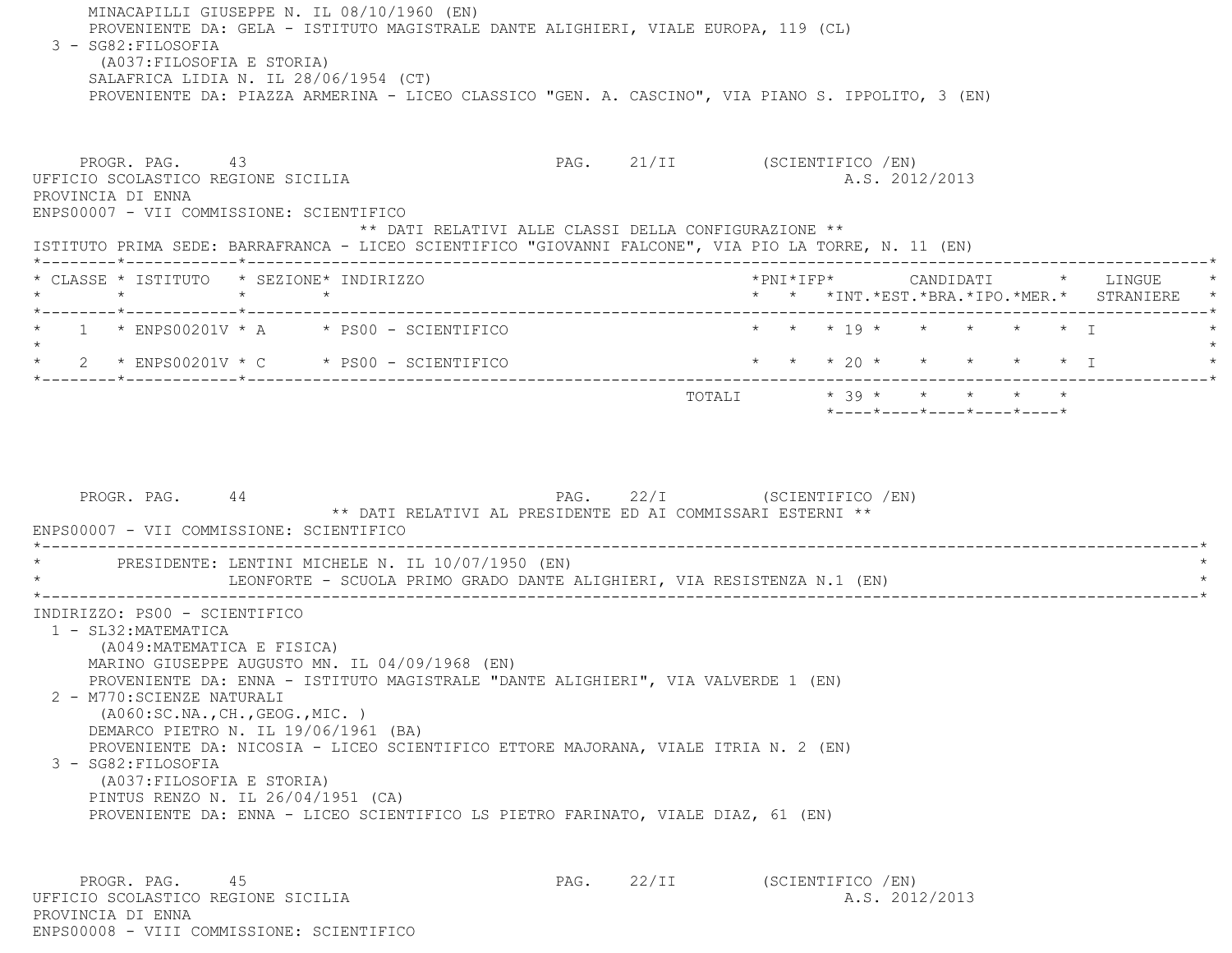|         | * CLASSE * ISTITUTO * SEZIONE* INDIRIZZO<br>$\star$                                                                                                                                                                                                                                                                        | $\star$                    | $\star$ |  |                                                                  |                               |                        |  |  |                |                                                  |  | * * *INT.*EST.*BRA.*IPO.*MER.* STRANIERE *                                                                                                         |
|---------|----------------------------------------------------------------------------------------------------------------------------------------------------------------------------------------------------------------------------------------------------------------------------------------------------------------------------|----------------------------|---------|--|------------------------------------------------------------------|-------------------------------|------------------------|--|--|----------------|--------------------------------------------------|--|----------------------------------------------------------------------------------------------------------------------------------------------------|
|         | $1 *$ ENPS013019 * L * PS00 - SCIENTIFICO                                                                                                                                                                                                                                                                                  |                            |         |  |                                                                  |                               |                        |  |  |                | * * * 23 * * *                                   |  |                                                                                                                                                    |
|         | * $2$ * ENPS013019 * M * PS00 - SCIENTIFICO                                                                                                                                                                                                                                                                                |                            |         |  |                                                                  |                               |                        |  |  |                | * * * 21 * * * * * * T                           |  |                                                                                                                                                    |
|         |                                                                                                                                                                                                                                                                                                                            |                            |         |  |                                                                  |                               |                        |  |  |                | $*$ ---- $*$ ---- $*$ ---- $*$ ---- $*$ ---- $*$ |  |                                                                                                                                                    |
|         | PROGR. PAG. 46                                                                                                                                                                                                                                                                                                             |                            |         |  | ** DATI RELATIVI AL PRESIDENTE ED AI COMMISSARI ESTERNI **       | PAG. 23/I (SCIENTIFICO /EN)   |                        |  |  |                |                                                  |  |                                                                                                                                                    |
|         | ENPS00008 - VIII COMMISSIONE: SCIENTIFICO                                                                                                                                                                                                                                                                                  |                            |         |  |                                                                  |                               |                        |  |  |                |                                                  |  |                                                                                                                                                    |
|         | PRESIDENTE: MARMO ANNA LUIGIA N. IL 07/05/1954 (EN)                                                                                                                                                                                                                                                                        |                            |         |  | ENNA - LICEO SCIENTIFICO LS PIETRO FARINATO, VIALE DIAZ, 61 (EN) |                               |                        |  |  |                |                                                  |  |                                                                                                                                                    |
|         | INDIRIZZO: PS00 - SCIENTIFICO                                                                                                                                                                                                                                                                                              |                            |         |  |                                                                  |                               |                        |  |  |                |                                                  |  |                                                                                                                                                    |
|         | FERRARELLO MARIA CATENA N. IL 21/11/1966 (EN)<br>PROVENIENTE DA: ENNA - LICEO SCIENTIFICO LS PIETRO FARINATO, VIALE DIAZ, 61 (EN)<br>2 - M770: SCIENZE NATURALI<br>( A060:SC.NA., CH., GEOG., MIC. )                                                                                                                       | (A049:MATEMATICA E FISICA) |         |  |                                                                  |                               |                        |  |  |                |                                                  |  |                                                                                                                                                    |
|         | ATTARDI SILVESTRO N. IL 04/12/1963 (EN)<br>PROVENIENTE DA: BARRAFRANCA - ISTITUTO MAGISTRALE BARRAFRANCA, VIA PIO LA TORRE, N. 11 (EN)<br>3 - SG82: FILOSOFIA<br>(A037: FILOSOFIA E STORIA)<br>SAGUTO VITTORIA N. IL 10/03/1953 (EN)<br>PROVENIENTE DA: ENNA - LICEO CLASSICO "NAPOLEONE COLAJANNI", VIALE A. DIAZ 90 (EN) |                            |         |  |                                                                  |                               |                        |  |  |                |                                                  |  |                                                                                                                                                    |
|         | PROGR, PAG, 47<br>UFFICIO SCOLASTICO REGIONE SICILIA<br>PROVINCIA DI ENNA<br>ENPS00009 - IX COMMISSIONE: SCIENTIFICO                                                                                                                                                                                                       |                            |         |  | ** DATI RELATIVI ALLE CLASSI DELLA CONFIGURAZIONE **             | PAG. 23/II (SCIENTIFICO / EN) |                        |  |  | A.S. 2012/2013 |                                                  |  |                                                                                                                                                    |
|         | ISTITUTO PRIMA SEDE: PIAZZA ARMERINA - LICEO SCIENTIFICO "VITO ROMANO", VIA PIANO S.IPPOLITO 3 (EN)                                                                                                                                                                                                                        |                            |         |  |                                                                  |                               |                        |  |  |                |                                                  |  |                                                                                                                                                    |
| $\star$ | * CLASSE * ISTITUTO * SEZIONE* INDIRIZZO                                                                                                                                                                                                                                                                                   | $\star$ $\star$            |         |  |                                                                  |                               |                        |  |  |                |                                                  |  | $*PNI*IFP* \qquad \qquad \text{CANDIDATI} \qquad \qquad * \qquad \text{LINGUE} \qquad \qquad *$<br>* * *INT. *EST. *BRA. *IPO. *MER. * STRANIERE * |
|         | $\star$ 1 $\star$ ENPS001013 $\star$ C $\star$ PS00 - SCIENTIFICO                                                                                                                                                                                                                                                          |                            |         |  | ----------------------------------                               |                               | * * * 28 * * * * * * I |  |  |                |                                                  |  |                                                                                                                                                    |
|         | ISTITUTO SECONDA SEDE: ENNA - LICEO SCIENTIFICO LS PIETRO FARINATO, VIALE DIAZ, 61 (EN)                                                                                                                                                                                                                                    |                            |         |  |                                                                  |                               |                        |  |  |                |                                                  |  |                                                                                                                                                    |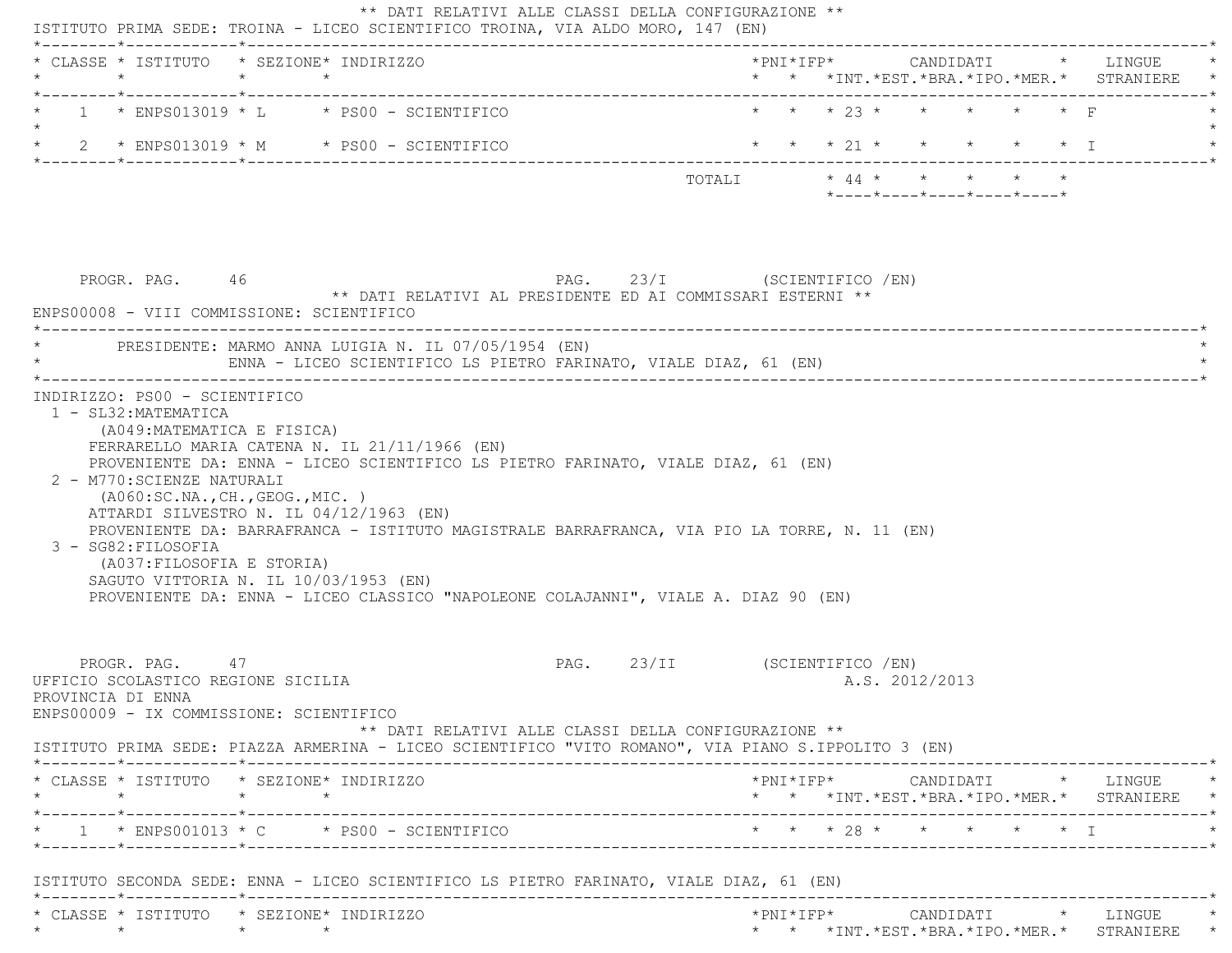| *----*----*----*----*----*<br>PAG. 24/I (SCIENTIFICO /EN)<br>PROGR. PAG. 48<br>** DATI RELATIVI AL PRESIDENTE ED AI COMMISSARI ESTERNI **<br>ENPS00009 - IX COMMISSIONE: SCIENTIFICO<br>* PRESIDENTE: GRIPPALDI SALVATORE N. IL 30/07/1948 (EN)<br>TROINA - ISTITUTO COMPRENSIVO DON BOSCO, VIA R.SANZIO, N.21 (EN)<br>INDIRIZZO: PS00 - SCIENTIFICO<br>1 - SL32: MATEMATICA<br>(A049: MATEMATICA E FISICA)<br>ITALIA CONCETTA N. IL 05/10/1957 (SR)<br>PROVENIENTE DA: LEONFORTE - LICEO CLASSICO "N. VACCALLUZZO", VIA CAPRA, 208 (EN)<br>2 - M770: SCIENZE NATURALI<br>( A060:SC.NA., CH., GEOG., MIC. )<br>CIPOLLA SALVATORE N. IL 09/01/1959 (EN)<br>PROVENIENTE DA: LEONFORTE - LICEO CLASSICO "N. VACCALLUZZO", VIA CAPRA, 208 (EN)<br>3 - SG82: FILOSOFIA<br>(A037: FILOSOFIA E STORIA)<br>SAIA MARIA GIUSEPPINA N. IL 27/03/1968 (TP)<br>PROVENIENTE DA: NICOSIA - LICEO SCIENTIFICO ETTORE MAJORANA, VIALE ITRIA N. 2 (EN)<br>PAG. 24/II (SCIENTIFICO /EN)<br>PROGR. PAG. 49<br>UFFICIO SCOLASTICO REGIONE SICILIA<br>A.S. 2012/2013<br>PROVINCIA DI ENNA<br>ENRR9A001 - I COMMISSIONE: TECNICO GESTIONE AZIENDALE LINGUISTICA<br>** DATI RELATIVI ALLE CLASSI DELLA CONFIGURAZIONE **<br>ISTITUTO PRIMA SEDE: VALGUARNERA CAROPEPE - IST PROF PER I SERVIZI COMMERCIALI E TURISTICI "G.MAGNO", VIA DITTAINO N.8 (EN)<br>______*____________*_________<br>* CLASSE * ISTITUTO * SEZIONE* INDIRIZZO<br>*PNI*IFP*<br>* LINGUE<br>CANDIDATI<br>$\star$ $\star$<br>$\star$<br>* * *INT. *EST. *BRA. *IPO. *MER. * STRANIERE | $*$ ENPS01000R $*$ C $*$ PS00 - SCIENTIFICO                                                                                                                                                                                                                                                        |  |  |  |                                                                                                                                                    |
|-----------------------------------------------------------------------------------------------------------------------------------------------------------------------------------------------------------------------------------------------------------------------------------------------------------------------------------------------------------------------------------------------------------------------------------------------------------------------------------------------------------------------------------------------------------------------------------------------------------------------------------------------------------------------------------------------------------------------------------------------------------------------------------------------------------------------------------------------------------------------------------------------------------------------------------------------------------------------------------------------------------------------------------------------------------------------------------------------------------------------------------------------------------------------------------------------------------------------------------------------------------------------------------------------------------------------------------------------------------------------------------------------------------------------------------------------------------------------------------------------------------------------------------|----------------------------------------------------------------------------------------------------------------------------------------------------------------------------------------------------------------------------------------------------------------------------------------------------|--|--|--|----------------------------------------------------------------------------------------------------------------------------------------------------|
|                                                                                                                                                                                                                                                                                                                                                                                                                                                                                                                                                                                                                                                                                                                                                                                                                                                                                                                                                                                                                                                                                                                                                                                                                                                                                                                                                                                                                                                                                                                                   |                                                                                                                                                                                                                                                                                                    |  |  |  |                                                                                                                                                    |
|                                                                                                                                                                                                                                                                                                                                                                                                                                                                                                                                                                                                                                                                                                                                                                                                                                                                                                                                                                                                                                                                                                                                                                                                                                                                                                                                                                                                                                                                                                                                   |                                                                                                                                                                                                                                                                                                    |  |  |  |                                                                                                                                                    |
|                                                                                                                                                                                                                                                                                                                                                                                                                                                                                                                                                                                                                                                                                                                                                                                                                                                                                                                                                                                                                                                                                                                                                                                                                                                                                                                                                                                                                                                                                                                                   |                                                                                                                                                                                                                                                                                                    |  |  |  |                                                                                                                                                    |
|                                                                                                                                                                                                                                                                                                                                                                                                                                                                                                                                                                                                                                                                                                                                                                                                                                                                                                                                                                                                                                                                                                                                                                                                                                                                                                                                                                                                                                                                                                                                   |                                                                                                                                                                                                                                                                                                    |  |  |  |                                                                                                                                                    |
|                                                                                                                                                                                                                                                                                                                                                                                                                                                                                                                                                                                                                                                                                                                                                                                                                                                                                                                                                                                                                                                                                                                                                                                                                                                                                                                                                                                                                                                                                                                                   |                                                                                                                                                                                                                                                                                                    |  |  |  |                                                                                                                                                    |
|                                                                                                                                                                                                                                                                                                                                                                                                                                                                                                                                                                                                                                                                                                                                                                                                                                                                                                                                                                                                                                                                                                                                                                                                                                                                                                                                                                                                                                                                                                                                   |                                                                                                                                                                                                                                                                                                    |  |  |  |                                                                                                                                                    |
| * 1 * ENRC003017 * A * RR9A - TECN. GEST. AZ. LING. (NUOVO ORD) * * * 15 * 1 * * * * * * F                                                                                                                                                                                                                                                                                                                                                                                                                                                                                                                                                                                                                                                                                                                                                                                                                                                                                                                                                                                                                                                                                                                                                                                                                                                                                                                                                                                                                                        |                                                                                                                                                                                                                                                                                                    |  |  |  |                                                                                                                                                    |
|                                                                                                                                                                                                                                                                                                                                                                                                                                                                                                                                                                                                                                                                                                                                                                                                                                                                                                                                                                                                                                                                                                                                                                                                                                                                                                                                                                                                                                                                                                                                   | ISTITUTO SECONDA SEDE: GAGLIANO CASTELFERRATO - IST PROF PER I SERVIZI SOCIALI GAGLIANO CASTELFERRATO, VIA LO GIUDICE (EN)<br>* CLASSE * ISTITUTO * SEZIONE* INDIRIZZO<br>$\star$<br>$\star$<br>$\star$<br>2 * ENRF008014 * A * RR9H - TECN. CHIM. E BIOL. (NUOVO ORD.) * * * 14 * 2 * * * * * * I |  |  |  | $*PNI*IFP* \qquad \qquad \text{CANDIDATI} \qquad \qquad * \qquad \text{LINGUE} \qquad \qquad *$<br>* * *INT. *EST. *BRA. *IPO. *MER. * STRANIERE * |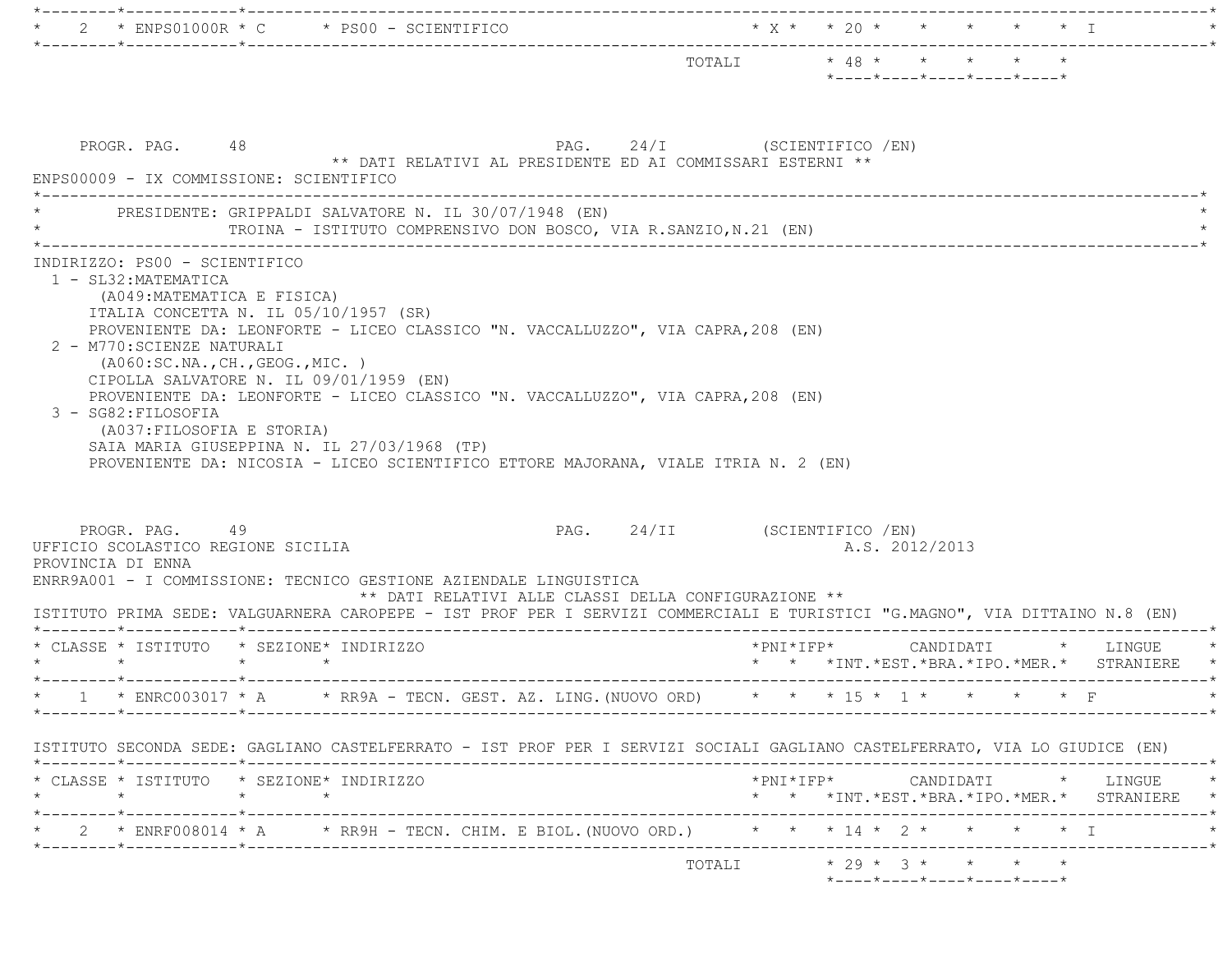| PROGR. PAG. 50                                                                                                                                                                                                                                                                 | PAG. $25/I$<br>** DATI RELATIVI AL PRESIDENTE ED AI COMMISSARI ESTERNI **<br>ENRR9A001 - I COMMISSIONE: TECNICO GESTIONE AZIENDALE LINGUISTICA                                                                                                                                                                                                                                                                                                                                                                                                                                                                                                                                                                                                                                                                                                                                                                                                                                                                                                                                                                                                                                                                                                                                                                                                                                                                                                                                                                                                                                                                                                                                                                    | (PROFESSIONALE /EN)                                                                                                                           |
|--------------------------------------------------------------------------------------------------------------------------------------------------------------------------------------------------------------------------------------------------------------------------------|-------------------------------------------------------------------------------------------------------------------------------------------------------------------------------------------------------------------------------------------------------------------------------------------------------------------------------------------------------------------------------------------------------------------------------------------------------------------------------------------------------------------------------------------------------------------------------------------------------------------------------------------------------------------------------------------------------------------------------------------------------------------------------------------------------------------------------------------------------------------------------------------------------------------------------------------------------------------------------------------------------------------------------------------------------------------------------------------------------------------------------------------------------------------------------------------------------------------------------------------------------------------------------------------------------------------------------------------------------------------------------------------------------------------------------------------------------------------------------------------------------------------------------------------------------------------------------------------------------------------------------------------------------------------------------------------------------------------|-----------------------------------------------------------------------------------------------------------------------------------------------|
|                                                                                                                                                                                                                                                                                | * PRESIDENTE: CAVALLARO SALVATORE VITO N. IL 05/01/1960 (EN)<br>TROINA - IST TEC COMMERCIALE E PER GEOMETRI "ETTORE MAJORANA", VIA ALDO MORO N.147 (EN)                                                                                                                                                                                                                                                                                                                                                                                                                                                                                                                                                                                                                                                                                                                                                                                                                                                                                                                                                                                                                                                                                                                                                                                                                                                                                                                                                                                                                                                                                                                                                           |                                                                                                                                               |
| $1 - M460$ : INGLESE<br>2 - M461:LINGUA INGLESE<br>3 - M390: FRANCESE<br>4 - M014: MATEMATICA<br>(A047: MATEMATICA)<br>$1 - M460$ : INGLESE<br>2 - M461:LINGUA INGLESE<br>3 - M014: MATEMATICA<br>(A047:MATEMATICA)<br>UFFICIO SCOLASTICO REGIONE SICILIA<br>PROVINCIA DI ENNA | INDIRIZZO: RR9A - TECN. GEST. AZ. LING. (NUOVO ORD)<br>(A346:LINGUA E CIV. STRANIERA (INGLESE))<br>COLAJANNI MARIANGELA N. IL 29/09/1967 (EN)<br>PROVENIENTE DA: ENNA - ISTITUTO TECNICO COMMERCIALE DUCA D'AOSTA, VIA SALVATORE MAZZA, 3/5 (EN)<br>(A346:LINGUA E CIV. STRANIERA (INGLESE))<br>COLAJANNI MARIANGELA N. IL 29/09/1967 (EN)<br>PROVENIENTE DA: ENNA - ISTITUTO TECNICO COMMERCIALE DUCA D'AOSTA, VIA SALVATORE MAZZA, 3/5 (EN)<br>(A246:LINGUA E CIV. STRANIERA (FRANCESE))<br>SCIACCA ADRIANA N. IL 10/07/1955 (EN)<br>PROVENIENTE DA: LEONFORTE - LICEO CLASSICO "N. VACCALLUZZO", VIA CAPRA, 208 (EN)<br>URANIA GIACOMA N. IL 20/05/1956 (EN)<br>PROVENIENTE DA: ENNA - IST PROF INDUSTRIA E ARTIGIANATO "FEDERICO II", VIA NICOSIA, 2 (EN)<br>INDIRIZZO: RR9H - TECN. CHIM. E BIOL. (NUOVO ORD.)<br>(A346:LINGUA E CIV. STRANIERA (INGLESE))<br>COLAJANNI MARIANGELA N. IL 29/09/1967 (EN)<br>PROVENIENTE DA: ENNA - ISTITUTO TECNICO COMMERCIALE DUCA D'AOSTA, VIA SALVATORE MAZZA, 3/5 (EN)<br>(A346:LINGUA E CIV. STRANIERA (INGLESE))<br>COLAJANNI MARIANGELA N. IL 29/09/1967 (EN)<br>PROVENIENTE DA: ENNA - ISTITUTO TECNICO COMMERCIALE DUCA D'AOSTA, VIA SALVATORE MAZZA, 3/5 (EN)<br>URANIA GIACOMA N. IL 20/05/1956 (EN)<br>PROVENIENTE DA: ENNA - IST PROF INDUSTRIA E ARTIGIANATO "FEDERICO II", VIA NICOSIA, 2 (EN)<br>4 - M026: PROCESSI E TECNOLOGIE INDUSTRIALI CHIMICHE<br>(A013: CHIMICA E TECNOLOGIE CHIMICHE)<br>MATINA ILARIA RITA N. IL 04/11/1978 (CL)<br>PROVENIENTE DA: CALTANISSETTA - IST PROF INDUSTRIA E ARTIGIANATO GALILEO GALILEI, VIA FRA' GIARRATANA, 1 (CL)<br>PROGR. PAG. 51 51 DAG. 25/II (PROFESSIONALE /EN)<br>ENRR9C001 - I COMMISSIONE: ODONTOTECNICO | A.S. 2012/2013                                                                                                                                |
|                                                                                                                                                                                                                                                                                | ** DATI RELATIVI ALLE CLASSI DELLA CONFIGURAZIONE **<br>ISTITUTO PRIMA SEDE: PIAZZA ARMERINA - IST PROF INDUSTRIA E ARTIGIANATO "G.B. GIULIANO", VIA CARDUCCI N. 13 (EN)                                                                                                                                                                                                                                                                                                                                                                                                                                                                                                                                                                                                                                                                                                                                                                                                                                                                                                                                                                                                                                                                                                                                                                                                                                                                                                                                                                                                                                                                                                                                          |                                                                                                                                               |
|                                                                                                                                                                                                                                                                                | * CLASSE * ISTITUTO * SEZIONE* INDIRIZZO                                                                                                                                                                                                                                                                                                                                                                                                                                                                                                                                                                                                                                                                                                                                                                                                                                                                                                                                                                                                                                                                                                                                                                                                                                                                                                                                                                                                                                                                                                                                                                                                                                                                          | $*PNI*IFP* \qquad \qquad \text{CANDIDATI} \qquad \qquad * \qquad \text{LINGUE} \qquad \qquad *$<br>* * *INT.*EST.*BRA.*IPO.*MER.* STRANIERE * |
|                                                                                                                                                                                                                                                                                |                                                                                                                                                                                                                                                                                                                                                                                                                                                                                                                                                                                                                                                                                                                                                                                                                                                                                                                                                                                                                                                                                                                                                                                                                                                                                                                                                                                                                                                                                                                                                                                                                                                                                                                   | * 1 * ENRI016012 * ODONTO * RR9C - ODONTOTECNICO (NUOVO ORD.) * * * * 15 * 1 * * * * * * I                                                    |

ISTITUTO SECONDA SEDE: PIAZZA ARMERINA - IST PROF PER I SERVIZI SOCIALI "MATILDE QUATTRINO", C.DA S. CROCE (EN)

\*--------\*------------\*-------------------------------------------------------------------------------------------------------\*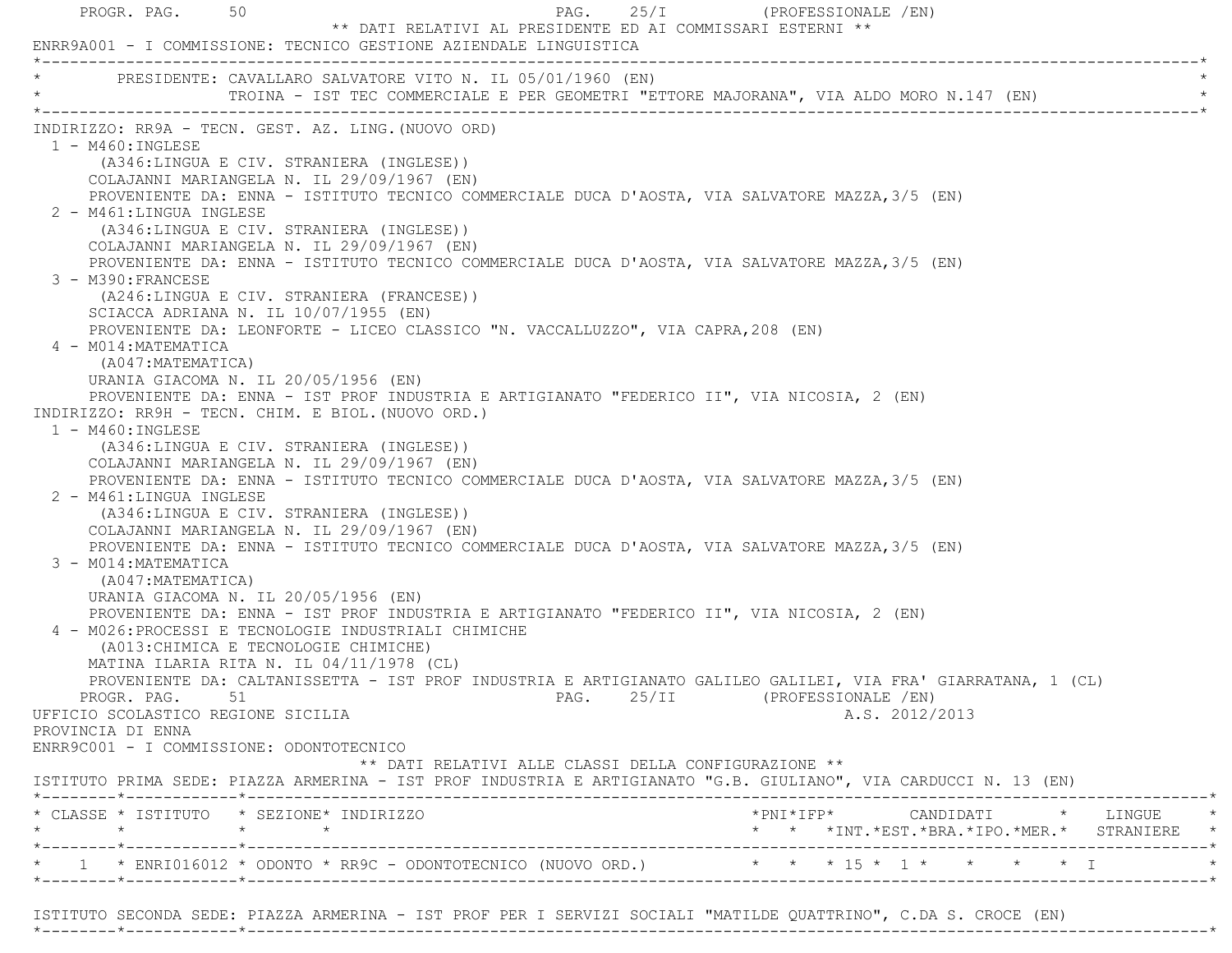| * CLASSE * ISTITUTO * SEZIONE* INDIRIZZO<br>$\star$ $\star$                                                                                                                                                                                                                                                                                                                                                                                                                                                                                                                                                                                                                                                                                                                                                                                                                                                                                                                                                                                                                                                                                                                                                                                                               | * * *INT.*EST.*BRA.*IPO.*MER.* STRANIERE *       |
|---------------------------------------------------------------------------------------------------------------------------------------------------------------------------------------------------------------------------------------------------------------------------------------------------------------------------------------------------------------------------------------------------------------------------------------------------------------------------------------------------------------------------------------------------------------------------------------------------------------------------------------------------------------------------------------------------------------------------------------------------------------------------------------------------------------------------------------------------------------------------------------------------------------------------------------------------------------------------------------------------------------------------------------------------------------------------------------------------------------------------------------------------------------------------------------------------------------------------------------------------------------------------|--------------------------------------------------|
| * 2 * ENRF016013 * S.SOC. * RR9S - TECNICO SER.SOCIALI (NUOVO ORD.) * * * 18 * * * * * * * * I                                                                                                                                                                                                                                                                                                                                                                                                                                                                                                                                                                                                                                                                                                                                                                                                                                                                                                                                                                                                                                                                                                                                                                            |                                                  |
|                                                                                                                                                                                                                                                                                                                                                                                                                                                                                                                                                                                                                                                                                                                                                                                                                                                                                                                                                                                                                                                                                                                                                                                                                                                                           | *----*----*----*----*----*                       |
| PROGR. PAG. 52<br>PAG. 26/I (PROFESSIONALE /EN)<br>** DATI RELATIVI AL PRESIDENTE ED AI COMMISSARI ESTERNI **<br>ENRR9C001 - I COMMISSIONE: ODONTOTECNICO                                                                                                                                                                                                                                                                                                                                                                                                                                                                                                                                                                                                                                                                                                                                                                                                                                                                                                                                                                                                                                                                                                                 |                                                  |
| PRESIDENTE: CANZONIERI SALVATORE N. IL 04/09/1957 (RG)<br>LEONFORTE - LICEO SCIENTIFICO "ENRICO MEDI", VIA ANTONIO VIVALDI (EN)                                                                                                                                                                                                                                                                                                                                                                                                                                                                                                                                                                                                                                                                                                                                                                                                                                                                                                                                                                                                                                                                                                                                           |                                                  |
| $1 - M802 : ITALIANO$<br>(A050:LETTERE IST.ISTR.SECOND. DI II GR. )<br>COLANTUONO GUERINO N. IL 27/07/1947 (IS)<br>PROVENIENTE DA: ENNA - IST PROF INDUSTRIA E ARTIGIANATO "FEDERICO II", VIA NICOSIA, 2 (EN)<br>2 - M014: MATEMATICA<br>(A047: MATEMATICA)<br>LO PRESTI VINCENZO N. IL 26/10/1958 (EN)<br>PROVENIENTE DA: NICOSIA - LICEO SCIENTIFICO ETTORE MAJORANA, VIALE ITRIA N. 2 (EN)<br>3 - M460: INGLESE<br>(A346:LINGUA E CIV. STRANIERA (INGLESE))<br>GULINO FILIPPA GIUSEPPA N. IL 11/02/1960 (EN)<br>PROVENIENTE DA: ENNA - LICEO SCIENTIFICO LS PIETRO FARINATO, VIALE DIAZ, 61 (EN)<br>INDIRIZZO: RR9S - TECNICO SER.SOCIALI (NUOVO ORD.)<br>1 - M014: MATEMATICA<br>(A047: MATEMATICA)<br>LO PRESTI VINCENZO N. IL 26/10/1958 (EN)<br>PROVENIENTE DA: NICOSIA - LICEO SCIENTIFICO ETTORE MAJORANA, VIALE ITRIA N. 2 (EN)<br>2 - M460: INGLESE<br>(A346:LINGUA E CIV. STRANIERA (INGLESE))<br>GULINO FILIPPA GIUSEPPA N. IL 11/02/1960 (EN)<br>PROVENIENTE DA: ENNA - LICEO SCIENTIFICO LS PIETRO FARINATO, VIALE DIAZ, 61 (EN)<br>3 - M065: PSICOLOGIA GEN.LE E APPLICATA<br>(A036: FILOSOFIA, PSICOL. E SC. DELL'EDUCAZ)<br>PALMIGIANO FILIPPA N. IL 13/02/1958 (CT)<br>PROVENIENTE DA: NICOSIA - LICEO CLASSICO "FRATELLI TESTA", VIALE ITRIA SNC (EN) |                                                  |
| PROGR. PAG.<br>53<br>UFFICIO SCOLASTICO REGIONE SICILIA<br>PROVINCIA DI ENNA<br>ENRR9K001 - I COMMISSIONE: TECNICO DELLE INDUSTRIE ELETTRONICHE<br>** DATI RELATIVI ALLE CLASSI DELLA CONFIGURAZIONE **                                                                                                                                                                                                                                                                                                                                                                                                                                                                                                                                                                                                                                                                                                                                                                                                                                                                                                                                                                                                                                                                   | PAG. 26/II (PROFESSIONALE /EN)<br>A.S. 2012/2013 |
| ISTITUTO PRIMA SEDE: PIAZZA ARMERINA - IST PROF INDUSTRIA E ARTIGIANATO "G.B. GIULIANO", VIA CARDUCCI N. 13 (EN)<br>* CLASSE * ISTITUTO * SEZIONE* INDIRIZZO<br>$\star$<br>$\star$ $\star$                                                                                                                                                                                                                                                                                                                                                                                                                                                                                                                                                                                                                                                                                                                                                                                                                                                                                                                                                                                                                                                                                | * * *INT. *EST. *BRA. *IPO. *MER. * STRANIERE *  |
| * 1 * ENRI016012 * T.I.EN * RR9K - TECNICO IND.ELETTRO.(NUOVO ORD.) * * * 11 * * * * * * * * I                                                                                                                                                                                                                                                                                                                                                                                                                                                                                                                                                                                                                                                                                                                                                                                                                                                                                                                                                                                                                                                                                                                                                                            |                                                  |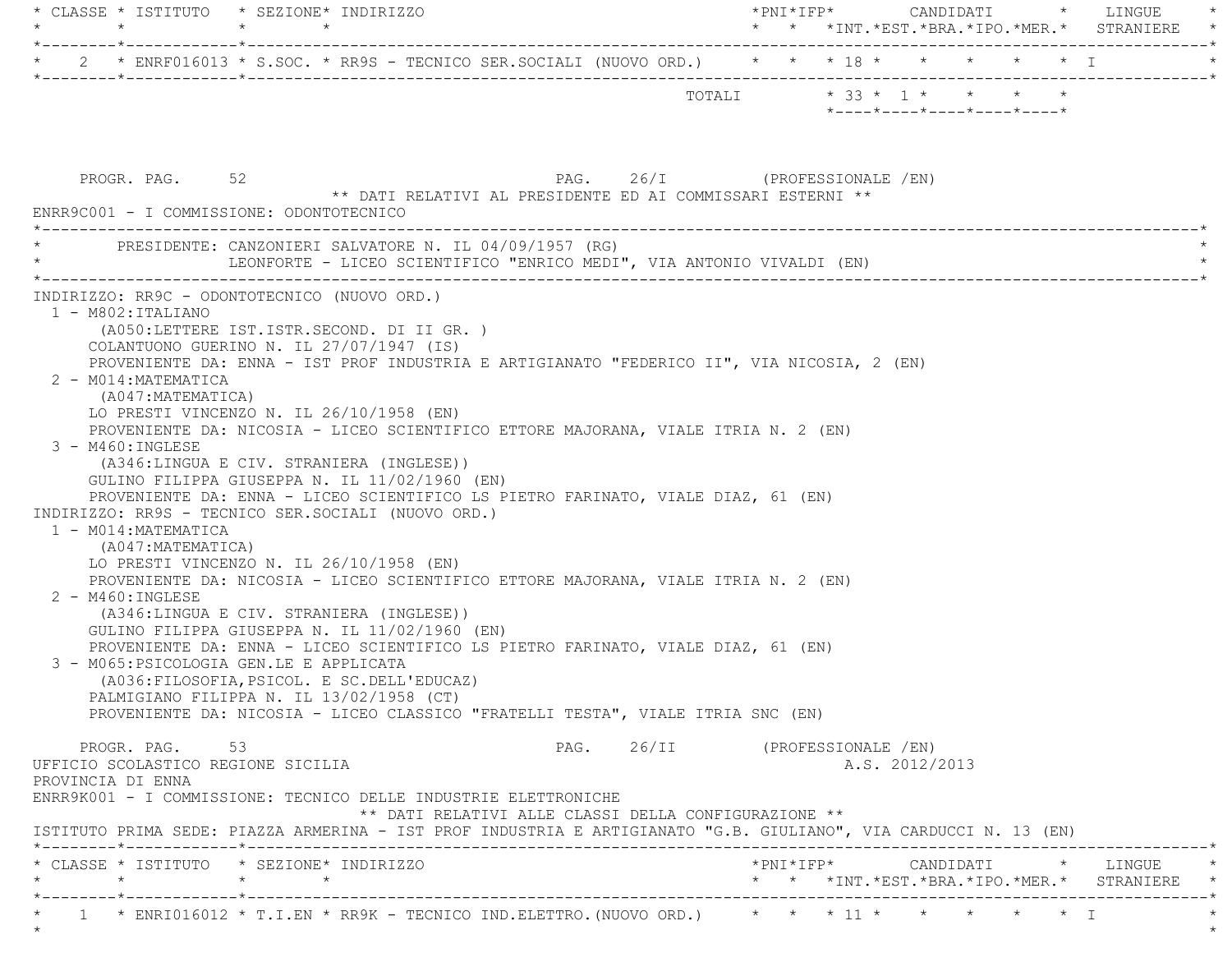|                                                                                                                                                                                                                                                                                                                                                                                                                                                                                                                                                                                                                                                                                                                                                                                                                                                                                                                                                                                                                                                                                                                                                                                                                                                                                                          | TOTALI * 22 * 2 * * * *<br>$*$ - - - - $*$ - - - - $*$ - - - - $*$ - - - - $*$ - - - - $*$                                                                                   |
|----------------------------------------------------------------------------------------------------------------------------------------------------------------------------------------------------------------------------------------------------------------------------------------------------------------------------------------------------------------------------------------------------------------------------------------------------------------------------------------------------------------------------------------------------------------------------------------------------------------------------------------------------------------------------------------------------------------------------------------------------------------------------------------------------------------------------------------------------------------------------------------------------------------------------------------------------------------------------------------------------------------------------------------------------------------------------------------------------------------------------------------------------------------------------------------------------------------------------------------------------------------------------------------------------------|------------------------------------------------------------------------------------------------------------------------------------------------------------------------------|
| PROGR. PAG. 54<br>** DATI RELATIVI AL PRESIDENTE ED AI COMMISSARI ESTERNI **<br>ENRR9K001 - I COMMISSIONE: TECNICO DELLE INDUSTRIE ELETTRONICHE                                                                                                                                                                                                                                                                                                                                                                                                                                                                                                                                                                                                                                                                                                                                                                                                                                                                                                                                                                                                                                                                                                                                                          | PAG. 27/I (PROFESSIONALE /EN)                                                                                                                                                |
| PRESIDENTE: FERRARO GIOVANNI MARIA N. IL 08/04/1958 (EN)<br>ENNA - ISTITUTO MAGISTRALE "DANTE ALIGHIERI", VIA VALVERDE 1 (EN)                                                                                                                                                                                                                                                                                                                                                                                                                                                                                                                                                                                                                                                                                                                                                                                                                                                                                                                                                                                                                                                                                                                                                                            |                                                                                                                                                                              |
| 1 - M049: ELETTRONICA, TELECOMUNICAZIONI E APPLICAZIONI<br>(A034: ELETTRONICA)<br>TIRRITO FRANCESCO N. IL 23/07/1954 (EN)<br>PROVENIENTE DA: ENNA - IST PROF INDUSTRIA E ARTIGIANATO "FEDERICO II", VIA NICOSIA, 2 (EN)<br>2 - M014: MATEMATICA<br>(A047: MATEMATICA)<br>RIZZONE ANTONINO N. IL 20/12/1967 (EN)<br>PROVENIENTE DA: NICOSIA - IST PROF PER I SERVIZI SOCIALI NICOSIA, VIA IV NOVEMBRE (EN)<br>$3 - M460$ : INGLESE<br>(A346:LINGUA E CIV. STRANIERA (INGLESE))<br>PARANO GABRIELLA N. IL 05/05/1963 (EN)<br>PROVENIENTE DA: LEONFORTE - LICEO CLASSICO "N. VACCALLUZZO", VIA CAPRA, 208 (EN)<br>INDIRIZZO: RR9J - TECNICO DELLE IND.EL. (NUOVO ORD)<br>1 - M014: MATEMATICA<br>(A047: MATEMATICA)<br>RIZZONE ANTONINO N. IL 20/12/1967 (EN)<br>PROVENIENTE DA: NICOSIA - IST PROF PER I SERVIZI SOCIALI NICOSIA, VIA IV NOVEMBRE (EN)<br>2 - M460: INGLESE<br>(A346:LINGUA E CIV. STRANIERA (INGLESE))<br>PARANO GABRIELLA N. IL 05/05/1963 (EN)<br>PROVENIENTE DA: LEONFORTE - LICEO CLASSICO "N. VACCALLUZZO", VIA CAPRA, 208 (EN)<br>3 - M045:SISTEMI - AUTOMAZIONE E ORGANIZZ. DELLA PRODUZ.<br>(A035: ELETTROTECNICA ED APPLICAZIONI)<br>MAGANUCO CARMELO N. IL 04/07/1967 (CL)<br>PROVENIENTE DA: REGALBUTO - ISTITUTO TECNICO COMMERCIALE "SALVATORE CITELLI", VIA PALERMO 78 (EN) |                                                                                                                                                                              |
| PROGR. PAG.<br>55<br>UFFICIO SCOLASTICO REGIONE SICILIA<br>PROVINCIA DI ENNA<br>ENRR9L001 - I COMMISSIONE: TECNICO INDUSTRIE MECCANICHE<br>** DATI RELATIVI ALLE CLASSI DELLA CONFIGURAZIONE **<br>ISTITUTO PRIMA SEDE: ENNA - IST PROF INDUSTRIA E ARTIGIANATO "FEDERICO II", VIA NICOSIA, 2 (EN)                                                                                                                                                                                                                                                                                                                                                                                                                                                                                                                                                                                                                                                                                                                                                                                                                                                                                                                                                                                                       | PAG. 27/II (PROFESSIONALE /EN)<br>A.S. 2012/2013                                                                                                                             |
| * CLASSE * ISTITUTO * SEZIONE* INDIRIZZO<br>$\star$ $\star$                                                                                                                                                                                                                                                                                                                                                                                                                                                                                                                                                                                                                                                                                                                                                                                                                                                                                                                                                                                                                                                                                                                                                                                                                                              | $\text{\tt *PNI*IFP*} \qquad \qquad \text{CANDIDATI} \qquad \text{\tt *} \qquad \text{LINGUE} \qquad \text{\tt *}$<br>* * *INT. *EST. *BRA. *IPO. *MER. * STRANIERE *        |
| 1 * ENRI00401Q * TIM-I * RR9L - TECNICO IN. MECCAN. (NUOVO ORD.) * * * * 4 * * * * * * * * I<br>$\star$<br>$\star$                                                                                                                                                                                                                                                                                                                                                                                                                                                                                                                                                                                                                                                                                                                                                                                                                                                                                                                                                                                                                                                                                                                                                                                       | * TIM-F * RR9L - TECNICO IN. MECCAN. (NUOVO ORD.) $* * * 2 * 1 * * * * * F$<br>$\star$<br>* TAM * RR9M - TEC.ABBIGL. E MODA (NUOVO ORD.) * * * 10 * * * * * * * F<br>$\star$ |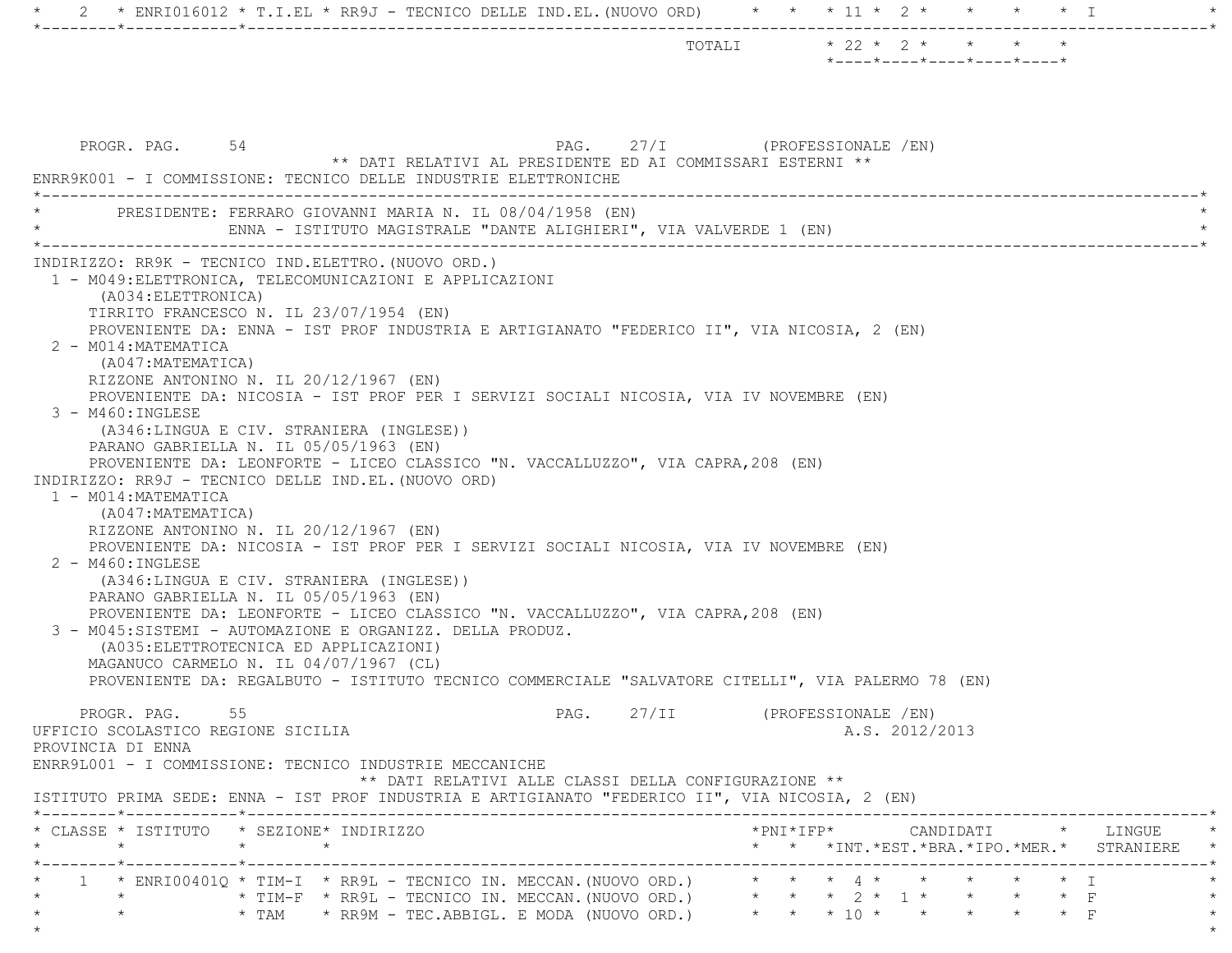| 2 * ENRI00401Q * TSE-I * RRFJ - TECNICO SIST.ENERG. (NUOVO ORD.) * * * 11 * * * * * * * *                                                                                     |                                                                                             |       |                                                  |                                               |
|-------------------------------------------------------------------------------------------------------------------------------------------------------------------------------|---------------------------------------------------------------------------------------------|-------|--------------------------------------------------|-----------------------------------------------|
|                                                                                                                                                                               |                                                                                             |       |                                                  |                                               |
|                                                                                                                                                                               |                                                                                             |       | $*$ ---- $*$ ---- $*$ ---- $*$ ---- $*$ ---- $*$ |                                               |
|                                                                                                                                                                               |                                                                                             |       |                                                  |                                               |
|                                                                                                                                                                               |                                                                                             |       |                                                  |                                               |
| PROGR. PAG. 56                                                                                                                                                                |                                                                                             |       | PAG. 28/I (PROFESSIONALE /EN)                    |                                               |
|                                                                                                                                                                               | ** DATI RELATIVI AL PRESIDENTE ED AI COMMISSARI ESTERNI **                                  |       |                                                  |                                               |
| ENRR9L001 - I COMMISSIONE: TECNICO INDUSTRIE MECCANICHE                                                                                                                       |                                                                                             |       |                                                  |                                               |
| PRESIDENTE: FICICCHIA ROSARIA MARIA N. IL 11/11/1958 (CL)                                                                                                                     |                                                                                             |       |                                                  |                                               |
|                                                                                                                                                                               | PIAZZA ARMERINA - IST PROF INDUSTRIA E ARTIGIANATO "G.B. GIULIANO", VIA CARDUCCI N. 13 (EN) |       |                                                  |                                               |
| INDIRIZZO: RR9L - TECNICO IN. MECCAN. (NUOVO ORD.)                                                                                                                            |                                                                                             |       |                                                  |                                               |
| 1 - M062:MACCHINE A FLUIDO                                                                                                                                                    |                                                                                             |       |                                                  |                                               |
| (A020:DISCIPLINE MECCANICHE E TECNOLOGIA)                                                                                                                                     |                                                                                             |       |                                                  |                                               |
| CATALANO ANGELO N. IL 18/11/1961 (EN)                                                                                                                                         |                                                                                             |       |                                                  |                                               |
| PROVENIENTE DA: PIAZZA ARMERINA - ISTITUTO TECNICO INDUSTRIALE "ETTORE MAJORANA", PIAZZA SENATORE MARESCALCHI, 2 (EN)<br>2 - M076: IMPIANTI TERMOTECNICI                      |                                                                                             |       |                                                  |                                               |
| (A020:DISCIPLINE MECCANICHE E TECNOLOGIA)                                                                                                                                     |                                                                                             |       |                                                  |                                               |
| CATALANO ANGELO N. IL $18/11/1961$ (EN)                                                                                                                                       |                                                                                             |       |                                                  |                                               |
| PROVENIENTE DA: PIAZZA ARMERINA - ISTITUTO TECNICO INDUSTRIALE "ETTORE MAJORANA", PIAZZA SENATORE MARESCALCHI, 2 (EN)                                                         |                                                                                             |       |                                                  |                                               |
| 3 - M014: MATEMATICA                                                                                                                                                          |                                                                                             |       |                                                  |                                               |
| (A047:MATEMATICA)                                                                                                                                                             |                                                                                             |       |                                                  |                                               |
| CREMONA PIETRO MARIA N. IL 19/11/1957 (EN)                                                                                                                                    |                                                                                             |       |                                                  |                                               |
| PROVENIENTE DA: AIDONE - IST PROF PER L'AGRICOLTURA E L'AMBIENTE AIDONE, VIA RAO 2 (EN)<br>4 - M460: INGLESE                                                                  |                                                                                             |       |                                                  |                                               |
| (A346:LINGUA E CIV. STRANIERA (INGLESE))                                                                                                                                      |                                                                                             |       |                                                  |                                               |
| SCHINOCCA GIOVANNA N. IL 22/06/1969 (EN)                                                                                                                                      |                                                                                             |       |                                                  |                                               |
| PROVENIENTE DA: TROINA - IST TEC COMMERCIALE E PER GEOMETRI "ETTORE MAJORANA", VIA ALDO MORO N.147 (EN)                                                                       |                                                                                             |       |                                                  |                                               |
| 5 - M390: FRANCESE                                                                                                                                                            |                                                                                             |       |                                                  |                                               |
| (A246:LINGUA E CIV. STRANIERA (FRANCESE))                                                                                                                                     |                                                                                             |       |                                                  |                                               |
| MANGIAVILLANI MARIA LOREDANA N. IL 26/11/1951 (EN)<br>PROVENIENTE DA: PIAZZA ARMERINA - IST TEC COMMERCIALE E PER GEOMETRI "LEONARDO DA VINCI", VIA VITTORIO ALFIERI N.6 (EN) |                                                                                             |       |                                                  |                                               |
| INDIRIZZO: RR9M - TEC.ABBIGL. E MODA (NUOVO ORD.)                                                                                                                             |                                                                                             |       |                                                  |                                               |
| 1 - M014: MATEMATICA                                                                                                                                                          |                                                                                             |       |                                                  |                                               |
| (A047: MATEMATICA)                                                                                                                                                            |                                                                                             |       |                                                  |                                               |
| CREMONA PIETRO MARIA N. IL 19/11/1957 (EN)                                                                                                                                    |                                                                                             |       |                                                  |                                               |
| PROVENIENTE DA: AIDONE - IST PROF PER L'AGRICOLTURA E L'AMBIENTE AIDONE, VIA RAO 2 (EN)                                                                                       |                                                                                             |       |                                                  |                                               |
| 2 - M005: DISEGNO PROFESSIONALE                                                                                                                                               |                                                                                             |       |                                                  |                                               |
| (A024:DISEGNO E STORIA DEL COSTUME)<br>CALDERARO SALVATORE N. IL 23/08/1956 (EN)                                                                                              |                                                                                             |       |                                                  |                                               |
| PROVENIENTE DA: NICOSIA - IST PROF PER I SERVIZI SOCIALI NICOSIA, VIA IV NOVEMBRE (EN)                                                                                        |                                                                                             |       |                                                  |                                               |
| 3 - M390: FRANCESE                                                                                                                                                            |                                                                                             |       |                                                  |                                               |
| (A246:LINGUA E CIV. STRANIERA (FRANCESE))                                                                                                                                     |                                                                                             |       |                                                  |                                               |
| MANGIAVILLANI MARIA LOREDANA N. IL 26/11/1951 (EN)                                                                                                                            |                                                                                             |       |                                                  |                                               |
| PROVENIENTE DA: PIAZZA ARMERINA - IST TEC COMMERCIALE E PER GEOMETRI "LEONARDO DA VINCI", VIA VITTORIO ALFIERI N.6 (EN)                                                       |                                                                                             |       |                                                  | (SEGUONO DATI RELATIVI AI COMMISSARI ESTERNI) |
| PROGR. PAG.<br>57                                                                                                                                                             | PAG.                                                                                        | 28/II | (PROFESSIONALE /EN)                              |                                               |
|                                                                                                                                                                               | ** DATI RELATIVI AI COMMISSARI ESTERNI **                                                   |       |                                                  |                                               |
| INDIRIZZO: RRFJ - TECNICO SIST.ENERG. (NUOVO ORD.)<br>1 - M062: MACCHINE A FLUIDO                                                                                             |                                                                                             |       |                                                  |                                               |
| (A020: DISCIPLINE MECCANICHE E TECNOLOGIA)                                                                                                                                    |                                                                                             |       |                                                  |                                               |
| CATALANO ANGELO N. IL 18/11/1961 (EN)                                                                                                                                         |                                                                                             |       |                                                  |                                               |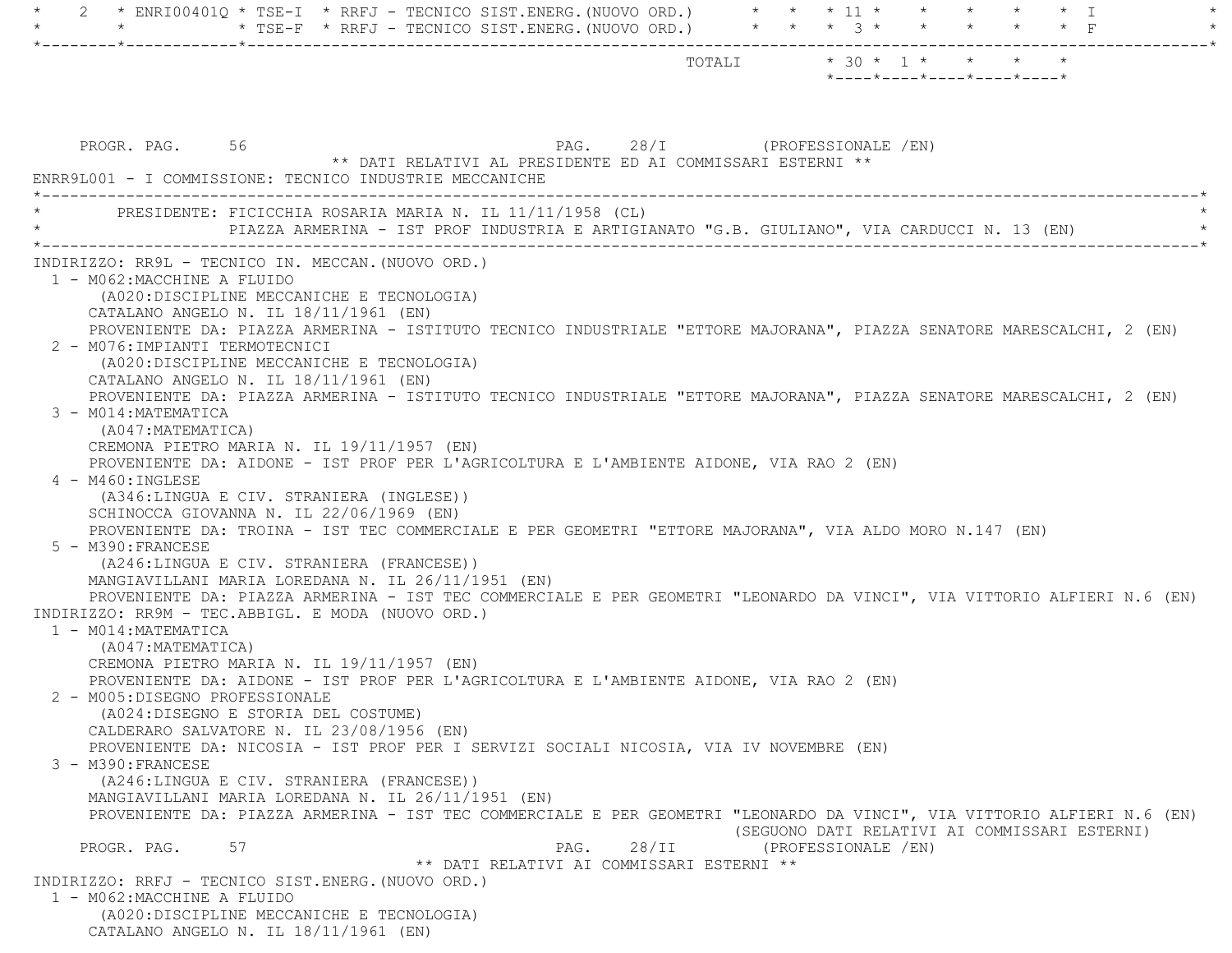PROVENIENTE DA: PIAZZA ARMERINA - ISTITUTO TECNICO INDUSTRIALE "ETTORE MAJORANA", PIAZZA SENATORE MARESCALCHI, 2 (EN) 2 - M076:IMPIANTI TERMOTECNICI (A020:DISCIPLINE MECCANICHE E TECNOLOGIA) CATALANO ANGELO N. IL 18/11/1961 (EN) PROVENIENTE DA: PIAZZA ARMERINA - ISTITUTO TECNICO INDUSTRIALE "ETTORE MAJORANA", PIAZZA SENATORE MARESCALCHI, 2 (EN) 3 - M014:MATEMATICA (A047:MATEMATICA) CREMONA PIETRO MARIA N. IL 19/11/1957 (EN) PROVENIENTE DA: AIDONE - IST PROF PER L'AGRICOLTURA E L'AMBIENTE AIDONE, VIA RAO 2 (EN)  $4 - M460 \cdot INGITER$  (A346:LINGUA E CIV. STRANIERA (INGLESE)) SCHINOCCA GIOVANNA N. IL 22/06/1969 (EN) PROVENIENTE DA: TROINA - IST TEC COMMERCIALE E PER GEOMETRI "ETTORE MAJORANA", VIA ALDO MORO N.147 (EN) 5 - M390:FRANCESE (A246:LINGUA E CIV. STRANIERA (FRANCESE)) MANGIAVILLANI MARIA LOREDANA N. IL 26/11/1951 (EN) PROVENIENTE DA: PIAZZA ARMERINA - IST TEC COMMERCIALE E PER GEOMETRI "LEONARDO DA VINCI", VIA VITTORIO ALFIERI N.6 (EN) PROGR. PAG. 58 58 PAG. 28/III (PROFESSIONALE /EN) UFFICIO SCOLASTICO REGIONE SICILIA A.S. 2012/2013 PROVINCIA DI ENNA ENRR9R001 - I COMMISSIONE: TECNICO DEI SERVIZI DELLA RISTORAZIONE \*\* DATI RELATIVI ALLE CLASSI DELLA CONFIGURAZIONE \*\* ISTITUTO PRIMA SEDE: ENNA - IST PROF PER I SERVIZI ALBERGHIERI E RISTORAZIONE "FEDERICO II", VIA NICOSIA, 2 (EN) \*--------\*------------\*-------------------------------------------------------------------------------------------------------\* \* CLASSE \* ISTITUTO \* SEZIONE\* INDIRIZZO \*PNI\*IFP\* CANDIDATI \* LINGUE \* \* \* \* \* \* \* \*INT.\*EST.\*BRA.\*IPO.\*MER.\* STRANIERE \* \*--------\*------------\*-------------------------------------------------------------------------------------------------------\*\* 1 \* ENRH004018 \* A-TSR \* RR9R - TECNICO SER. RISTOR.(NUOVO ORD) \* \* \* 19 \* 1 \* \* \* \* F \*

 $\star$  \* 2 \* ENRH004018 \* C-TSR \* RR9R - TECNICO SER. RISTOR.(NUOVO ORD) \* \* \* 12 \* 1 \* \* \* \* F \* \*--------\*------------\*-------------------------------------------------------------------------------------------------------\*TOTALI  $* 31 * 2 * * * * * * *$ 

\*----\*----\*----\*----\*----\*

PROGR. PAG. 59 59 PAG. 29/I (PROFESSIONALE /EN) \*\* DATI RELATIVI AL PRESIDENTE ED AI COMMISSARI ESTERNI \*\* ENRR9R001 - I COMMISSIONE: TECNICO DEI SERVIZI DELLA RISTORAZIONE \*----------------------------------------------------------------------------------------------------------------------------\*PRESIDENTE: CARBONE EULALIA N. IL 19/07/1955 (EN) PIAZZA ARMERINA - ISTITUTO MAGISTRALE "FRANCESCO CRISPI", VIA PADOVA N.50 (EN) \*----------------------------------------------------------------------------------------------------------------------------\* INDIRIZZO: RR9R - TECNICO SER. RISTOR.(NUOVO ORD) 1 - M073:ALIMENTI E ALIMENTAZIONE (A057:SCIENZA DEGLI ALIMENTI) STIVALA LUCIA N. IL 18/01/1976 (EN) PROVENIENTE DA: PIAZZA ARMERINA - IST PROF PER I SERVIZI SOCIALI "MATILDE QUATTRINO", C.DA S. CROCE (EN) 2 - M462:INGLESE (A346:LINGUA E CIV. STRANIERA (INGLESE)) CATALANO ADELAIDE SALVATRICN. IL 26/10/1967 (EN) PROVENIENTE DA: AIDONE - IST PROF PER L'AGRICOLTURA E L'AMBIENTE AIDONE, VIA RAO 2 (EN)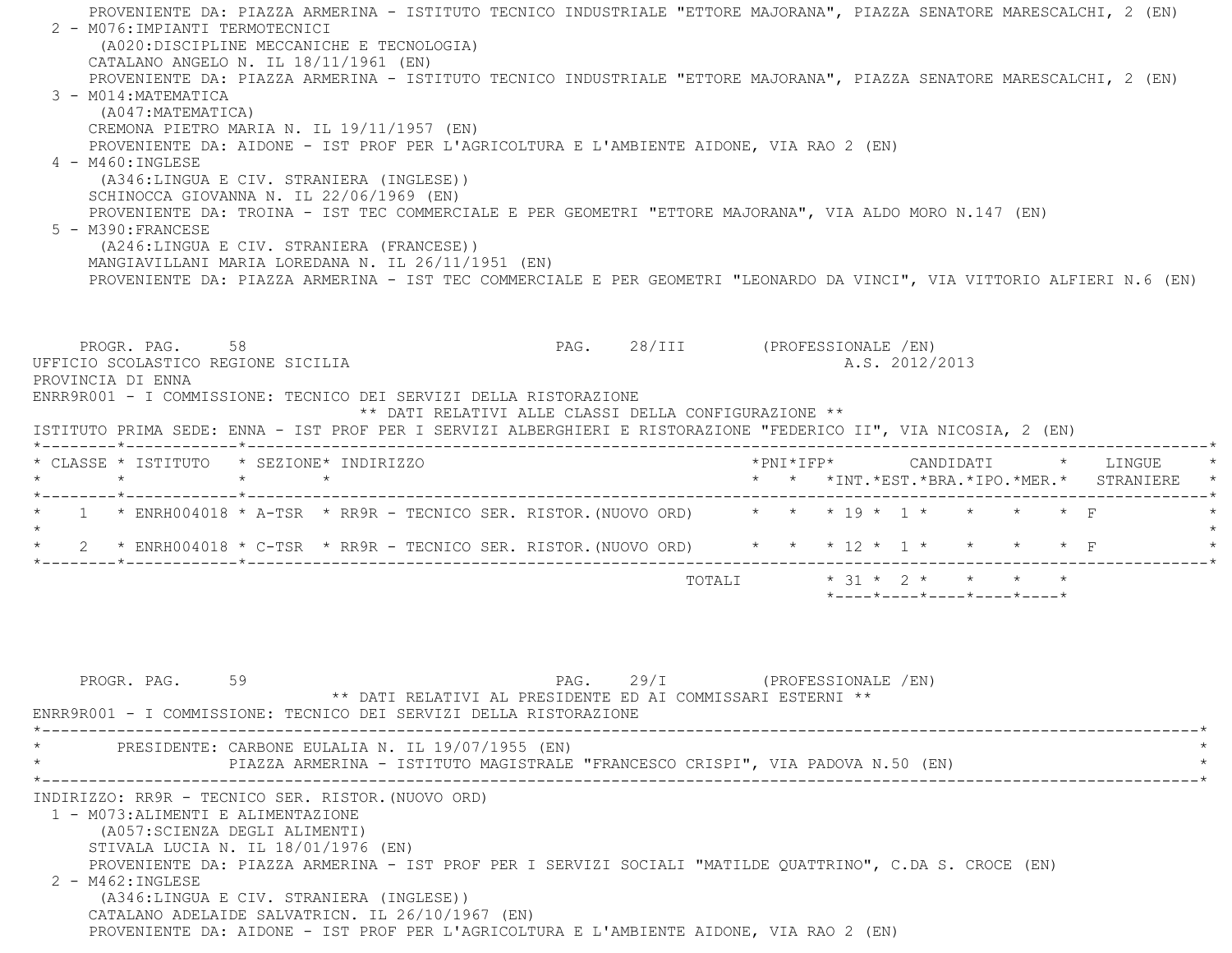3 - M390:FRANCESE (A246:LINGUA E CIV. STRANIERA (FRANCESE)) GIANGRASSO PAOLO N. IL 27/12/1960 (EN) PROVENIENTE DA: NICOSIA - IST TEC COMMERCIALE E PER GEOMETRI "ALESSANDRO VOLTA", VIALE VITTORIO VENETO N.59 (EN) PROGR. PAG. 60 60 PAG. 29/II (PROFESSIONALE /EN) UFFICIO SCOLASTICO REGIONE SICILIA A.S. 2012/2013 PROVINCIA DI ENNA ENRR9R002 - II COMMISSIONE: TECNICO DEI SERVIZI DELLA RISTORAZIONE \*\* DATI RELATIVI ALLE CLASSI DELLA CONFIGURAZIONE \*\* ISTITUTO PRIMA SEDE: CENTURIPE - IST PROF PER I SERVIZI ALBERGHIERI E RISTORAZIONE CENTURIPE, VIA DANTE N. 2 (EN) \*--------\*------------\*-------------------------------------------------------------------------------------------------------\* \* CLASSE \* ISTITUTO \* SEZIONE\* INDIRIZZO \*PNI\*IFP\* CANDIDATI \* LINGUE \* \* \* \* \* \* \* \*INT.\*EST.\*BRA.\*IPO.\*MER.\* STRANIERE \* \*--------\*------------\*-------------------------------------------------------------------------------------------------------\*1 \* ENRH00301C \* A  $\rightarrow$  RR9R - TECNICO SER. RISTOR. (NUOVO ORD) \* \* \* 13 \* \* \* \* \* \* \* F  $\star$ 2 \* ENRH00301C \* B \* RR9R - TECNICO SER. RISTOR. (NUOVO ORD) \* \* \* 10 \* \* \* \* \* \* \* F \*--------\*------------\*-------------------------------------------------------------------------------------------------------\* TOTALI \* 23 \* \* \* \* \* \*----\*----\*----\*----\*----\*PROGR. PAG. 61 61 PAG. 30/I (PROFESSIONALE /EN) \*\* DATI RELATIVI AL PRESIDENTE ED AI COMMISSARI ESTERNI \*\* ENRR9R002 - II COMMISSIONE: TECNICO DEI SERVIZI DELLA RISTORAZIONE \*----------------------------------------------------------------------------------------------------------------------------\*PRESIDENTE: TROVATO GIUSEPPE N. IL 15/05/1955 (EN) PIAZZA ARMERINA - IST PROF PER I SERVIZI SOCIALI "MATILDE QUATTRINO", C.DA S. CROCE (EN) \*----------------------------------------------------------------------------------------------------------------------------\* INDIRIZZO: RR9R - TECNICO SER. RISTOR.(NUOVO ORD) 1 - M073:ALIMENTI E ALIMENTAZIONE (A057:SCIENZA DEGLI ALIMENTI) INGUI' BEATRICE N. IL 21/01/1956 (EN) PROVENIENTE DA: ENNA - IST PROF PER I SERVIZI ALBERGHIERI E RISTORAZIONE "FEDERICO II", VIA NICOSIA, 2 (EN) 2 - M462:INGLESE (A346:LINGUA E CIV. STRANIERA (INGLESE)) LUNARDO FRANCESCA N. IL 03/09/1961 (EN) PROVENIENTE DA: ENNA - IST PROF PER I SERVIZI ALBERGHIERI E RISTORAZIONE "FEDERICO II", VIA NICOSIA, 2 (EN) 3 - M390:FRANCESE (A246:LINGUA E CIV. STRANIERA (FRANCESE)) FAZZI MARIA ALESSANDRA N. IL 19/04/1963 (EN) PROVENIENTE DA: ENNA - IST PROF PER I SERVIZI ALBERGHIERI E RISTORAZIONE "FEDERICO II", VIA NICOSIA, 2 (EN) PROGR. PAG. 62 62 PAG. 30/II (PROFESSIONALE /EN) UFFICIO SCOLASTICO REGIONE SICILIA A.S. 2012/2013 PROVINCIA DI ENNA ENRR9R003 - III COMMISSIONE: TECNICO DEI SERVIZI DELLA RISTORAZIONE\*\* DATI RELATIVI ALLE CLASSI DELLA CONFIGURAZIONE \*\*

ISTITUTO PRIMA SEDE: ENNA - IST PROF PER I SERVIZI ALBERGHIERI E RISTORAZIONE "FEDERICO II", VIA NICOSIA, 2 (EN)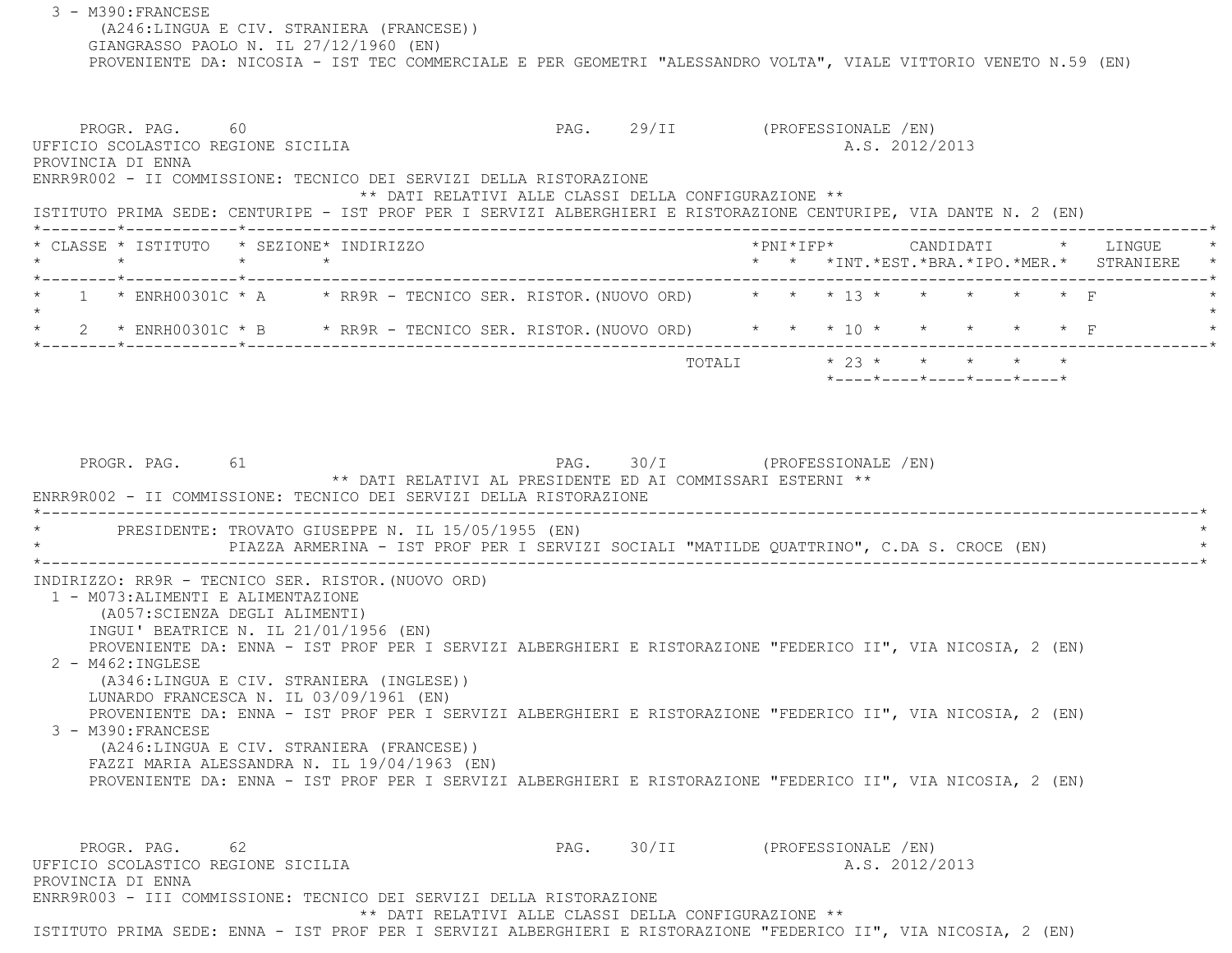|                                          | * CLASSE * ISTITUTO * SEZIONE* INDIRIZZO                                                                                                                                                                                                                                                                                                                                                                                               |  |                                                            |  |                                |                           |  |  |                                                  |  |  | *PNI*IFP*     CANDIDATI    *   LINGUE                                                              |
|------------------------------------------|----------------------------------------------------------------------------------------------------------------------------------------------------------------------------------------------------------------------------------------------------------------------------------------------------------------------------------------------------------------------------------------------------------------------------------------|--|------------------------------------------------------------|--|--------------------------------|---------------------------|--|--|--------------------------------------------------|--|--|----------------------------------------------------------------------------------------------------|
|                                          | 1 * ENRH004018 * B * RR9R - TECNICO SER. RISTOR. (NUOVO ORD) * * * 14 * 2 * * * * * F                                                                                                                                                                                                                                                                                                                                                  |  |                                                            |  |                                |                           |  |  |                                                  |  |  |                                                                                                    |
| $\star$                                  | 2 * ENRH004018 * A * RR9Q - TECNICO SERV. TURIS. (NUOVO ORD.) * * * 16 * 1 * * * * * * F                                                                                                                                                                                                                                                                                                                                               |  |                                                            |  |                                |                           |  |  |                                                  |  |  |                                                                                                    |
|                                          |                                                                                                                                                                                                                                                                                                                                                                                                                                        |  |                                                            |  |                                | TOTALI * 30 * 3 * * * * * |  |  | $*$ ---- $*$ ---- $*$ ---- $*$ ---- $*$ ---- $*$ |  |  |                                                                                                    |
|                                          | PROGR. PAG. 63<br>ENRR9R003 - III COMMISSIONE: TECNICO DEI SERVIZI DELLA RISTORAZIONE<br>* PRESIDENTE: LA LICATA MARIA N. IL 31/10/1956 (CL)                                                                                                                                                                                                                                                                                           |  | ** DATI RELATIVI AL PRESIDENTE ED AI COMMISSARI ESTERNI ** |  | PAG. 31/I (PROFESSIONALE /EN)  |                           |  |  |                                                  |  |  | NICOSIA - IST TEC COMMERCIALE E PER GEOMETRI "ALESSANDRO VOLTA", VIALE VITTORIO VENETO N.59 (EN) * |
|                                          | INDIRIZZO: RR9R - TECNICO SER. RISTOR. (NUOVO ORD)<br>1 - M073: ALIMENTI E ALIMENTAZIONE                                                                                                                                                                                                                                                                                                                                               |  |                                                            |  |                                |                           |  |  |                                                  |  |  |                                                                                                    |
| $2 - M462 : INGLESE$                     | (A057:SCIENZA DEGLI ALIMENTI)<br>CASALE CARLA N. IL 10/02/1981 (EN)<br>PROVENIENTE DA: CENTURIPE - IST PROF PER I SERVIZI ALBERGHIERI E RISTORAZIONE CENTURIPE, VIA DANTE N. 2 (EN)<br>(A346:LINGUA E CIV. STRANIERA (INGLESE))<br>INCARDONA LUCIANA MARIA RITAN. IL 23/08/1958 (EN)                                                                                                                                                   |  |                                                            |  |                                |                           |  |  |                                                  |  |  |                                                                                                    |
| 3 - M390: FRANCESE                       | PROVENIENTE DA: PIAZZA ARMERINA - LICEO CLASSICO "GEN. A. CASCINO", VIA PIANO S. IPPOLITO, 3 (EN)<br>(A246:LINGUA E CIV. STRANIERA (FRANCESE))<br>SCINARDI RITA N. IL 25/01/1958 (EN)<br>PROVENIENTE DA: NICOSIA - LICEO SCIENTIFICO ETTORE MAJORANA, VIALE ITRIA N. 2 (EN)                                                                                                                                                            |  |                                                            |  |                                |                           |  |  |                                                  |  |  |                                                                                                    |
| $1 - M462$ : INGLESE                     | INDIRIZZO: RR9Q - TECNICO SERV. TURIS. (NUOVO ORD.)<br>(A346:LINGUA E CIV. STRANIERA (INGLESE))<br>INCARDONA LUCIANA MARIA RITAN. IL 23/08/1958 (EN)<br>PROVENIENTE DA: PIAZZA ARMERINA - LICEO CLASSICO "GEN. A. CASCINO", VIA PIANO S. IPPOLITO, 3 (EN)                                                                                                                                                                              |  |                                                            |  |                                |                           |  |  |                                                  |  |  |                                                                                                    |
| 2 - M390: FRANCESE                       | (A246:LINGUA E CIV. STRANIERA (FRANCESE))<br>SCINARDI RITA N. IL 25/01/1958 (EN)<br>PROVENIENTE DA: NICOSIA - LICEO SCIENTIFICO ETTORE MAJORANA, VIALE ITRIA N. 2 (EN)<br>3 - M079: ECONOMIA E TECNICA DELL'AZIENDA TURISTICA<br>(A017:DISCIPLINE ECONOMICO-AZIENDALI)<br>GARBATO MARIO GIUSEPPE N. IL 19/11/1962 (PA)<br>PROVENIENTE DA: CENTURIPE - IST PROF PER I SERVIZI ALBERGHIERI E RISTORAZIONE CENTURIPE, VIA DANTE N. 2 (EN) |  |                                                            |  |                                |                           |  |  |                                                  |  |  |                                                                                                    |
| PROVINCIA DI ENNA                        | PROGR. PAG.<br>64<br>UFFICIO SCOLASTICO REGIONE SICILIA<br>ENRRCY001 - I COMMISSIONE: AGROTECNICO                                                                                                                                                                                                                                                                                                                                      |  |                                                            |  | PAG. 31/II (PROFESSIONALE /EN) |                           |  |  | A.S. 2012/2013                                   |  |  |                                                                                                    |
|                                          | ISTITUTO PRIMA SEDE: BARRAFRANCA - IST PROF PER L'AGRICOLTURA E L'AMBIENTE BARRAFRANCA, VIA FERRERI GRAZIA N.232 (EN)                                                                                                                                                                                                                                                                                                                  |  | ** DATI RELATIVI ALLE CLASSI DELLA CONFIGURAZIONE **       |  |                                |                           |  |  |                                                  |  |  |                                                                                                    |
| * CLASSE * ISTITUTO * SEZIONE* INDIRIZZO |                                                                                                                                                                                                                                                                                                                                                                                                                                        |  |                                                            |  |                                |                           |  |  |                                                  |  |  | *PNI*IFP* CANDIDATI * LINGUE                                                                       |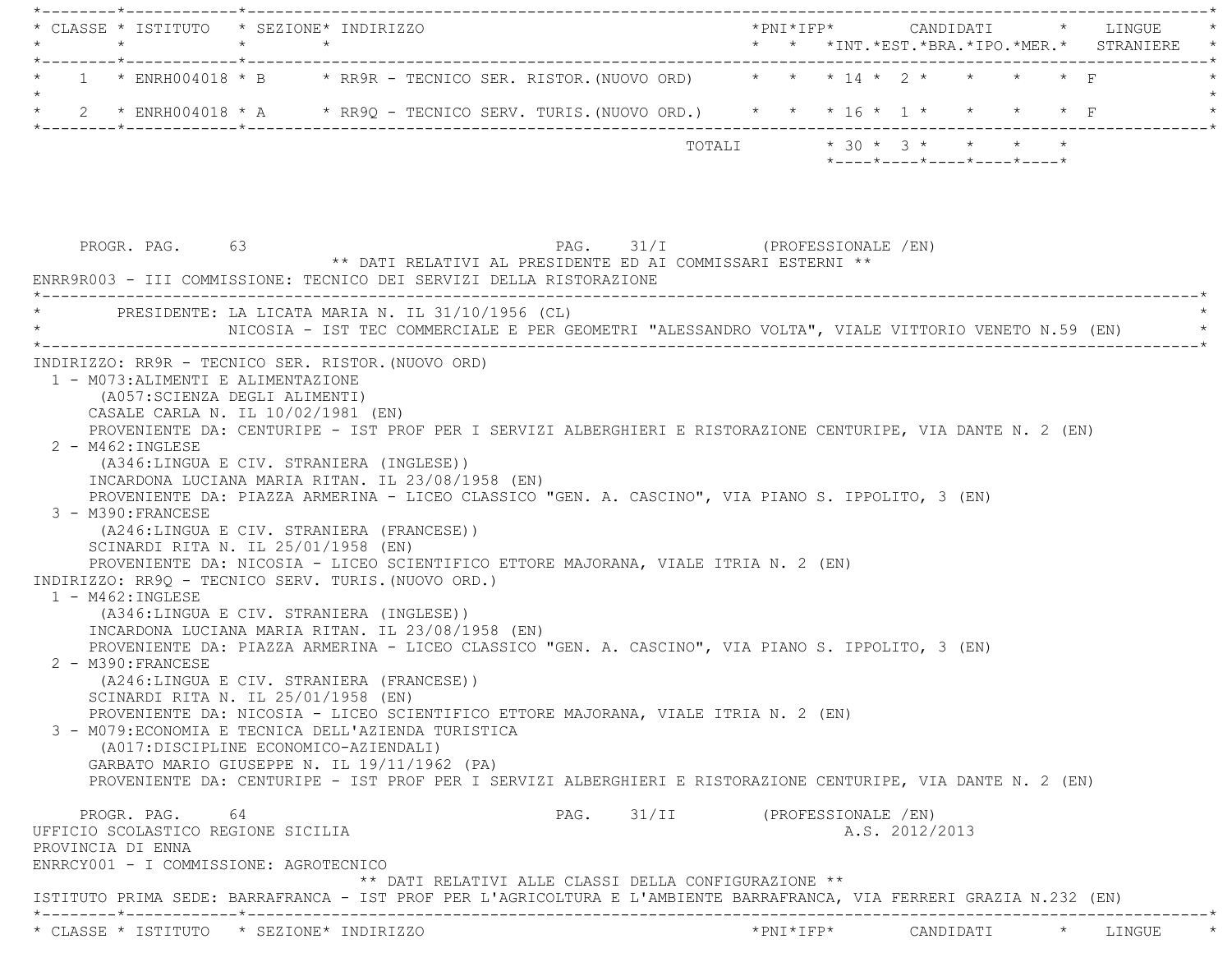|                                            |                                                                                                                                                                                                                                                                                                                                                                                                                                                                                                                                                                                                                                                                        |                                                            |                                                                          |                                |                           |  |                |                            |  | * * *INT.*EST.*BRA.*IPO.*MER.* STRANIERE *                                                                              |
|--------------------------------------------|------------------------------------------------------------------------------------------------------------------------------------------------------------------------------------------------------------------------------------------------------------------------------------------------------------------------------------------------------------------------------------------------------------------------------------------------------------------------------------------------------------------------------------------------------------------------------------------------------------------------------------------------------------------------|------------------------------------------------------------|--------------------------------------------------------------------------|--------------------------------|---------------------------|--|----------------|----------------------------|--|-------------------------------------------------------------------------------------------------------------------------|
|                                            | * 1 * ENRA003029 * A * RRCY - AGROTECNICO (NUOVO ORDINAMENTO) * * * * 18 * * * * * * * T                                                                                                                                                                                                                                                                                                                                                                                                                                                                                                                                                                               |                                                            |                                                                          |                                |                           |  |                |                            |  |                                                                                                                         |
|                                            | ISTITUTO SECONDA SEDE: AIDONE - IST PROF PER L'AGRICOLTURA E L'AMBIENTE AIDONE, VIA RAO 2 (EN)                                                                                                                                                                                                                                                                                                                                                                                                                                                                                                                                                                         |                                                            |                                                                          |                                |                           |  |                |                            |  |                                                                                                                         |
|                                            | * CLASSE * ISTITUTO * SEZIONE* INDIRIZZO                                                                                                                                                                                                                                                                                                                                                                                                                                                                                                                                                                                                                               |                                                            |                                                                          |                                |                           |  |                |                            |  | --------------------------*<br>*PNI*IFP*     CANDIDATI    *   LINGUE<br>* * *INT. *EST. *BRA. *IPO. *MER. * STRANIERE * |
|                                            | * 2 * ENRA003018 * A - IN * RRCY - AGROTECNICO (NUOVO ORDINAMENTO) * * * 9 * * * * * 1 * I * *<br>* * * * A - FR * RRCY - AGROTECNICO (NUOVO ORDINAMENTO) * * * 3 * * * * * * F                                                                                                                                                                                                                                                                                                                                                                                                                                                                                        |                                                            |                                                                          |                                |                           |  |                |                            |  |                                                                                                                         |
|                                            |                                                                                                                                                                                                                                                                                                                                                                                                                                                                                                                                                                                                                                                                        |                                                            |                                                                          |                                | TOTALI * 30 * * * * * 1 * |  |                | *----*----*----*----*----* |  |                                                                                                                         |
|                                            | PROGR. PAG. 65<br>ENRRCY001 - I COMMISSIONE: AGROTECNICO<br>* PRESIDENTE: MINEO MARISA N. IL 06/08/1956 (EN)                                                                                                                                                                                                                                                                                                                                                                                                                                                                                                                                                           | ** DATI RELATIVI AL PRESIDENTE ED AI COMMISSARI ESTERNI ** |                                                                          |                                |                           |  |                |                            |  |                                                                                                                         |
|                                            | AGIRA - ISTITUTO MAGISTRALE "FORTUNATO FEDELE", PIAZZA EUROPA (EN)                                                                                                                                                                                                                                                                                                                                                                                                                                                                                                                                                                                                     |                                                            |                                                                          |                                |                           |  |                |                            |  |                                                                                                                         |
| $2 - M460$ : INGLESE<br>4 - M390: FRANCESE | PROVENIENTE DA: MESSINA - ISTITUTO TECNICO AGRARIO PIETRO CUPPARI, SAN PLACIDO CALONERO' (ME)<br>(A346:LINGUA E CIV. STRANIERA (INGLESE))<br>SCHEPIS RITA N. IL 05/02/1962 (EN)<br>PROVENIENTE DA: ENNA - ISTITUTO MAGISTRALE "DANTE ALIGHIERI", VIA VALVERDE 1 (EN)<br>3 - M014: MATEMATICA<br>(A047: MATEMATICA)<br>MOCERI ANGELO N. IL 09/09/1961 (EN)<br>PROVENIENTE DA: ENNA - IST PROF PER I SERVIZI ALBERGHIERI E RISTORAZIONE "FEDERICO II", VIA NICOSIA, 2 (EN)<br>(A246:LINGUA E CIV. STRANIERA (FRANCESE))<br>VOLPE SILVANA RITA N. IL 18/03/1965 (CL)<br>PROVENIENTE DA: REGALBUTO - ISTITUTO TECNICO COMMERCIALE "SALVATORE CITELLI", VIA PALERMO 78 (EN) |                                                            |                                                                          |                                |                           |  |                |                            |  |                                                                                                                         |
| PROVINCIA DI ENNA                          | PROGR. PAG. 66<br>UFFICIO SCOLASTICO REGIONE SICILIA<br>ENRRCY002 - II COMMISSIONE: AGROTECNICO<br>ISTITUTO PRIMA SEDE: NICOSIA - IST PROF PER I SERVIZI SOCIALI NICOSIA, VIA IV NOVEMBRE (EN)                                                                                                                                                                                                                                                                                                                                                                                                                                                                         |                                                            | ** DATI RELATIVI ALLE CLASSI DELLA CONFIGURAZIONE **                     | PAG. 32/II (PROFESSIONALE /EN) |                           |  | A.S. 2012/2013 |                            |  |                                                                                                                         |
|                                            | * CLASSE * ISTITUTO * SEZIONE* INDIRIZZO                                                                                                                                                                                                                                                                                                                                                                                                                                                                                                                                                                                                                               |                                                            |                                                                          |                                |                           |  |                |                            |  | *PNI*IFP*     CANDIDATI    *   LINGUE<br>* * *INT. *EST. *BRA. *IPO. *MER. * STRANIERE                                  |
|                                            | 1 * ENRF00601C * AGR-I * RRCY - AGROTECNICO (NUOVO ORDINAMENTO) $\qquad$ * * * 14 * 1 * * * * * * I                                                                                                                                                                                                                                                                                                                                                                                                                                                                                                                                                                    |                                                            | * AGR.F * RRCY - AGROTECNICO (NUOVO ORDINAMENTO) * * * 6 * * * * * * * F |                                |                           |  |                |                            |  |                                                                                                                         |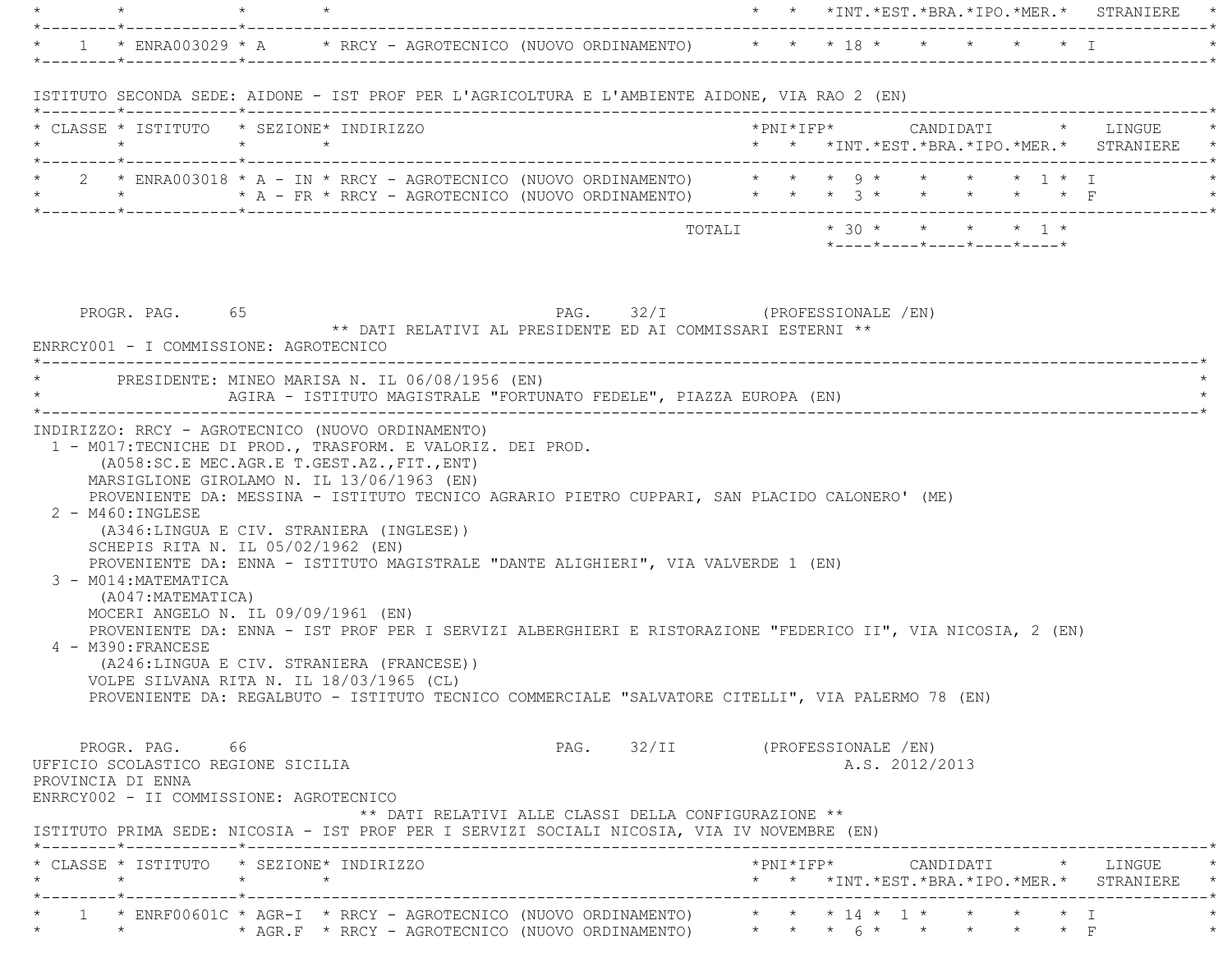|                                                                                                                                                                                                                                                                                                                                                                                                                                                                                                                                                                                                                                                                                                                                                                                                                                                                                                                                                                                                                                                                                                                                                                                                                                                                                                                                                                                                                                                                                                                                                                                                                                         | TOTALI * 26 * 1 * * * * *<br>$*$ ---- $*$ ---- $*$ ---- $*$ ---- $*$ ---- $*$ |
|-----------------------------------------------------------------------------------------------------------------------------------------------------------------------------------------------------------------------------------------------------------------------------------------------------------------------------------------------------------------------------------------------------------------------------------------------------------------------------------------------------------------------------------------------------------------------------------------------------------------------------------------------------------------------------------------------------------------------------------------------------------------------------------------------------------------------------------------------------------------------------------------------------------------------------------------------------------------------------------------------------------------------------------------------------------------------------------------------------------------------------------------------------------------------------------------------------------------------------------------------------------------------------------------------------------------------------------------------------------------------------------------------------------------------------------------------------------------------------------------------------------------------------------------------------------------------------------------------------------------------------------------|-------------------------------------------------------------------------------|
| PROGR. PAG. 67<br>** DATI RELATIVI AL PRESIDENTE ED AI COMMISSARI ESTERNI **                                                                                                                                                                                                                                                                                                                                                                                                                                                                                                                                                                                                                                                                                                                                                                                                                                                                                                                                                                                                                                                                                                                                                                                                                                                                                                                                                                                                                                                                                                                                                            | PAG. 33/I (PROFESSIONALE /EN)                                                 |
| ENRRCY002 - II COMMISSIONE: AGROTECNICO<br>PRESIDENTE: BEVILACOUA GIOVANNI N. IL 14/06/1962 (EN)<br>VILLAROSA - ISTITUTO COMPRENSIVO ISTITUTO COMPRENSIVO DE SIMON, VIA CREMA 96 (EN)                                                                                                                                                                                                                                                                                                                                                                                                                                                                                                                                                                                                                                                                                                                                                                                                                                                                                                                                                                                                                                                                                                                                                                                                                                                                                                                                                                                                                                                   |                                                                               |
| INDIRIZZO: RRCY - AGROTECNICO (NUOVO ORDINAMENTO)<br>1 - M017: TECNICHE DI PROD., TRASFORM. E VALORIZ. DEI PROD.<br>(A058:SC.E MEC.AGR.E T.GEST.AZ., FIT., ENT)<br>DI MULO SALVATORE N. IL 01/04/1952 (CT)<br>PROVENIENTE DA: BARRAFRANCA - IST PROF PER L'AGRICOLTURA E L'AMBIENTE BARRAFRANCA, VIA FERRERI GRAZIA N.232 (EN)<br>$2 - M460$ : INGLESE<br>(A346:LINGUA E CIV. STRANIERA (INGLESE))<br>SPERANZA VITTORIO N. IL 05/12/1956 (EN)<br>PROVENIENTE DA: VALGUARNERA CAROPEPE - IST PROF PER I SERVIZI COMMERCIALI E TURISTICI "G.MAGNO", VIA DITTAINO N.8 (EN)<br>3 - M014: MATEMATICA<br>(A047:MATEMATICA)<br>CHIARAMONTE TIZIANA N. IL 01/08/1963 (EN)<br>PROVENIENTE DA: PIAZZA ARMERINA - ISTITUTO TECNICO INDUSTRIALE "ETTORE MAJORANA", PIAZZA SENATORE MARESCALCHI, 2 (EN)<br>4 - M390: FRANCESE<br>(A246:LINGUA E CIV. STRANIERA (FRANCESE))<br>LEANZA MARIA AMBROGIA N. IL 15/10/1952 (EN)<br>PROVENIENTE DA: ENNA - IST PROF PER I SERVIZI ALBERGHIERI E RISTORAZIONE "FEDERICO II", VIA NICOSIA, 2 (EN)<br>INDIRIZZO: RR9M - TEC.ABBIGL. E MODA (NUOVO ORD.)<br>1 - M014: MATEMATICA<br>(A047: MATEMATICA)<br>CHIARAMONTE TIZIANA N. IL 01/08/1963 (EN)<br>PROVENIENTE DA: PIAZZA ARMERINA - ISTITUTO TECNICO INDUSTRIALE "ETTORE MAJORANA", PIAZZA SENATORE MARESCALCHI, 2 (EN)<br>2 - M005:DISEGNO PROFESSIONALE<br>(A024:DISEGNO E STORIA DEL COSTUME)<br>CONSOLO PATRIZIA N. IL 17/09/1972 (ME)<br>PROVENIENTE DA: ENNA - IST PROF INDUSTRIA E ARTIGIANATO "FEDERICO II", VIA NICOSIA, 2 (EN)<br>3 - M390: FRANCESE<br>(A246:LINGUA E CIV. STRANIERA (FRANCESE))<br>LEANZA MARIA AMBROGIA N. IL 15/10/1952 (EN) |                                                                               |
| PROVENIENTE DA: ENNA - IST PROF PER I SERVIZI ALBERGHIERI E RISTORAZIONE "FEDERICO II", VIA NICOSIA, 2 (EN)<br>PROGR. PAG. 68<br>UFFICIO SCOLASTICO REGIONE SICILIA<br>PROVINCIA DI ENNA                                                                                                                                                                                                                                                                                                                                                                                                                                                                                                                                                                                                                                                                                                                                                                                                                                                                                                                                                                                                                                                                                                                                                                                                                                                                                                                                                                                                                                                | PAG. 33/II (PROFESSIONALE /EN)<br>A.S. 2012/2013                              |
| ENSD23001 - I COMMISSIONE: ARTE APPL. - SEZ. DECORAZIONE PITTORICA<br>** DATI RELATIVI ALLE CLASSI DELLA CONFIGURAZIONE **<br>ISTITUTO PRIMA SEDE: ENNA - L.R. PAR. ISTITUTO D'ARTE M. CASCIO, V.VITTORIO EMANUELE, 129 (EN)                                                                                                                                                                                                                                                                                                                                                                                                                                                                                                                                                                                                                                                                                                                                                                                                                                                                                                                                                                                                                                                                                                                                                                                                                                                                                                                                                                                                            |                                                                               |
| * CLASSE * ISTITUTO * SEZIONE* INDIRIZZO<br>$\star$ $\star$<br>$\star$                                                                                                                                                                                                                                                                                                                                                                                                                                                                                                                                                                                                                                                                                                                                                                                                                                                                                                                                                                                                                                                                                                                                                                                                                                                                                                                                                                                                                                                                                                                                                                  | *PNI*IFP* CANDIDATI * LINGUE<br>* * *INT.*EST.*BRA.*IPO.*MER.* STRANIERE *    |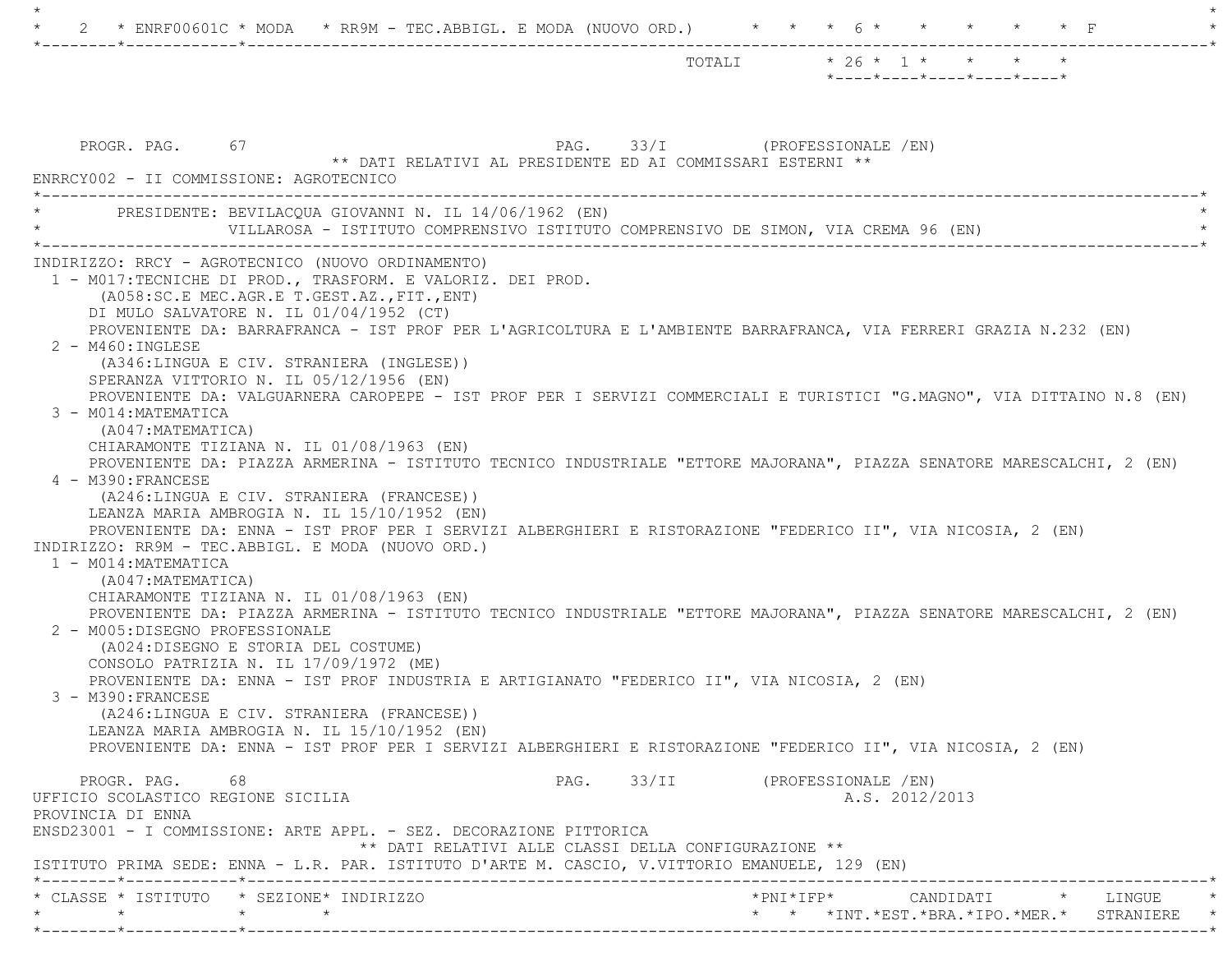$1 *$  ENSD01500A \* D.PITT \* SD23 - DECORAZIONE PITTORICA  $* * * * 11 * 4 *$ \* GRAF. \* SD17 - ARTE DELLA GRAFIC.PUBBL. E FOTOG  $\qquad$  \* \* \* 5 \* 3 \* \*  $\star$  $2 \times$  ENSD01500A \* ARRED. \* SD19 - DISEGNATORI DI ARCHIT. ARREDAM. \* \* \* \* 9 \* \* \* \* \* \* \* \* LEGNO \* SD07 - ARTE DEL LEGNO \* \* \* 1 \* \* \* \* \* \*\* METAL. \* SD04 - ARTE DEI METALLI E DELL'OREFICER  $* * * * 2 *$  \*--------\*------------\*-------------------------------------------------------------------------------------------------------\* TOTALI \* 28 \* 7 \* \* \* \* \*----\*----\*----\*----\*----\*PROGR. PAG. 69 69 PAG. PAG. 34/I (ARTE APPLICATA /EN) \*\* DATI RELATIVI AL PRESIDENTE ED AI COMMISSARI ESTERNI \*\* ENSD23001 - I COMMISSIONE: ARTE APPL. - SEZ. DECORAZIONE PITTORICA \*----------------------------------------------------------------------------------------------------------------------------\*PRESIDENTE: CAMPIONE GIUSEPPE N. IL 03/09/1952 (EN) NICOSIA - IST TEC COMMERCIALE E PER GEOMETRI "ALESSANDRO VOLTA", VIALE VITTORIO VENETO N.59 (EN) \*----------------------------------------------------------------------------------------------------------------------------\* INDIRIZZO: SD23 - DECORAZIONE PITTORICA 1 - M530:LETTERE ITALIANE E STORIA (A050:LETTERE IST.ISTR.SECOND. DI II G) FAILLA SIMONA N. IL 09/11/1972 (CT) PROVENIENTE DA: PIAZZA ARMERINA - IST TEC COMMERCIALE E PER GEOMETRI "LEONARDO DA VINCI", VIA VITTORIO ALFIERI N.6 (EN) 2 - M557:MATEMATICA E FISICA (A049:MATEMATICA E FISICA) CANIGLIA VALERIA N. IL 23/01/1961 (EN) PROVENIENTE DA: TROINA - LICEO SCIENTIFICO TROINA, VIA ALDO MORO, 147 (EN) 3 - M815:STORIA ARTI VISIVE (A061:STORIA DELL'ARTE) ALVANO GESUALDO N. IL 15/10/1956 (EN) PROVENIENTE DA: PIAZZA ARMERINA - ISTITUTO TECNICO PER ATTIVITA' SOCIALI (GIA' ITF) "ETTORE MAJORANA", PIAZZA SENATORE M INDIRIZZO: SD17 - ARTE DELLA GRAFIC.PUBBL. E FOTOG 1 - M530:LETTERE ITALIANE E STORIA (A050:LETTERE IST.ISTR.SECOND. DI II G) FAILLA SIMONA N. IL 09/11/1972 (CT) PROVENIENTE DA: PIAZZA ARMERINA - IST TEC COMMERCIALE E PER GEOMETRI "LEONARDO DA VINCI", VIA VITTORIO ALFIERI N.6 (EN) 2 - M557:MATEMATICA E FISICA (A049:MATEMATICA E FISICA) CANIGLIA VALERIA N. IL 23/01/1961 (EN) PROVENIENTE DA: TROINA - LICEO SCIENTIFICO TROINA, VIA ALDO MORO, 147 (EN) 3 - M815:STORIA ARTI VISIVE (A061:STORIA DELL'ARTE) ALVANO GESUALDO N. IL 15/10/1956 (EN) PROVENIENTE DA: PIAZZA ARMERINA - ISTITUTO TECNICO PER ATTIVITA' SOCIALI (GIA' ITF) "ETTORE MAJORANA", PIAZZA SENATORE M INDIRIZZO: SD19 - DISEGNATORI DI ARCHIT. ARREDAM. 1 - M530:LETTERE ITALIANE E STORIA (A050:LETTERE IST.ISTR.SECOND. DI II G) FAILLA SIMONA N. IL 09/11/1972 (CT) PROVENIENTE DA: PIAZZA ARMERINA - IST TEC COMMERCIALE E PER GEOMETRI "LEONARDO DA VINCI", VIA VITTORIO ALFIERI N.6 (EN) (SEGUONO DATI RELATIVI AI COMMISSARI ESTERNI) PROGR. PAG. 70 70 PAG. PAG. 34/II (ARTE APPLICATA /EN) \*\* DATI RELATIVI AI COMMISSARI ESTERNI \*\* 2 - M557:MATEMATICA E FISICA (A049:MATEMATICA E FISICA) CANIGLIA VALERIA N. IL 23/01/1961 (EN)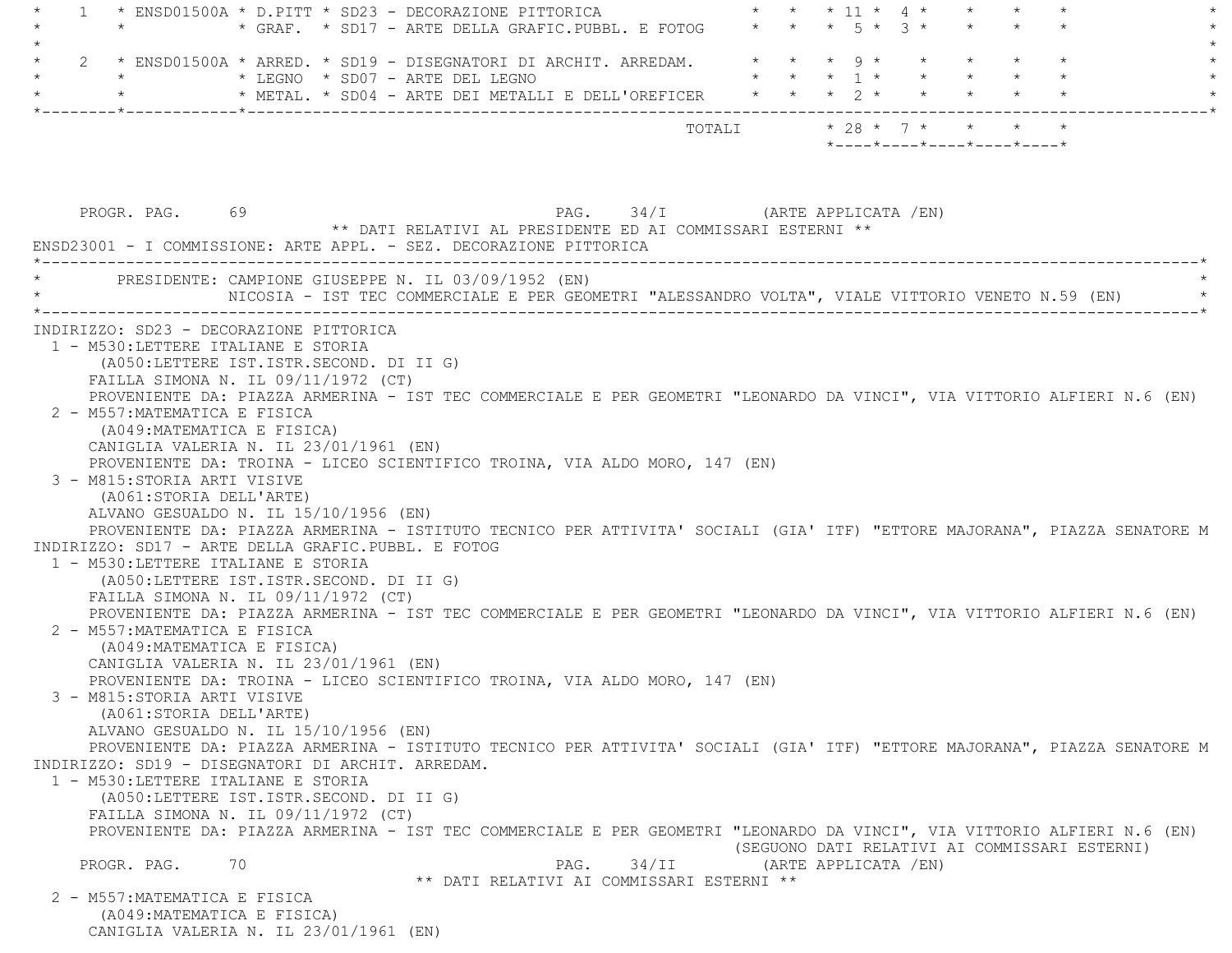PROVENIENTE DA: TROINA - LICEO SCIENTIFICO TROINA, VIA ALDO MORO, 147 (EN) 3 - M815:STORIA ARTI VISIVE (A061:STORIA DELL'ARTE) ALVANO GESUALDO N. IL 15/10/1956 (EN) PROVENIENTE DA: PIAZZA ARMERINA - ISTITUTO TECNICO PER ATTIVITA' SOCIALI (GIA' ITF) "ETTORE MAJORANA", PIAZZA SENATORE M INDIRIZZO: SD07 - ARTE DEL LEGNO 1 - M530:LETTERE ITALIANE E STORIA (A050:LETTERE IST.ISTR.SECOND. DI II G) FAILLA SIMONA N. IL 09/11/1972 (CT) PROVENIENTE DA: PIAZZA ARMERINA - IST TEC COMMERCIALE E PER GEOMETRI "LEONARDO DA VINCI", VIA VITTORIO ALFIERI N.6 (EN) 2 - M557:MATEMATICA E FISICA (A049:MATEMATICA E FISICA) CANIGLIA VALERIA N. IL 23/01/1961 (EN) PROVENIENTE DA: TROINA - LICEO SCIENTIFICO TROINA, VIA ALDO MORO, 147 (EN) 3 - M815:STORIA ARTI VISIVE (A061:STORIA DELL'ARTE) ALVANO GESUALDO N. IL 15/10/1956 (EN) PROVENIENTE DA: PIAZZA ARMERINA - ISTITUTO TECNICO PER ATTIVITA' SOCIALI (GIA' ITF) "ETTORE MAJORANA", PIAZZA SENATORE M INDIRIZZO: SD04 - ARTE DEI METALLI E DELL'OREFICER 1 - M530:LETTERE ITALIANE E STORIA (A050:LETTERE IST.ISTR.SECOND. DI II G) FAILLA SIMONA N. IL 09/11/1972 (CT) PROVENIENTE DA: PIAZZA ARMERINA - IST TEC COMMERCIALE E PER GEOMETRI "LEONARDO DA VINCI", VIA VITTORIO ALFIERI N.6 (EN) 2 - M557:MATEMATICA E FISICA (A049:MATEMATICA E FISICA) CANIGLIA VALERIA N. IL 23/01/1961 (EN) PROVENIENTE DA: TROINA - LICEO SCIENTIFICO TROINA, VIA ALDO MORO, 147 (EN) 3 - M815:STORIA ARTI VISIVE (A061:STORIA DELL'ARTE) ALVANO GESUALDO N. IL 15/10/1956 (EN) PROVENIENTE DA: PIAZZA ARMERINA - ISTITUTO TECNICO PER ATTIVITA' SOCIALI (GIA' ITF) "ETTORE MAJORANA", PIAZZA SENATORE M PROGR. PAG. 71 PAG. 34/III (ARTE APPLICATA /EN) UFFICIO SCOLASTICO REGIONE SICILIA A.S. 2012/2013 PROVINCIA DI ENNA ENTD00001 - I COMMISSIONE: RAGIONIERE E PERITO COMMERCIALE \*\* DATI RELATIVI ALLE CLASSI DELLA CONFIGURAZIONE \*\* ISTITUTO PRIMA SEDE: TROINA - IST TEC COMMERCIALE E PER GEOMETRI "ETTORE MAJORANA", VIA ALDO MORO N.147 (EN) \*--------\*------------\*-------------------------------------------------------------------------------------------------------\* \* CLASSE \* ISTITUTO \* SEZIONE\* INDIRIZZO \*PNI\*IFP\* CANDIDATI \* LINGUE \* \* \* \* \* \* \* \*INT.\*EST.\*BRA.\*IPO.\*MER.\* STRANIERE \* \*--------\*------------\*-------------------------------------------------------------------------------------------------------\* \* 1 \* ENTD013015 \* A \* TD00 - GIURIDICO ECONOMICO AZIENDALE \* \* \* 14 \* \* \* \* \* \* \* F  $\star$ \* 2 \* ENTD013015 \* B \* TD00 - GIURIDICO ECONOMICO AZIENDALE \* \* \* \* 19 \* \* \* \* \* \* \* F \*--------\*------------\*-------------------------------------------------------------------------------------------------------\*TOTALI  $* 33 * * * * * * * * * *$ \*----\*----\*----\*----\*----\*

PROGR. PAG. 72 72 PAG. 35/I (SEZIONE COMMERCIALE /EN)

\*\* DATI RELATIVI AL PRESIDENTE ED AI COMMISSARI ESTERNI \*\*

\*----------------------------------------------------------------------------------------------------------------------------\*

ENTD00001 - I COMMISSIONE: RAGIONIERE E PERITO COMMERCIALE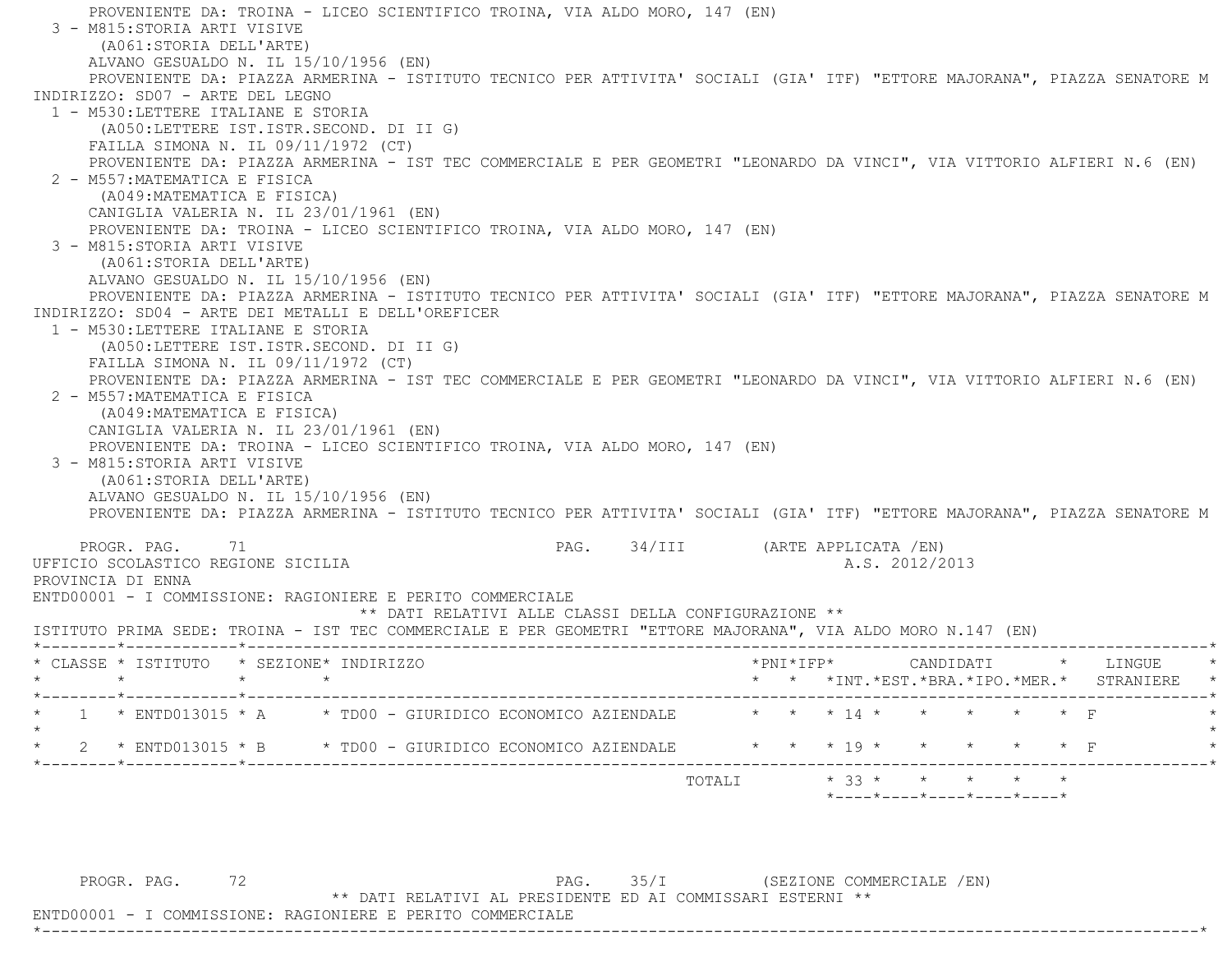PRESIDENTE: MOCERI ANGELO N. IL 16/01/1953 (EN) ENNA - ISTITUTO SUPERIORE DANTE ALIGHIERI, VIA VALVERDE 1 (EN) \*----------------------------------------------------------------------------------------------------------------------------\* INDIRIZZO: TD00 - GIURIDICO ECONOMICO AZIENDALE 1 - M730:RAGIONERIA (A017:DISCIPLINE ECONOMICO-AZIENDALI) MIANO SANDRA MARIA N. IL 01/11/1959 (CT) PROVENIENTE DA: SANT'AGATA DI MILITELLO - IST TEC COMMERCIALE E PER GEOMETRI ITCG G. TOMASI DI LAMPEDUSA, VIA PARCO DEGL 2 - M460:INGLESE (A346:LINGUA E CIV. STRANIERA (INGLESE)) GUASTO PATRIZIA N. IL 02/04/1964 (EN) PROVENIENTE DA: ENNA - LICEO CLASSICO "NAPOLEONE COLAJANNI", VIALE A. DIAZ 90 (EN) 3 - M390:FRANCESE (A246:LINGUA E CIV. STRANIERA (FRANCESE)) COLAJANNI MARIA N. IL 03/01/1964 (EE) PROVENIENTE DA: PIAZZA ARMERINA - ISTITUTO TECNICO PER ATTIVITA' SOCIALI (GIA' ITF) "ETTORE MAJORANA", PIAZZA SENATORE M PROGR. PAG. 73 THE PROGRAM PAGE 25/II (SEZIONE COMMERCIALE /EN) UFFICIO SCOLASTICO REGIONE SICILIA A.S. 2012/2013 PROVINCIA DI ENNA ENTD00002 - II COMMISSIONE: RAGIONIERE E PERITO COMMERCIALE \*\* DATI RELATIVI ALLE CLASSI DELLA CONFIGURAZIONE \*\* ISTITUTO PRIMA SEDE: PIETRAPERZIA - L.R. PAR. ISTITUTO TECNICO COMMERCIALE L'AURORA, VIA DELLA PACE, 52 (EN) \*--------\*------------\*-------------------------------------------------------------------------------------------------------\* \* CLASSE \* ISTITUTO \* SEZIONE\* INDIRIZZO \*PNI\*IFP\* CANDIDATI \* LINGUE \* \* \* \* \* \* \* \*INT.\*EST.\*BRA.\*IPO.\*MER.\* STRANIERE \* \*--------\*------------\*-------------------------------------------------------------------------------------------------------\*1 \* ENTD005005 \* A \* TD00 - GIURIDICO ECONOMICO AZIENDALE \* \* \* 30 \* 2 \* \* \* \* \* S  $\star$ \* 2 \* ENTD005005 \* B \* TD00 - GIURIDICO ECONOMICO AZIENDALE \* \* \* 24 \* 8 \* \* \* \* \* \* S \*--------\*------------\*-------------------------------------------------------------------------------------------------------\* TOTALI \* 54 \* 10 \* \* \* \* \*----\*----\*----\*----\*----\*PROGR. PAG. 74 2009 PAG. 36/I (SEZIONE COMMERCIALE /EN) \*\* DATI RELATIVI AL PRESIDENTE ED AI COMMISSARI ESTERNI \*\* ENTD00002 - II COMMISSIONE: RAGIONIERE E PERITO COMMERCIALE \*----------------------------------------------------------------------------------------------------------------------------\*PRESIDENTE: GRECO PROVVIDENZA N. IL 04/01/1960 (EN) AGIRA - ISTITUTO MAGISTRALE "FORTUNATO FEDELE", PIAZZA EUROPA (EN) \*----------------------------------------------------------------------------------------------------------------------------\*

INDIRIZZO: TD00 - GIURIDICO ECONOMICO AZIENDALE

1 - M730:RAGIONERIA

(A017:DISCIPLINE ECONOMICO-AZIENDALI)

TRECCARICHI NICOLO' N. IL 10/11/1948 (EN)

PROVENIENTE DA: TROINA - IST TEC COMMERCIALE E PER GEOMETRI "ETTORE MAJORANA", VIA ALDO MORO N.147 (EN)

2 - M460:INGLESE

 (A346:LINGUA E CIV. STRANIERA (INGLESE)) INFANTINO PAOLA N. IL 28/12/1967 (EN) PROVENIENTE DA: ENNA - IST PROF PER I SERVIZI ALBERGHIERI E RISTORAZIONE "FEDERICO II", VIA NICOSIA, 2 (EN)

3 - M790:SPAGNOLO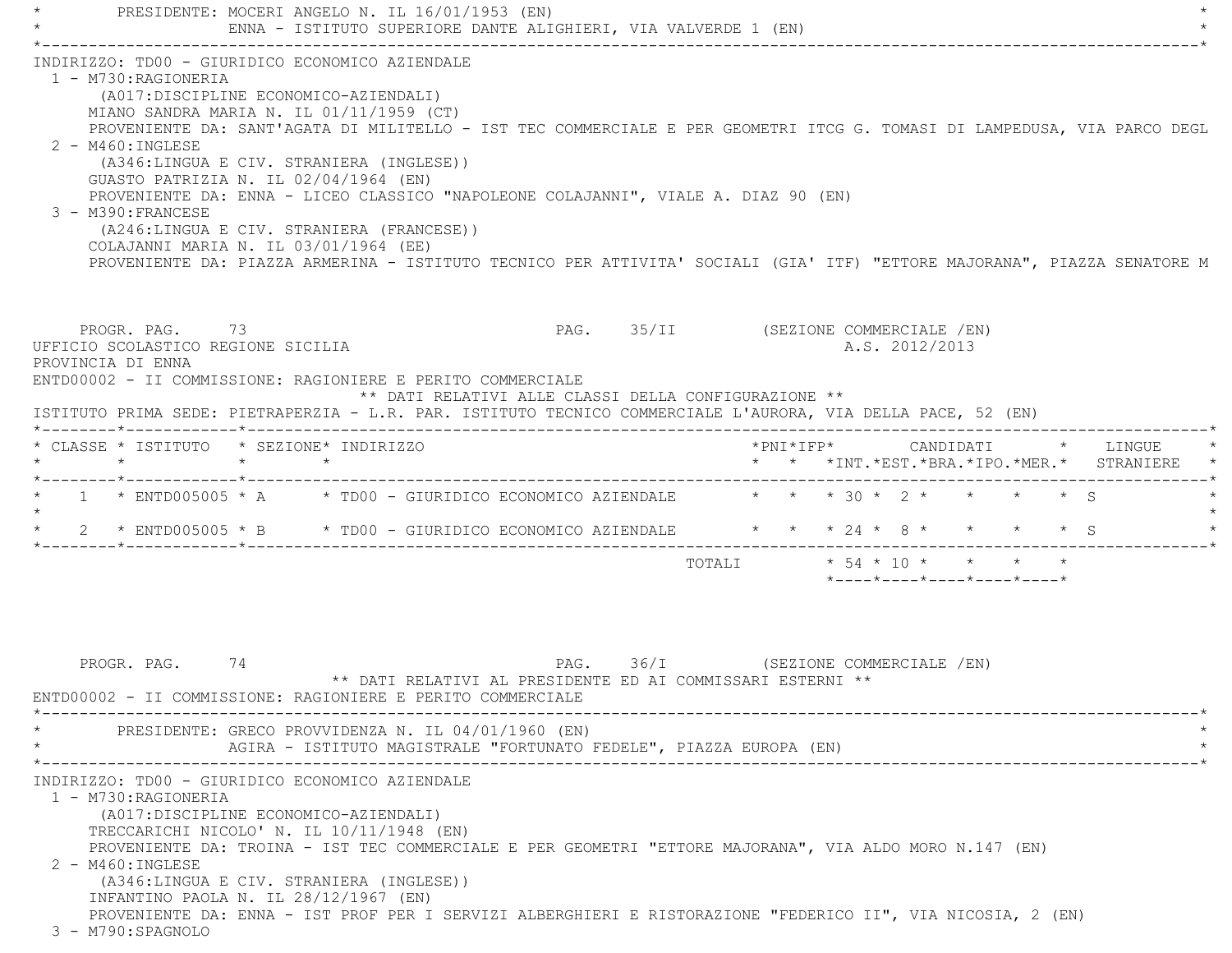QUATTROCCHI GIACOMA ANTONIA N. IL 13/07/1970 (EN) PROVENIENTE DA: NICOSIA - LICEO SCIENTIFICO ETTORE MAJORANA, VIALE ITRIA N. 2 (EN) PROGR. PAG. 75 2001 12 PAG. 36/II (SEZIONE COMMERCIALE / EN) UFFICIO SCOLASTICO REGIONE SICILIA A.S. 2012/2013 PROVINCIA DI ENNA ENTD00003 - III COMMISSIONE: RAGIONIERE E PERITO COMMERCIALE \*\* DATI RELATIVI ALLE CLASSI DELLA CONFIGURAZIONE \*\* ISTITUTO PRIMA SEDE: ENNA - ISTITUTO TECNICO COMMERCIALE DUCA D'AOSTA, VIA SALVATORE MAZZA,3/5 (EN) \*--------\*------------\*-------------------------------------------------------------------------------------------------------\* \* CLASSE \* ISTITUTO \* SEZIONE\* INDIRIZZO \*PNI\*IFP\* CANDIDATI \* LINGUE \* \* \* \* \* \* \* \*INT.\*EST.\*BRA.\*IPO.\*MER.\* STRANIERE \* \*--------\*------------\*-------------------------------------------------------------------------------------------------------\* \* 1 \* ENTD014011 \* A \* TD00 - GIURIDICO ECONOMICO AZIENDALE \* \* \* 22 \* 3 \* \* \* \* F \* \*--------\*------------\*-------------------------------------------------------------------------------------------------------\* ISTITUTO SECONDA SEDE: NICOSIA - IST TEC COMMERCIALE E PER GEOMETRI "ALESSANDRO VOLTA", VIALE VITTORIO VENETO N.59 (EN) \*--------\*------------\*-------------------------------------------------------------------------------------------------------\* \* CLASSE \* ISTITUTO \* SEZIONE\* INDIRIZZO \*PNI\*IFP\* CANDIDATI \* LINGUE \* \* \* \* \* \* \* \*INT.\*EST.\*BRA.\*IPO.\*MER.\* STRANIERE \* \*--------\*------------\*-------------------------------------------------------------------------------------------------------\*\* 2 \* ENTD006012 \* A \* TD00 - GIURIDICO ECONOMICO AZIENDALE \* \* \* 18 \* \* \* \* \* \* F \*--------\*------------\*-------------------------------------------------------------------------------------------------------\*TOTALI  $* 40 * 3 * * * * * * *$  \*----\*----\*----\*----\*----\*PROGR. PAG. 76 76 PAG. 37/I (SEZIONE COMMERCIALE /EN) \*\* DATI RELATIVI AL PRESIDENTE ED AI COMMISSARI ESTERNI \*\* ENTD00003 - III COMMISSIONE: RAGIONIERE E PERITO COMMERCIALE \*----------------------------------------------------------------------------------------------------------------------------\*PRESIDENTE: LA MALFA MARIANNA N. IL 19/10/1947 (EN) PIAZZA ARMERINA - LICEO SCIENTIFICO "VITO ROMANO", VIA PIANO S.IPPOLITO 3 (EN) \*----------------------------------------------------------------------------------------------------------------------------\* INDIRIZZO: TD00 - GIURIDICO ECONOMICO AZIENDALE 1 - M730:RAGIONERIA (A017:DISCIPLINE ECONOMICO-AZIENDALI) GANGI CONCETTA N. IL 19/03/1962 (EN) PROVENIENTE DA: PIAZZA ARMERINA - IST TEC COMMERCIALE E PER GEOMETRI "LEONARDO DA VINCI", VIA VITTORIO ALFIERI N.6 (EN) 2 - M460:INGLESE (A346:LINGUA E CIV. STRANIERA (INGLESE)) MANUELLA MARIA CONCETTINA N. IL 28/10/1954 (EN) PROVENIENTE DA: PIAZZA ARMERINA - IST PROF PER I SERVIZI SOCIALI "MATILDE QUATTRINO", C.DA S. CROCE (EN) 3 - M390:FRANCESE (A246:LINGUA E CIV. STRANIERA (FRANCESE)) ALBA ANGELINA N. IL 22/04/1970 (EE) PROVENIENTE DA: CENTURIPE - IST PROF PER I SERVIZI ALBERGHIERI E RISTORAZIONE CENTURIPE, VIA DANTE N. 2 (EN)

PROGR. PAG. 77 PAG. 97/II (SEZIONE COMMERCIALE /EN) UFFICIO SCOLASTICO REGIONE SICILIA A.S. 2012/2013

(A446:LINGUA E CIV. STRANIERA (SPAGNOLO))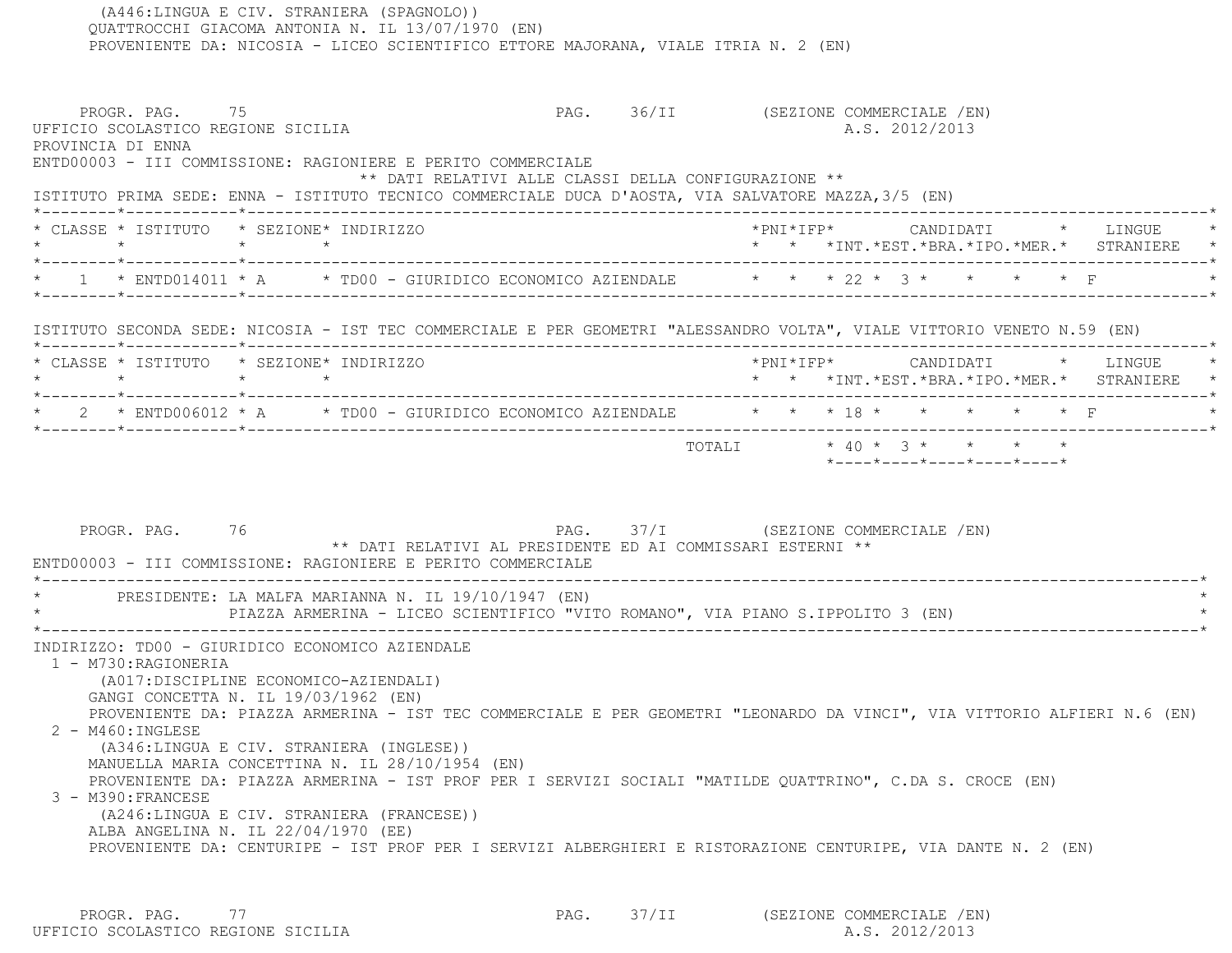PROVINCIA DI ENNA ENTD00004 - IV COMMISSIONE: RAGIONIERE E PERITO COMMERCIALE \*\* DATI RELATIVI ALLE CLASSI DELLA CONFIGURAZIONE \*\* ISTITUTO PRIMA SEDE: REGALBUTO - ISTITUTO TECNICO COMMERCIALE "SALVATORE CITELLI", VIA PALERMO 78 (EN) \*--------\*------------\*-------------------------------------------------------------------------------------------------------\* \* CLASSE \* ISTITUTO \* SEZIONE\* INDIRIZZO \*PNI\*IFP\* CANDIDATI \* LINGUE \* \* \* \* \* \* \* \*INT.\*EST.\*BRA.\*IPO.\*MER.\* STRANIERE \* \*--------\*------------\*-------------------------------------------------------------------------------------------------------\*1 \* ENTD00801N \* IGEA \* TD00 - GIURIDICO ECONOMICO AZIENDALE \* \* \* 26 \* 1 \* \* \* \* \* F  $\star$ 2 \* ENTD00801N \* ELETTR \* TF50 - ELETTR. E TELECOM. \* \* \* \* \* \* \* \* \* \* \* \* \* \* \* I \*--------\*------------\*-------------------------------------------------------------------------------------------------------\*TOTALI  $\star$  42  $\star$  2  $\star$   $\star$   $\star$   $\star$  \*----\*----\*----\*----\*----\*PROGR. PAG. 78 78 PAG. PAG. 38/I (SEZIONE COMMERCIALE /EN) \*\* DATI RELATIVI AL PRESIDENTE ED AI COMMISSARI ESTERNI \*\* ENTD00004 - IV COMMISSIONE: RAGIONIERE E PERITO COMMERCIALE \*----------------------------------------------------------------------------------------------------------------------------\*PRESIDENTE: CIPRIANO FERNANDO N. IL 18/11/1957 (EN) PIAZZA ARMERINA - IST PROF INDUSTRIA E ARTIGIANATO "G.B. GIULIANO", VIA CARDUCCI N. 13 (EN) \*----------------------------------------------------------------------------------------------------------------------------\* INDIRIZZO: TD00 - GIURIDICO ECONOMICO AZIENDALE 1 - M730:RAGIONERIA (A017:DISCIPLINE ECONOMICO-AZIENDALI) ZOLLO GIUSEPPINA N. IL 30/07/1958 (EE) PROVENIENTE DA: ENNA - ISTITUTO TECNICO COMMERCIALE DUCA D'AOSTA, VIA SALVATORE MAZZA,3/5 (EN) 2 - M460:INGLESE (A346:LINGUA E CIV. STRANIERA (INGLESE)) FAZZIO GIUSEPPINA N. IL 20/12/1960 (CT) PROVENIENTE DA: NICOSIA - LICEO CLASSICO "FRATELLI TESTA", VIALE ITRIA SNC (EN) 3 - M390:FRANCESE (A246:LINGUA E CIV. STRANIERA (FRANCESE)) SALERNO SILVIA N. IL 06/09/1956 (EN) PROVENIENTE DA: ENNA - IST PROF PER I SERVIZI ALBERGHIERI E RISTORAZIONE "FEDERICO II", VIA NICOSIA, 2 (EN) INDIRIZZO: TF50 - ELETTR. E TELECOM. 1 - M460:INGLESE (A346:LINGUA E CIV. STRANIERA (INGLESE)) FAZZIO GIUSEPPINA N. IL 20/12/1960 (CT) PROVENIENTE DA: NICOSIA - LICEO CLASSICO "FRATELLI TESTA", VIALE ITRIA SNC (EN) 2 - M149:ELETTRONICA E COMUNICAZIONI ELETTRICHE (A034:ELETTRONICA) FRANZONE DOMENICO N. IL 06/05/1963 (EN) PROVENIENTE DA: PIAZZA ARMERINA - IST PROF INDUSTRIA E ARTIGIANATO "G.B. GIULIANO", VIA CARDUCCI N. 13 (EN) 3 - M568:MATEMATICA (A047:MATEMATICA) LO IACONA FABIO N. IL 03/06/1957 (EN) PROVENIENTE DA: PIAZZA ARMERINA - ISTITUTO TECNICO INDUSTRIALE "ETTORE MAJORANA", PIAZZA SENATORE MARESCALCHI, 2 (EN) PROGR. PAG. 79 THE PAG. 38/II (SEZIONE COMMERCIALE /EN) UFFICIO SCOLASTICO REGIONE SICILIA A.S. 2012/2013 PROVINCIA DI ENNAENTD14001 - I COMMISSIONE: RAGIONIERE PERITO COMMERCIALE E PROGRAMMATORE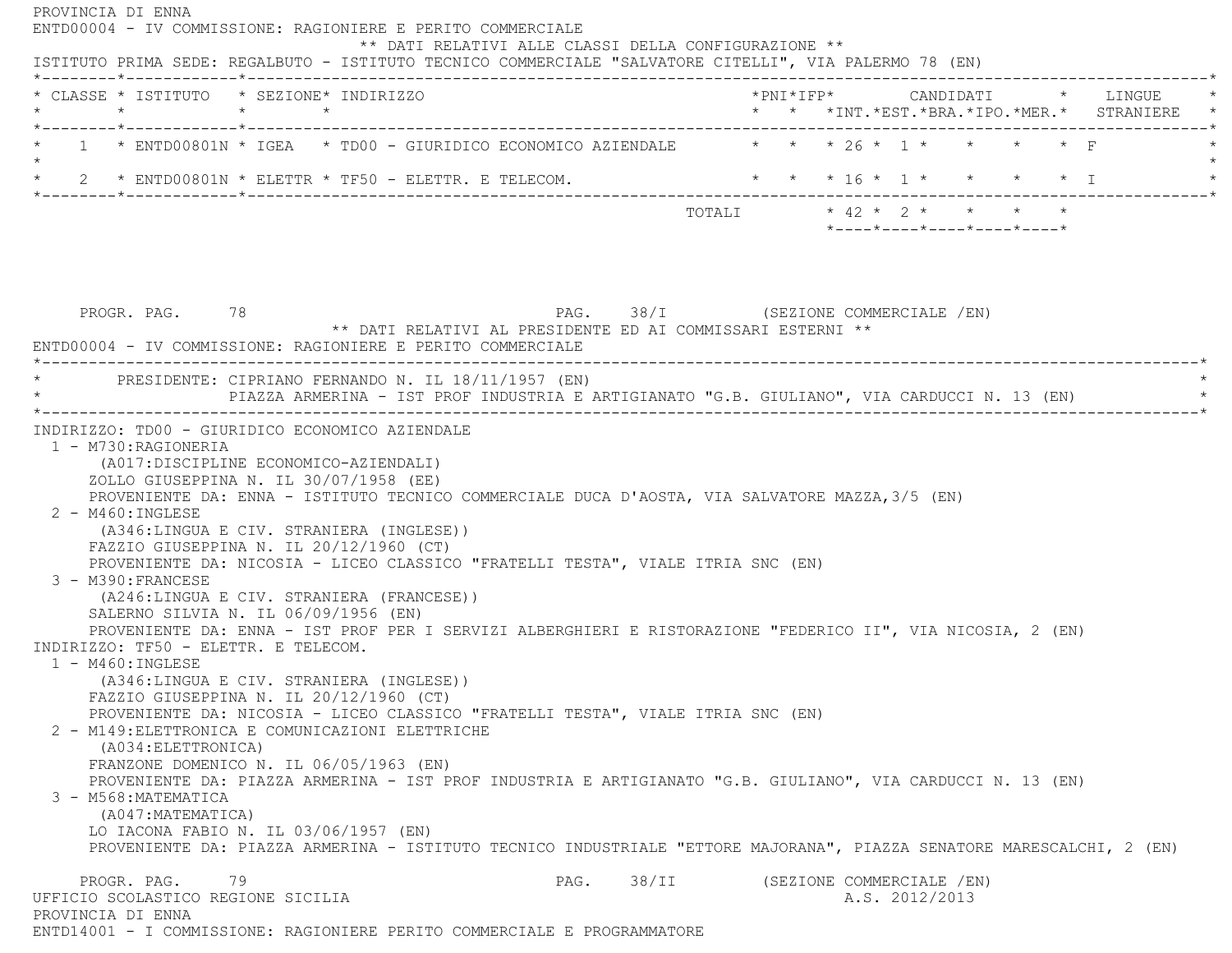|                                                                           | * CLASSE * ISTITUTO * SEZIONE* INDIRIZZO                                                                                                                                                                                                                                                                                   |        |                                                                                                      |  |
|---------------------------------------------------------------------------|----------------------------------------------------------------------------------------------------------------------------------------------------------------------------------------------------------------------------------------------------------------------------------------------------------------------------|--------|------------------------------------------------------------------------------------------------------|--|
|                                                                           | 1 * ENTD01701C * A-PROG * TD14 - PROGRAMMATORI PROG. MERCURIO * * * 18 * 2 * * * * * * T                                                                                                                                                                                                                                   |        |                                                                                                      |  |
|                                                                           | 2 * ENTD01701C * B-PROG * TD14 - PROGRAMMATORI PROG. MERCURIO * * * * 19 * * * * * * * *                                                                                                                                                                                                                                   |        |                                                                                                      |  |
|                                                                           |                                                                                                                                                                                                                                                                                                                            | TOTALI | $* 37 * 2 * * * * * * *$<br>$*$ ---- $*$ ---- $*$ ---- $*$ ---- $*$ ---- $*$                         |  |
| PROGR. PAG. 80                                                            | ** DATI RELATIVI AL PRESIDENTE ED AI COMMISSARI ESTERNI **<br>ENTD14001 - I COMMISSIONE: RAGIONIERE PERITO COMMERCIALE E PROGRAMMATORE                                                                                                                                                                                     |        | PAG. 39/I (SEZIONE COMMERCIALE /EN)                                                                  |  |
|                                                                           | PRESIDENTE: CHIAVETTA GIUSEPPE N. IL 22/09/1957 (EN)<br>NICOSIA - LICEO CLASSICO "FRATELLI TESTA", VIALE ITRIA SNC (EN)                                                                                                                                                                                                    |        |                                                                                                      |  |
| 2 - M223: ECONOMIA AZIENDALE                                              | (A017:DISCIPLINE ECONOMICO-AZIENDALI)                                                                                                                                                                                                                                                                                      |        | PROVENIENTE DA: MUSSOMELI - IST PROF PER L'AGRICOLTURA E L'AMBIENTE "VIRGILIO", C/DA PRATO S.N. (CL) |  |
| 3 - SR72: LINGUA STRANIERA (INGLESE)                                      | PASQUALINI ANTONIA N. IL 23/11/1955 (EN)<br>PROVENIENTE DA: ENNA - ISTITUTO TECNICO COMMERCIALE DUCA D'AOSTA, VIA SALVATORE MAZZA, 3/5 (EN)<br>(A346:LINGUA E CIV. STRANIERA (INGLESE)<br>CHIARAMONTE GIOVANNI N. IL 01/11/1956 (EN)<br>PROVENIENTE DA: ENNA - LICEO CLASSICO "NAPOLEONE COLAJANNI", VIALE A. DIAZ 90 (EN) |        |                                                                                                      |  |
| PROGR, PAG, 81<br>UFFICIO SCOLASTICO REGIONE SICILIA<br>PROVINCIA DI ENNA | ENTF25001 - I COMMISSIONE: PER. IND.LE CAPOTECNICO-SPECIALIZZ.NE:CHIMICO<br>** DATI RELATIVI ALLE CLASSI DELLA CONFIGURAZIONE **                                                                                                                                                                                           |        | PAG. 39/II (SEZIONE COMMERCIALE /EN)<br>A.S. 2012/2013                                               |  |
| $\star$                                                                   | ISTITUTO PRIMA SEDE: PIAZZA ARMERINA - ISTITUTO TECNICO INDUSTRIALE "ETTORE MAJORANA", PIAZZA SENATORE MARESCALCHI, 2 (EN)<br>* CLASSE * ISTITUTO * SEZIONE* INDIRIZZO<br>$\star$ $\star$                                                                                                                                  |        | * * *INT.*EST.*BRA.*IPO.*MER.* STRANIERE *                                                           |  |
|                                                                           | $*$ 1 $*$ ENTF007014 $*$ CHIMIC $*$ TF25 - CHIMICO                                                                                                                                                                                                                                                                         |        | * * * 13 * 1 * * * * * I                                                                             |  |
|                                                                           | ISTITUTO SECONDA SEDE: PIAZZA ARMERINA - IST PROF PER I SERVIZI SOCIALI "MATILDE QUATTRINO", C.DA S. CROCE (EN)                                                                                                                                                                                                            |        |                                                                                                      |  |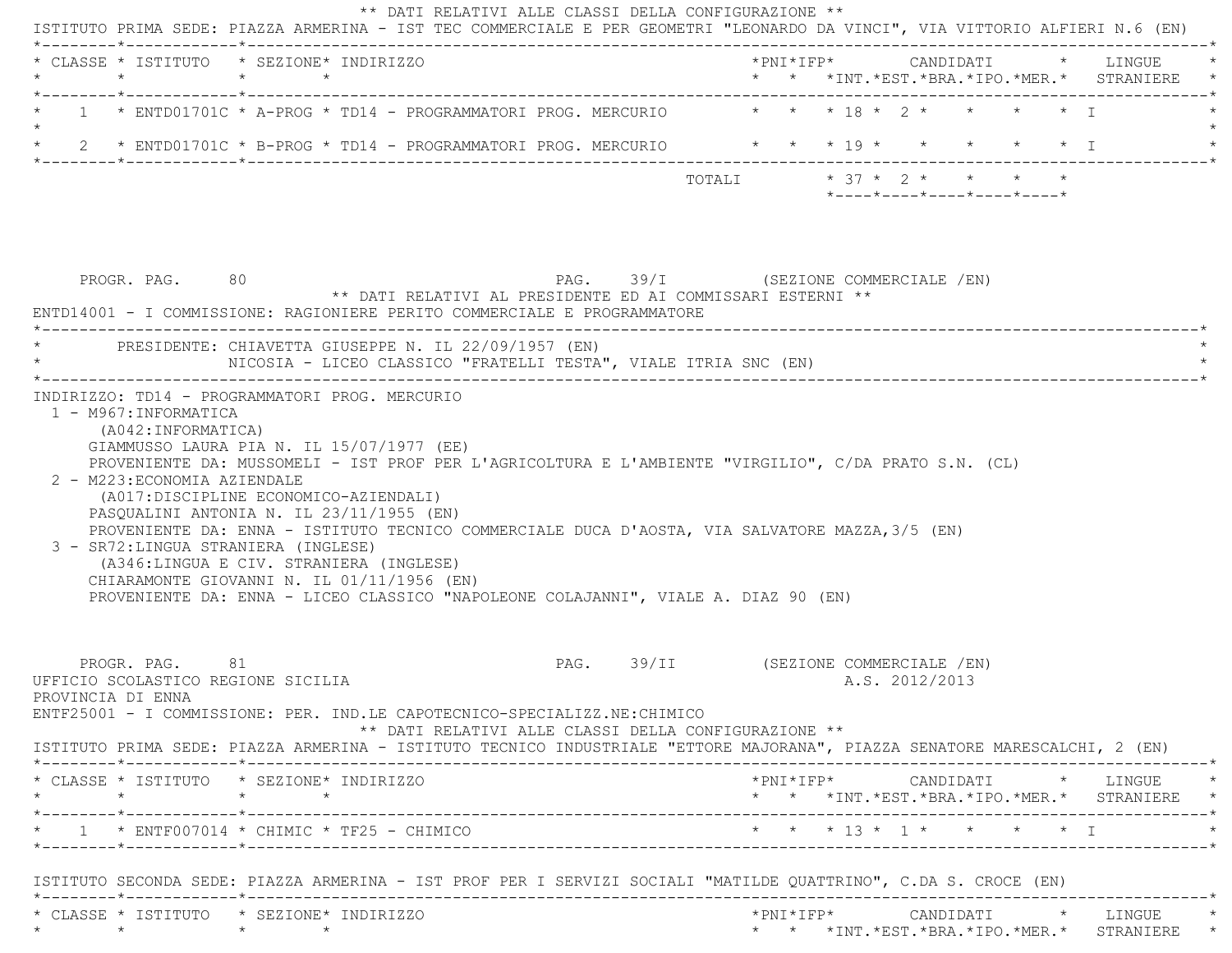|                                                                                 | $*$ ---- $*$ ---- $*$ ---- $*$ ---- $*$ ---- $*$                                                                     |
|---------------------------------------------------------------------------------|----------------------------------------------------------------------------------------------------------------------|
|                                                                                 |                                                                                                                      |
| PROGR. PAG. 82                                                                  | PAG. 40/I (SEZIONE INDUSTRIALE /EN)                                                                                  |
| ENTF25001 - I COMMISSIONE: PER. IND.LE CAPOTECNICO-SPECIALIZZ.NE: CHIMICO       | ** DATI RELATIVI AL PRESIDENTE ED AI COMMISSARI ESTERNI **                                                           |
| PRESIDENTE: DI DIO ANGELO N. IL 24/07/1956 (EN)                                 | LEONFORTE - SCUOLA ELEMENTARE BRANCIFORTI (LEONFORTE), VIA SANTANGELO 2 (EN)                                         |
| INDIRIZZO: TF25 - CHIMICO                                                       |                                                                                                                      |
| 1 - M026: PROCESSI E TECNOLOGIE INDUSTRIALI CHIMICHE                            |                                                                                                                      |
| (A013: CHIMICA E TECNOLOGIE CHIMICHE)                                           |                                                                                                                      |
| ANZALDI STEFANIA N. IL 11/05/1982 (EN)                                          |                                                                                                                      |
|                                                                                 | PROVENIENTE DA: CALTANISSETTA - IST TEC COMMERCIALE E PER GEOMETRI MARIO RAPISARDI, VIALE REGINA MARGHERITA, 27 (CL) |
| 2 - M044: PROCESSI CHIMICI INDUSTRIALI<br>(A013: CHIMICA E TECNOLOGIE CHIMICHE) |                                                                                                                      |
| ANZALDI STEFANIA N. IL 11/05/1982 (EN)                                          |                                                                                                                      |
|                                                                                 | PROVENIENTE DA: CALTANISSETTA - IST TEC COMMERCIALE E PER GEOMETRI MARIO RAPISARDI, VIALE REGINA MARGHERITA, 27 (CL) |
| $3 - M460: INGLESE$                                                             |                                                                                                                      |
| (A346:LINGUA E CIV. STRANIERA (INGLESE))                                        |                                                                                                                      |
| PEDICINO DORA N. IL 08/11/1965 (CE)                                             |                                                                                                                      |
|                                                                                 | PROVENIENTE DA: NICOSIA - LICEO SCIENTIFICO ETTORE MAJORANA, VIALE ITRIA N. 2 (EN)                                   |
| 4 - M014: MATEMATICA                                                            |                                                                                                                      |
| (A047: MATEMATICA)                                                              |                                                                                                                      |
| CAPIZZI LUCIA N. IL 26/10/1974 (EN)                                             |                                                                                                                      |
|                                                                                 | PROVENIENTE DA: NICOSIA - IST TEC COMMERCIALE E PER GEOMETRI "ALESSANDRO VOLTA", VIALE VITTORIO VENETO N.59 (EN)     |
| 5 - M568: MATEMATICA                                                            |                                                                                                                      |
| (A047: MATEMATICA)                                                              |                                                                                                                      |
| CAPIZZI LUCIA N. IL 26/10/1974 (EN)                                             | PROVENIENTE DA: NICOSIA - IST TEC COMMERCIALE E PER GEOMETRI "ALESSANDRO VOLTA", VIALE VITTORIO VENETO N.59 (EN)     |
| INDIRIZZO: RR9H - TECN. CHIM. E BIOL. (NUOVO ORD.)                              |                                                                                                                      |
| 1 - M026: PROCESSI E TECNOLOGIE INDUSTRIALI CHIMICHE                            |                                                                                                                      |
| (A013: CHIMICA E TECNOLOGIE CHIMICHE)                                           |                                                                                                                      |
| ANZALDI STEFANIA N. IL 11/05/1982 (EN)                                          |                                                                                                                      |
|                                                                                 | PROVENIENTE DA: CALTANISSETTA - IST TEC COMMERCIALE E PER GEOMETRI MARIO RAPISARDI, VIALE REGINA MARGHERITA, 27 (CL) |
| 2 - M044: PROCESSI CHIMICI INDUSTRIALI                                          |                                                                                                                      |
| (A013: CHIMICA E TECNOLOGIE CHIMICHE)                                           |                                                                                                                      |
| ANZALDI STEFANIA N. IL 11/05/1982 (EN)                                          |                                                                                                                      |
|                                                                                 | PROVENIENTE DA: CALTANISSETTA - IST TEC COMMERCIALE E PER GEOMETRI MARIO RAPISARDI, VIALE REGINA MARGHERITA, 27 (CL) |
| 3 - M460: INGLESE                                                               |                                                                                                                      |
| (A346:LINGUA E CIV. STRANIERA (INGLESE))                                        |                                                                                                                      |
| PEDICINO DORA N. IL 08/11/1965 (CE)                                             | PROVENIENTE DA: NICOSIA - LICEO SCIENTIFICO ETTORE MAJORANA, VIALE ITRIA N. 2 (EN)                                   |
|                                                                                 | (SEGUONO DATI RELATIVI AI COMMISSARI ESTERNI)                                                                        |
| PROGR. PAG.<br>83                                                               | 40/II<br>PAG.<br>(SEZIONE INDUSTRIALE / EN)                                                                          |
|                                                                                 | ** DATI RELATIVI AI COMMISSARI ESTERNI **                                                                            |
| 4 - M014: MATEMATICA                                                            |                                                                                                                      |
| (A047: MATEMATICA)                                                              |                                                                                                                      |
| CAPIZZI LUCIA N. IL 26/10/1974 (EN)                                             |                                                                                                                      |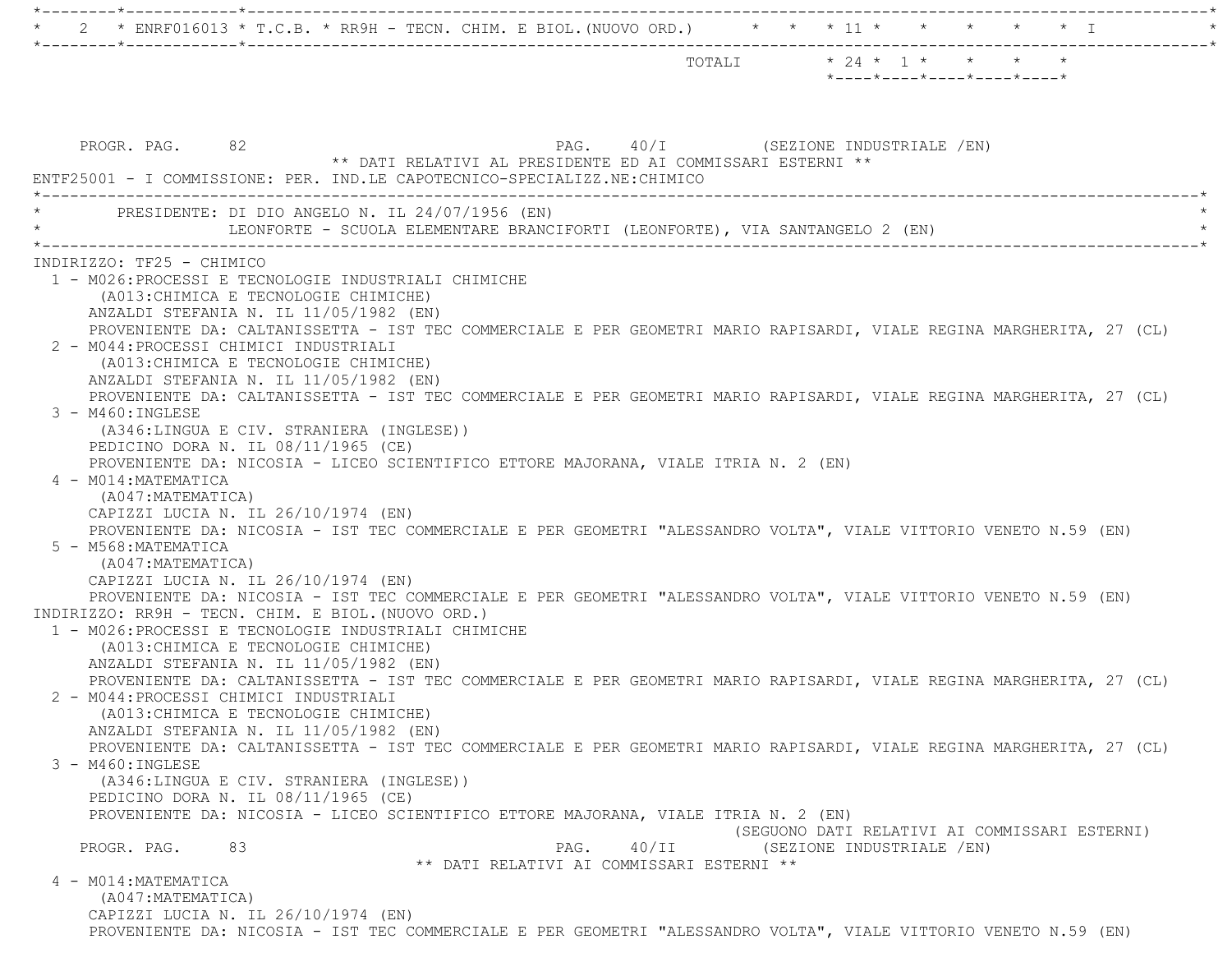5 - M568:MATEMATICA (A047:MATEMATICA) CAPIZZI LUCIA N. IL 26/10/1974 (EN) PROVENIENTE DA: NICOSIA - IST TEC COMMERCIALE E PER GEOMETRI "ALESSANDRO VOLTA", VIALE VITTORIO VENETO N.59 (EN)

PROGR. PAG. 84 84 PAG. 40/III (SEZIONE INDUSTRIALE /EN) UFFICIO SCOLASTICO REGIONE SICILIA A.S. 2012/2013 PROVINCIA DI ENNA ENTF45001 - I COMMISSIONE: PER. IND.LE CAPOTECNICO-SPECIALIZZ.:INFORMATICA \*\* DATI RELATIVI ALLE CLASSI DELLA CONFIGURAZIONE \*\* ISTITUTO PRIMA SEDE: PIAZZA ARMERINA - ISTITUTO TECNICO INDUSTRIALE "ETTORE MAJORANA", PIAZZA SENATORE MARESCALCHI, 2 (EN) \*--------\*------------\*-------------------------------------------------------------------------------------------------------\* \* CLASSE \* ISTITUTO \* SEZIONE\* INDIRIZZO \*PNI\*IFP\* CANDIDATI \* LINGUE \* \* \* \* \* \* \* \*INT.\*EST.\*BRA.\*IPO.\*MER.\* STRANIERE \* \*--------\*------------\*-------------------------------------------------------------------------------------------------------\* $1 *$  ENTF007014 \* INFORM \* TF45 - PROGETTO "ABACUS"-INFORMATICA  $* * * 20 * 2 * * * * * 1$  $\star$ \* 2 \* ENTF007014 \* MECCAN \* TF52 - MECCANICA \* \* \* \* \* \* \* \* \* \* \* \* \* \* \* \* T \*--------\*------------\*-------------------------------------------------------------------------------------------------------\*TOTALI \* 37 \* 2 \* \* \* \* \* \*----\*----\*----\*----\*----\*

PROGR. PAG. 85 88 PAG. Al/I (SEZIONE INDUSTRIALE /EN) \*\* DATI RELATIVI AL PRESIDENTE ED AI COMMISSARI ESTERNI \*\* ENTF45001 - I COMMISSIONE: PER. IND.LE CAPOTECNICO-SPECIALIZZ.:INFORMATICA \*----------------------------------------------------------------------------------------------------------------------------\*PRESIDENTE: MESSINESE ANGELINO N. IL 01/03/1952 (ME) NICOSIA - SCUOLA ELEMENTARE DIREZ. DID. 1 CIRCOLO CARMINE, LARGO PECULIO, 25 (EN) \*----------------------------------------------------------------------------------------------------------------------------\* INDIRIZZO: TF45 - PROGETTO "ABACUS"-INFORMATICA 1 - M963:INFORMATICA (A042:INFORMATICA) ALBERTI ALBERTO N. IL 05/06/1964 (RG) PROVENIENTE DA: VITTORIA - IST TEC COMMERCIALE E PER GEOMETRI ENRICO FERMI, VIA COMO N.435 (RG) 2 - M961:CALCOLO DELLE PROBABILITA', STATIS.,RICERCA OPER. (A048:MATEMATICA APPLICATA) BANNO' FRANCESCO N. IL 01/08/1956 (EN) PROVENIENTE DA: REGALBUTO - ISTITUTO TECNICO COMMERCIALE "SALVATORE CITELLI", VIA PALERMO 78 (EN) 3 - SR72:LINGUA STRANIERA (INGLESE) (A346:LINGUA E CIV. STRANIERA (INGLESE) CALABRESE GRAZIA N. IL 29/12/1973 (EN) PROVENIENTE DA: TROINA - IST TEC COMMERCIALE E PER GEOMETRI "ETTORE MAJORANA", VIA ALDO MORO N.147 (EN) INDIRIZZO: TF52 - MECCANICA 1 - M460:INGLESE (A346:LINGUA E CIV. STRANIERA (INGLESE)) CALABRESE GRAZIA N. IL 29/12/1973 (EN) PROVENIENTE DA: TROINA - IST TEC COMMERCIALE E PER GEOMETRI "ETTORE MAJORANA", VIA ALDO MORO N.147 (EN) 2 - M462:INGLESE (A346:LINGUA E CIV. STRANIERA (INGLESE)) CALABRESE GRAZIA N. IL 29/12/1973 (EN)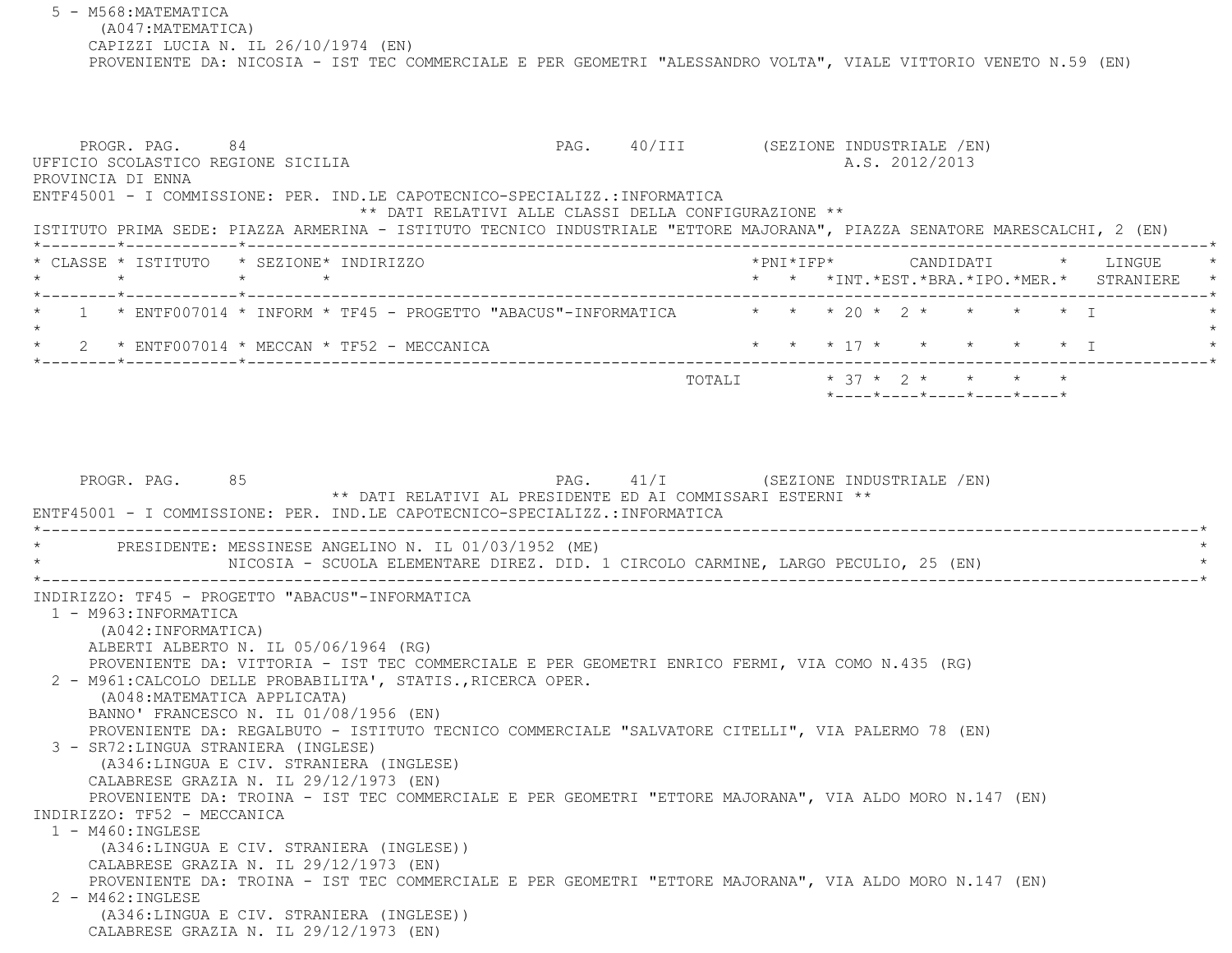PROVENIENTE DA: TROINA - IST TEC COMMERCIALE E PER GEOMETRI "ETTORE MAJORANA", VIA ALDO MORO N.147 (EN) 3 - M551:MACCHINE A FLUIDO (A020:DISCIPLINE MECCANICHE E TECNOLOGIA) INVENINATO GIUSEPPA N. IL 29/03/1972 (EN) PROVENIENTE DA: ENNA - IST PROF INDUSTRIA E ARTIGIANATO "FEDERICO II", VIA NICOSIA, 2 (EN) 4 - M568:MATEMATICA (A047:MATEMATICA) DI LEONARDO MARIA ASSUNTA N. IL 08/10/1960 (EE) PROVENIENTE DA: ENNA - IST PROF INDUSTRIA E ARTIGIANATO "FEDERICO II", VIA NICOSIA, 2 (EN) PROGR. PAG. 86 PAG. 41/II (SEZIONE INDUSTRIALE /EN) UFFICIO SCOLASTICO REGIONE SICILIA A.S. 2012/2013 PROVINCIA DI ENNA ENTF51001 - I COMMISSIONE: PER. IND.LE CAPOTEC.-SPECIAL.:ELETTROTEC.E AUTOMAZ \*\* DATI RELATIVI ALLE CLASSI DELLA CONFIGURAZIONE \*\* ISTITUTO PRIMA SEDE: PIAZZA ARMERINA - ISTITUTO TECNICO INDUSTRIALE "ETTORE MAJORANA", PIAZZA SENATORE MARESCALCHI, 2 (EN) \*--------\*------------\*-------------------------------------------------------------------------------------------------------\* \* CLASSE \* ISTITUTO \* SEZIONE\* INDIRIZZO \*PNI\*IFP\* CANDIDATI \* LINGUE \* \* \* \* \* \* \* \*INT.\*EST.\*BRA.\*IPO.\*MER.\* STRANIERE \* \*--------\*------------\*-------------------------------------------------------------------------------------------------------\* \* 1 \* ENTF007014 \* A-ELET \* TF51 - ELETTROT. ED AUTOM. \* \* \* 15 \* 3 \* \* \* \* I \* $\star$  \* 2 \* ENTF007014 \* B-ELET \* TF51 - ELETTROT. ED AUTOM. \* \* \* 17 \* \* \* \* \* I \* \*--------\*------------\*-------------------------------------------------------------------------------------------------------\* TOTALI \* 32 \* 3 \* \* \* \* \*----\*----\*----\*----\*----\*PROGR. PAG. 87 87 PAG. PAG. 42/I (SEZIONE INDUSTRIALE /EN) \*\* DATI RELATIVI AL PRESIDENTE ED AI COMMISSARI ESTERNI \*\* ENTF51001 - I COMMISSIONE: PER. IND.LE CAPOTEC.-SPECIAL.:ELETTROTEC.E AUTOMAZ \*----------------------------------------------------------------------------------------------------------------------------\* \* PRESIDENTE: LIPARI FELICE N. IL 16/03/1952 (ME) \* NICOSIA - SCUOLA ELEMENTARE DIREZ. DID. 2? CIRC. SAN FELIC, LARGO SAN VINCENZO N. 2 (EN) \*----------------------------------------------------------------------------------------------------------------------------\* INDIRIZZO: TF51 - ELETTROT. ED AUTOM. 1 - M292:IMPIANTI ELETTRICI(A035:ELETTROTECNICA ED APPLICAZIONI)

LEANZA GIOVANNI N. IL 28/04/1978 (CT)

PROVENIENTE DA: NICOSIA - IST PROF PER I SERVIZI SOCIALI NICOSIA, VIA IV NOVEMBRE (EN)

2 - M568:MATEMATICA

(A047:MATEMATICA)

GULINA ANGIOLETTA N. IL 27/09/1965 (EE)

PROVENIENTE DA: ENNA - LICEO SCIENTIFICO LS PIETRO FARINATO, VIALE DIAZ, 61 (EN)

3 - M460:INGLESE

 (A346:LINGUA E CIV. STRANIERA (INGLESE)) MARRALI MARIA CONCETTA N. IL 17/09/1963 (AG) PROVENIENTE DA: TROINA - LICEO SCIENTIFICO TROINA, VIA ALDO MORO, 147 (EN)

PROGR. PAG. 88 88 PAG. 42/II (SEZIONE INDUSTRIALE /EN) UFFICIO SCOLASTICO REGIONE SICILIA A.S. 2012/2013 PROVINCIA DI ENNA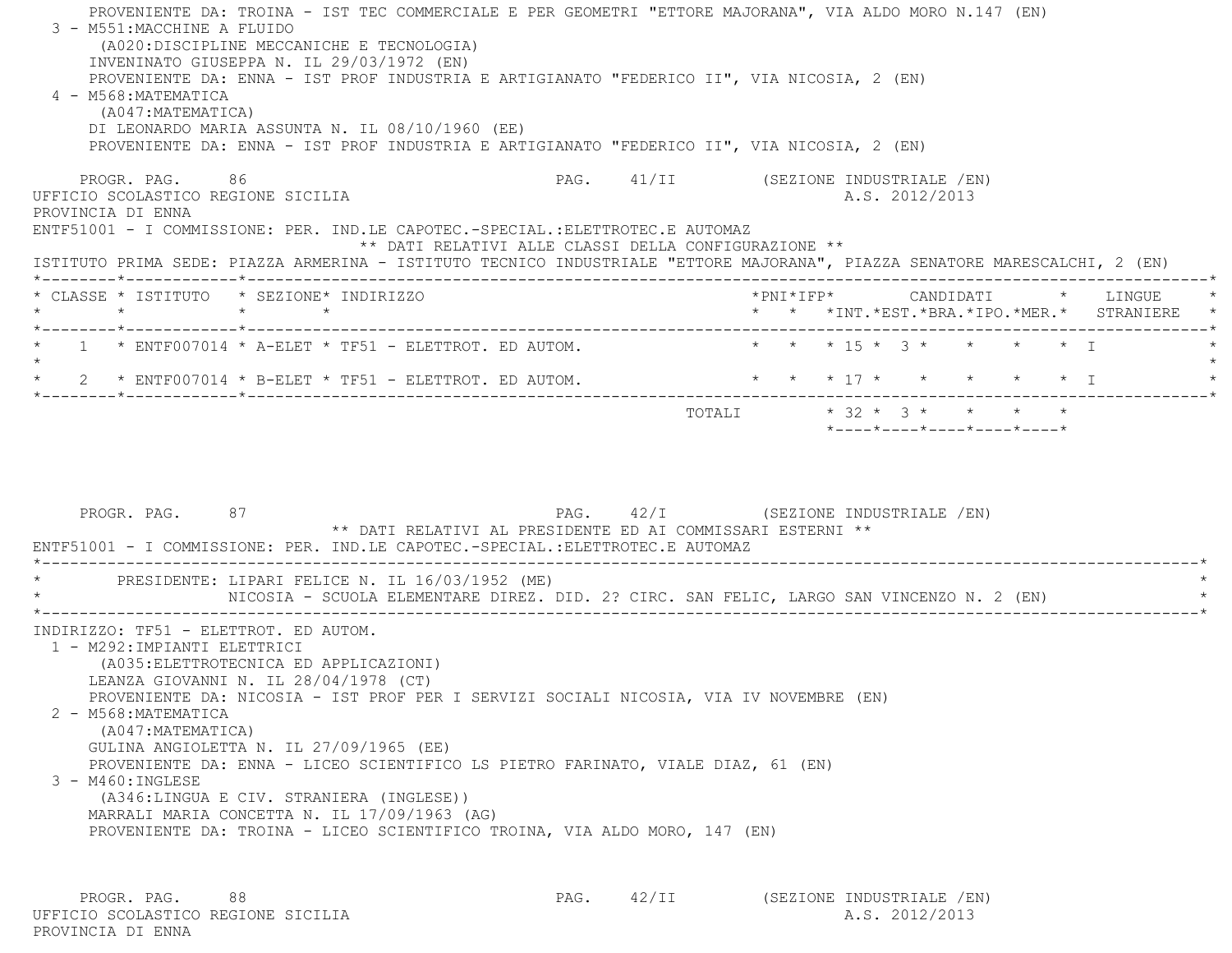|                   | * CLASSE * ISTITUTO * SEZIONE* INDIRIZZO                                                                                                                                                                                                                                                                                                                                                                                                      |                 |  |  |                                                                                                |  |  |                |                                                                 |  | *PNI*IFP*     CANDIDATI    *   LINGUE                                                           |
|-------------------|-----------------------------------------------------------------------------------------------------------------------------------------------------------------------------------------------------------------------------------------------------------------------------------------------------------------------------------------------------------------------------------------------------------------------------------------------|-----------------|--|--|------------------------------------------------------------------------------------------------|--|--|----------------|-----------------------------------------------------------------|--|-------------------------------------------------------------------------------------------------|
|                   | $1 \times$ ENTL01401B $\star$ A $\star$ TL00 - GEOMETRI                                                                                                                                                                                                                                                                                                                                                                                       |                 |  |  |                                                                                                |  |  |                | * * * 11 * 2 * * * * *                                          |  |                                                                                                 |
|                   | * 2 * ENTL01401B * B * TL00 - GEOMETRI                                                                                                                                                                                                                                                                                                                                                                                                        |                 |  |  |                                                                                                |  |  |                | * * * 14 * * * * * *                                            |  |                                                                                                 |
|                   |                                                                                                                                                                                                                                                                                                                                                                                                                                               |                 |  |  | TOTALI * 25 * 2 * * * * *                                                                      |  |  |                | $*$ - - - - $*$ - - - - $*$ - - - - $*$ - - - - $*$ - - - - $*$ |  |                                                                                                 |
|                   | PROGR. PAG. 89                                                                                                                                                                                                                                                                                                                                                                                                                                |                 |  |  | PAG. 43/I (SEZIONE GEOMETRI /EN)<br>** DATI RELATIVI AL PRESIDENTE ED AI COMMISSARI ESTERNI ** |  |  |                |                                                                 |  |                                                                                                 |
|                   | ENTL00001 - I COMMISSIONE: GEOMETRA                                                                                                                                                                                                                                                                                                                                                                                                           |                 |  |  |                                                                                                |  |  |                |                                                                 |  |                                                                                                 |
|                   | PRESIDENTE: MESSINA CINZIA N. IL 07/10/1954 (EN)                                                                                                                                                                                                                                                                                                                                                                                              |                 |  |  |                                                                                                |  |  |                |                                                                 |  |                                                                                                 |
|                   | PIAZZA ARMERINA - ISTITUTO MAGISTRALE "FRANCESCO CRISPI", VIA PADOVA N.50 (EN)                                                                                                                                                                                                                                                                                                                                                                |                 |  |  |                                                                                                |  |  |                |                                                                 |  |                                                                                                 |
|                   | INDIRIZZO: TLOO - GEOMETRI<br>1 - M918: TECNOLOGIA DELLE COSTRUZIONI<br>(A016: COSTR., TECNOL. DELLE COST. E DIS. T)<br>BERTOLO GIUSEPPE N. IL 30/10/1951 (EN)<br>PROVENIENTE DA: PIAZZA ARMERINA - IST TEC COMMERCIALE E PER GEOMETRI "LEONARDO DA VINCI", VIA VITTORIO ALFIERI N.6 (EN)<br>2 - M970:TOPOGRAFIA                                                                                                                              |                 |  |  |                                                                                                |  |  |                |                                                                 |  |                                                                                                 |
|                   | (A072:TOPOG. GEN., COSTR.RUR. E DISEGN)<br>GRILLO ARCANGELO N. IL 09/05/1968 (EN)<br>PROVENIENTE DA: PIAZZA ARMERINA - IST TEC COMMERCIALE E PER GEOMETRI "LEONARDO DA VINCI", VIA VITTORIO ALFIERI N.6 (EN)<br>3 - M260: ELEMENTI DI DIRITTO<br>(A019:DISCIPLINE GIURIDICHE ED ECONOMI)<br>SPITALERI DANILO N. IL 16/08/1955 (EN)<br>PROVENIENTE DA: TROINA - IST TEC COMMERCIALE E PER GEOMETRI "ETTORE MAJORANA", VIA ALDO MORO N.147 (EN) |                 |  |  |                                                                                                |  |  |                |                                                                 |  |                                                                                                 |
|                   | PROGR. PAG. 90<br>UFFICIO SCOLASTICO REGIONE SICILIA<br>ENTL01001 - I COMMISSIONE: GEOMETRA<br>ISTITUTO PRIMA SEDE: NICOSIA - IST TEC COMMERCIALE E PER GEOMETRI "ALESSANDRO VOLTA", VIALE VITTORIO VENETO N.59 (EN)                                                                                                                                                                                                                          |                 |  |  | PAG. 43/II (SEZIONE GEOMETRI / EN)<br>** DATI RELATIVI ALLE CLASSI DELLA CONFIGURAZIONE **     |  |  | A.S. 2012/2013 |                                                                 |  |                                                                                                 |
| $\star$           | * CLASSE * ISTITUTO * SEZIONE* INDIRIZZO                                                                                                                                                                                                                                                                                                                                                                                                      | $\star$ $\star$ |  |  |                                                                                                |  |  |                |                                                                 |  | $*$ PNI $*$ IFP $*$ CANDIDATI $*$ LINGUE $*$<br>* * *INT. *EST. *BRA. *IPO. *MER. * STRANIERE * |
|                   | 1 * ENTD006012 * A-GEOM * TL01 - GEOMETRI (PROGETTO CINQUE) * * * * 12 * 2 * * * * * * T                                                                                                                                                                                                                                                                                                                                                      |                 |  |  |                                                                                                |  |  |                |                                                                 |  |                                                                                                 |
| PROVINCIA DI ENNA | 2 * ENTD006012 * BGEO-I * TL01 - GEOMETRI (PROGETTO CINQUE) * * * * 9 * * * * * * * I                                                                                                                                                                                                                                                                                                                                                         |                 |  |  |                                                                                                |  |  |                |                                                                 |  |                                                                                                 |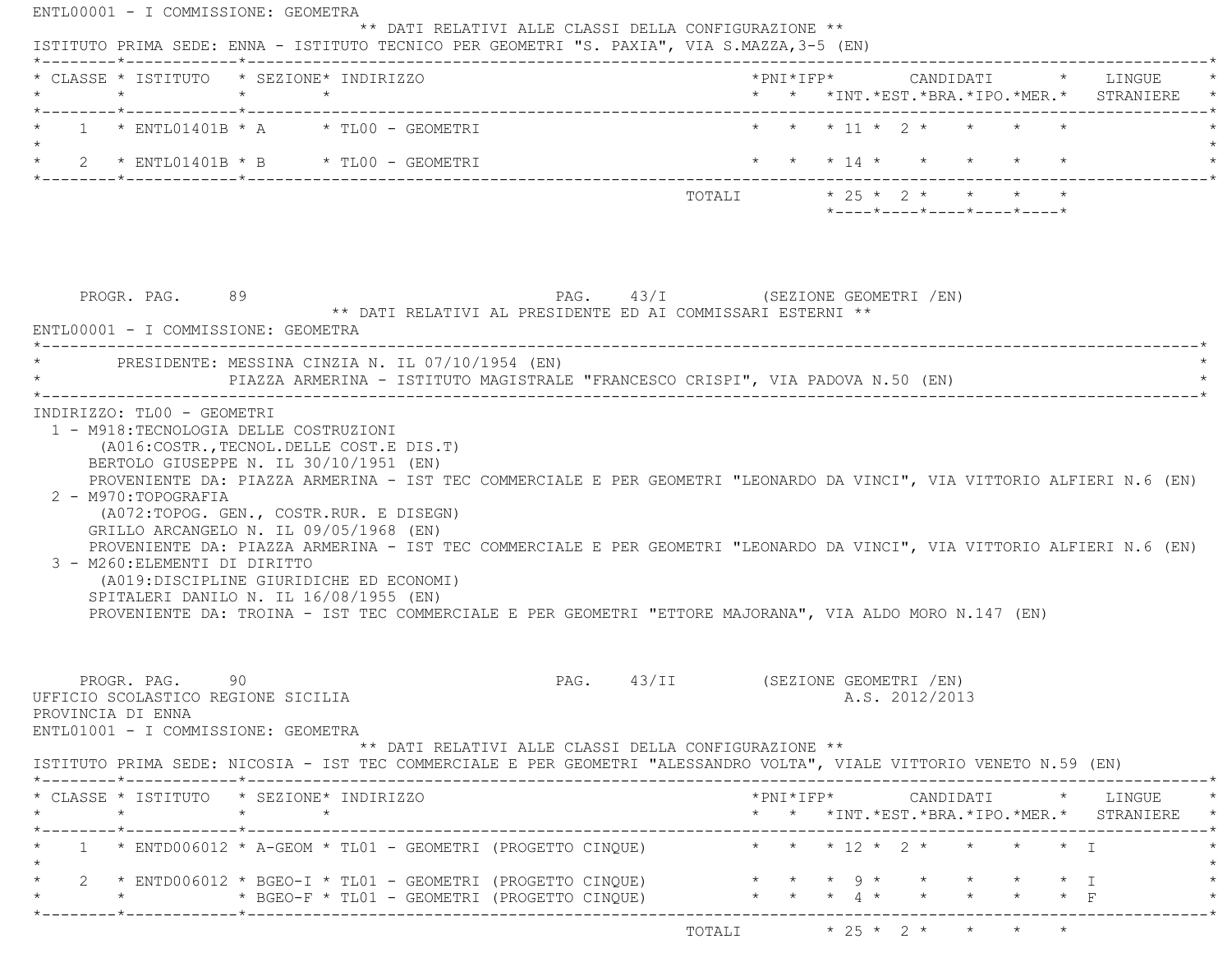|                                                                                                                    | PRESIDENTE: SOTTOSANTI SERGIO N. IL 24/10/1947 (EN)<br>PIAZZA ARMERINA - SCUOLA PRIMO GRADO SMS RONCALLI CASCINO, VIA LIBERTA' 9/B (EN)                                                                                                                                                                                                                                                                                                                                                                                                                                                                                                                                   |                                                                                                                                                                                                          |
|--------------------------------------------------------------------------------------------------------------------|---------------------------------------------------------------------------------------------------------------------------------------------------------------------------------------------------------------------------------------------------------------------------------------------------------------------------------------------------------------------------------------------------------------------------------------------------------------------------------------------------------------------------------------------------------------------------------------------------------------------------------------------------------------------------|----------------------------------------------------------------------------------------------------------------------------------------------------------------------------------------------------------|
| 3 - M460: INGLESE<br>4 - M390: FRANCESE                                                                            | INDIRIZZO: TL01 - GEOMETRI (PROGETTO CINOUE)<br>1 - M181: COSTRUZIONI EDILI, STRADALI ED IDRAULICHE<br>(A016: COSTR., TECNOL. DELLE COST. E DIS. TEC)<br>GANGI CALOGERA N. IL 07/04/1948 (CL)<br>PROVENIENTE DA: ENNA - ISTITUTO TECNICO PER GEOMETRI "S. PAXIA", VIA S.MAZZA, 3-5 (EN)<br>2 - M517: ELEMENTI DI COSTRUZIONI RURALI E DISEGNO RELATIVO<br>(A072:TOPOG. GEN., COSTR.RUR. E DISEGNO)<br>COPPOLA PIETRO N. IL 17/02/1951 (EN)<br>PROVENIENTE DA: ENNA - ISTITUTO TECNICO PER GEOMETRI "S. PAXIA", VIA S.MAZZA, 3-5 (EN)<br>(A346:LINGUA E CIV. STRANIERA (INGLESE))<br>CASTORINA GIUSEPPE N. IL 23/08/1965 (CT)<br>(A246:LINGUA E CIV. STRANIERA (FRANCESE)) | PROVENIENTE DA: PIAZZA ARMERINA - ISTITUTO TECNICO PER ATTIVITA' SOCIALI (GIA' ITF) "ETTORE MAJORANA", PIAZZA SENATORE M                                                                                 |
| PROGR. PAG. 92                                                                                                     | SCIANDRA SALVATORE N. IL 26/02/1958 (EN)<br>PROVENIENTE DA: BARRAFRANCA - ISTITUTO MAGISTRALE BARRAFRANCA, VIA PIO LA TORRE, N. 11 (EN)                                                                                                                                                                                                                                                                                                                                                                                                                                                                                                                                   | PAG. 44/II (SEZIONE GEOMETRI /EN)                                                                                                                                                                        |
|                                                                                                                    | ** DATI RELATIVI ALLE CLASSI DELLA CONFIGURAZIONE **                                                                                                                                                                                                                                                                                                                                                                                                                                                                                                                                                                                                                      | A.S. 2012/2013                                                                                                                                                                                           |
| UFFICIO SCOLASTICO REGIONE SICILIA<br>PROVINCIA DI ENNA<br>ENTL01002 - II COMMISSIONE: GEOMETRA<br>$\star$ $\star$ | * CLASSE * ISTITUTO * SEZIONE* INDIRIZZO<br>$\star$ $\star$                                                                                                                                                                                                                                                                                                                                                                                                                                                                                                                                                                                                               | ISTITUTO PRIMA SEDE: PIAZZA ARMERINA - IST TEC COMMERCIALE E PER GEOMETRI "LEONARDO DA VINCI", VIA VITTORIO ALFIERI N.6 (EN)<br>*PNI*IFP* CANDIDATI * LINGUE<br>* * *INT.*EST.*BRA.*IPO.*MER.* STRANIERE |
|                                                                                                                    | * 1 * ENTD01701C * GEOM * TL01 - GEOMETRI (PROGETTO CINQUE) * * * * 27 * 5 * * * * * * T                                                                                                                                                                                                                                                                                                                                                                                                                                                                                                                                                                                  |                                                                                                                                                                                                          |
|                                                                                                                    | ISTITUTO SECONDA SEDE: TROINA - IST TEC COMMERCIALE E PER GEOMETRI "ETTORE MAJORANA", VIA ALDO MORO N.147 (EN)                                                                                                                                                                                                                                                                                                                                                                                                                                                                                                                                                            |                                                                                                                                                                                                          |
| $\star$ $\star$                                                                                                    | * CLASSE * ISTITUTO * SEZIONE* INDIRIZZO<br>$\star$ $\star$                                                                                                                                                                                                                                                                                                                                                                                                                                                                                                                                                                                                               | *PNI*IFP*     CANDIDATI    *   LINGUE<br>* * *INT.*EST.*BRA.*IPO.*MER.* STRANIERE *                                                                                                                      |